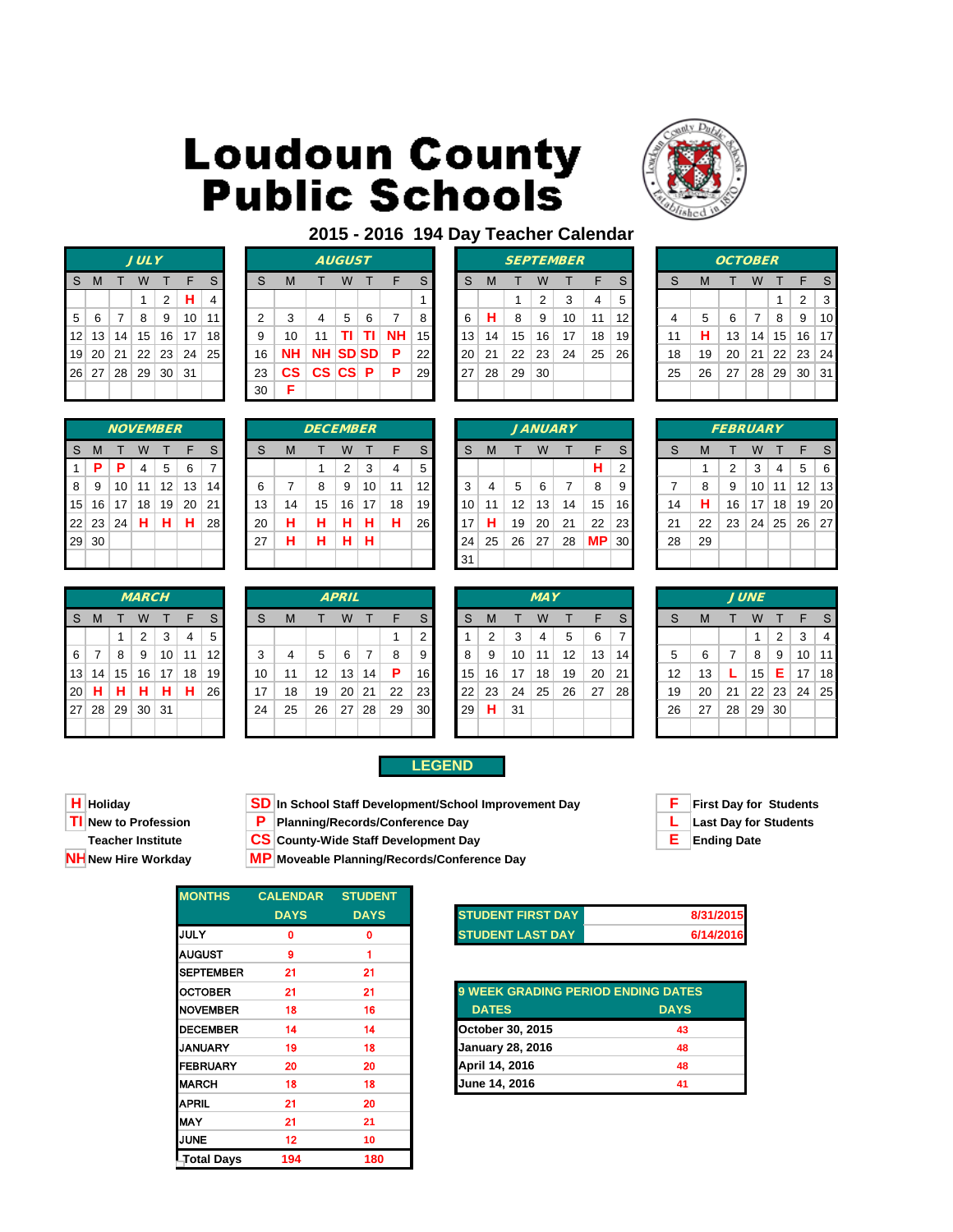

### **2015 - 2016 182 Day Calendar**

### **Cafeteria Workers**

|                |                   |        | <b>JULY</b>  |       |                      |   |
|----------------|-------------------|--------|--------------|-------|----------------------|---|
| S.             | M                 | $\top$ | W            | T     | JF.                  | S |
|                |                   |        | $\mathbf{1}$ | $2$ H |                      |   |
| 5 <sup>1</sup> |                   | 6 7 1  | 8            |       | 9   10   11          |   |
|                |                   |        |              |       | 12 13 14 15 16 17 18 |   |
|                |                   |        |              |       | 19 20 21 22 23 24 25 |   |
|                | 26 27 28 29 30 31 |        |              |       |                      |   |
|                |                   |        |              |       |                      |   |

|                |         |                 | <b>JULY</b> |                 |           |                 |    |    |    | <b>AUGUST</b>   |    |    |                 |    |    |    |    | <b>SEPTEMBER</b> |    |    |    |    | <b>OCTOBER</b> |                 |                 |       |    |
|----------------|---------|-----------------|-------------|-----------------|-----------|-----------------|----|----|----|-----------------|----|----|-----------------|----|----|----|----|------------------|----|----|----|----|----------------|-----------------|-----------------|-------|----|
| S.             | M       |                 | W           |                 |           |                 | S  | M  |    | W               |    | F  | S.              | S  | M  |    | W  |                  | ᄃ  | S  | S  | M  |                | W               |                 |       |    |
|                |         |                 |             | 2               | н         | 4               |    |    |    |                 |    |    |                 |    |    |    | 2  | 3                | 4  | 5  |    |    |                |                 |                 | 2     | 3  |
| 5 <sup>1</sup> | - 6     |                 | 8           | 9               | 10        | 11 <sub>h</sub> | ົ  | 3  | 4  | 5               | 6  |    | 8               | 6  | н  | 8  | 9  | 10               | 11 | 12 |    | 5  | 6              | 7               | 8               | 9     | 10 |
|                | $12$ 13 | 14 <sub>1</sub> | 15          | 16              | 17        | 18              | 9  | 10 | 11 | 12              | 13 | 14 | 15 <sup>1</sup> | 13 | 14 | 15 | 16 | 17               | 18 | 19 | 11 | н  | 13             | 14              | 15 <sup>1</sup> | 16 17 |    |
|                | 19 20   | 21              | 22          | 23              | $24 \mid$ | 25              | 16 | 17 | 18 | 19 <sub>1</sub> | 20 | 21 | 22              | 20 | 21 | 22 | 23 | 24               | 25 | 26 | 18 | 19 | 20             | 21              | 22              | 23 24 |    |
|                | 26 27   | 28 <sup>1</sup> | 29          | 30 <sup>2</sup> | -31       |                 | 23 | 24 | 25 | 26              | в  | IN | <b>29</b>       | 27 | 28 | 29 | 30 |                  |    |    | 25 | 26 | 27             | 28 <sup>1</sup> | 29 30 31        |       |    |
|                |         |                 |             |                 |           |                 | 30 | Е  |    |                 |    |    |                 |    |    |    |    |                  |    |    |    |    |                |                 |                 |       |    |

|    |    |    |    | <b>SEPTEMBER</b> |    |    |
|----|----|----|----|------------------|----|----|
| S  | М  | т  | W  | т                | F  | S  |
|    |    | 1  | 2  | 3                | 4  | 5  |
| 6  | н  | 8  | 9  | 10               | 11 | 12 |
| 13 | 14 | 15 | 16 | 17               | 18 | 19 |
| 20 | 21 | 22 | 23 | 24               | 25 | 26 |
| 27 | 28 | 29 | 30 |                  |    |    |
|    |    |    |    |                  |    |    |

|                |    | <b>OCTOBER</b> |    |       |       |    |
|----------------|----|----------------|----|-------|-------|----|
| S              | M  | т              | W  | т     | F     | S  |
|                |    |                |    | 1     | 2     | 3  |
| $\overline{4}$ | 5  | 6              | 7  | 8     | 9     | 10 |
| 11             | н  | 13             | 14 | 15    | 16    | 17 |
| 18             | 19 | 20             | 21 |       | 22 23 | 24 |
| 25             | 26 | 27             | 28 | 29 30 |       | 31 |
|                |    |                |    |       |       |    |

|    |          |    | <b>NOVEMBER</b> |    |    |                |
|----|----------|----|-----------------|----|----|----------------|
| S  | M        | Т  | W               | т  | F  | $\mathsf{S}$   |
| 1  | P        | P  | 4               | 5  | 6  | $\overline{7}$ |
| 8  | 9        | 10 | 11              | 12 | 13 | 14             |
| 15 | 16       | 17 | 18              | 19 | 20 | 21             |
|    | 22 23 24 |    | н               | н  | н  | 28             |
| 29 | 30       |    |                 |    |    |                |
|    |          |    |                 |    |    |                |

|     |    |                 | <b>MARCH</b> |                 |    |                 |    |    |    | <b>APRIL</b> |    |    |                 |    |    |    | <b>MAY</b> |    |    |                 |    |    |     | <b>JUNE</b> |                |
|-----|----|-----------------|--------------|-----------------|----|-----------------|----|----|----|--------------|----|----|-----------------|----|----|----|------------|----|----|-----------------|----|----|-----|-------------|----------------|
| -S  | M  |                 | W            |                 |    | S               | S  | M  |    | W            |    | F  | <sub>S</sub>    | S  | M  |    | W          |    | F  | S               | S  | M  |     | W           |                |
|     |    |                 | 2            | 3               | 4  | 5               |    |    |    |              |    |    | 2               |    | 2  | 3  | 4          | 5  | 6  |                 |    |    |     |             | $\overline{2}$ |
| - 6 |    | 8               | 9            | 10 <sup>1</sup> | 11 | 12 <sub>l</sub> | 3  | 4  | 5  | 6            |    | 8  | 9               | 8  | 9  | 10 | 11         | 12 | 13 | 14 <sup>1</sup> | 5  | 6  |     | 8           | - 9            |
| 13  | 14 | 15              |              | $16$   17       | 18 | 19              | 10 | 11 | 12 | 13           | 14 | P  | 16              | 15 | 16 | 17 | 18         | 19 | 20 | 21              | 12 | 13 | L/E | 15          | 16             |
| 20  | н  | н               | н            | н               | н  | <b>26</b>       | 17 | 18 | 19 | 20           | 21 | 22 | 23 <sub>l</sub> | 22 | 23 | 24 | 25         | 26 | 27 | <b>28</b>       | 19 | 20 | 21  | 22          | 23             |
| 27  | 28 | 29 <sup>1</sup> | 30           | $\vert$ 31      |    |                 | 24 | 25 | 26 | 27           | 28 | 29 | 30 <sup>1</sup> | 29 | н  | 31 |            |    |    |                 | 26 | 27 | 28  | 29          | 30             |
|     |    |                 |              |                 |    |                 |    |    |    |              |    |    |                 |    |    |    |            |    |    |                 |    |    |     |             |                |

|                |         | <i><b>NOVEMBER</b></i> |    |    |                 |                 |    |    | <b>DECEMBER</b> |    |    |    |                 |    |    |                   | <b>JANUARY</b> |    |     |                 |    |    | <b>FEBRUARY</b> |    |        |                   |     |
|----------------|---------|------------------------|----|----|-----------------|-----------------|----|----|-----------------|----|----|----|-----------------|----|----|-------------------|----------------|----|-----|-----------------|----|----|-----------------|----|--------|-------------------|-----|
| S.             | M       |                        | W  |    |                 |                 | S  | M  |                 | W  |    |    | S               | S  | M  |                   | W              |    |     | S               |    | м  |                 | w  |        |                   |     |
|                | $1$   P | P                      | 4  | 5  | 6               |                 |    |    |                 | 2  | 3  | 4  | 5               |    |    |                   |                |    | н   | 2               |    |    | 2               | 3  | 4      | 5                 | - 6 |
| 8 <sup>1</sup> | - 9     | 10 <sup>1</sup>        | 11 | 12 | 13              | 14 <sup>1</sup> | 6  |    | 8               | 9  | 10 | 11 | 12 <sub>l</sub> | 3  | 4  | 5.                | 6              |    | 8   | 9               |    | 8  | 9               | 10 | 11     | $12 \overline{ }$ | 13  |
|                | 15 16   | 17 <sup>1</sup>        | 18 | 19 | 20 <sub>1</sub> | 211             | 13 | 14 | 15              | 16 | 17 | 18 | 191             | 10 | 11 | $12 \overline{ }$ | 13             | 14 | 15  | 16              | 14 | н  | 16              | 17 | ` 18 ⊟ | 19 20             |     |
|                | 22 23   | ,   24 $^{\circ}$      | н  | н  | н               | 28              | 20 | н  | н               | н  | н  | н  | <b>26</b>       | 17 | н  | 19                | 20             | 21 | 22  | <b>231</b>      | 21 | 22 | 23              | 24 |        | 25 26 27          |     |
|                | 29 30   |                        |    |    |                 |                 | 27 | н  | н               | н  | н  |    |                 | 24 | 25 | 26                | 27             | 28 | MP. | 30 <sub>l</sub> | 28 | 29 |                 |    |        |                   |     |
|                |         |                        |    |    |                 |                 |    |    |                 |    |    |    |                 | 31 |    |                   |                |    |     |                 |    |    |                 |    |        |                   |     |
|                |         |                        |    |    |                 |                 |    |    |                 |    |    |    |                 |    |    |                   |                |    |     |                 |    |    |                 |    |        |                   |     |

|    |    |       |    | <b>JANUARY</b> |    |   |
|----|----|-------|----|----------------|----|---|
| S  | M  | т     | W  | т              | F  |   |
|    |    |       |    |                | н  |   |
| 3  | 4  | 5     | 6  | 7              | 8  |   |
| 10 | 11 | 12    | 13 | 14             | 15 |   |
| 17 | н  | 19    | 20 | 21             | 22 | j |
| 24 | 25 | 26 27 |    | 28             | MР |   |
| 31 |    |       |    |                |    |   |

| RY             |    |                |    |    | <i>FEB</i>     |
|----------------|----|----------------|----|----|----------------|
| Τ              | F  | $\mathsf S$    | S  | M  | Τ              |
|                | н  | $\overline{c}$ |    | 1  | 2              |
| $\overline{7}$ | 8  | 9              | 7  | 8  | g              |
| 14             | 15 | 16             | 14 | н  | $\overline{1}$ |
| 21             | 22 | 23             | 21 | 22 | 2:             |
| 28             | МP | 30             | 28 | 29 |                |
|                |    |                |    |    |                |

|    |    | FEBRUARY |                 |              |                   |   |
|----|----|----------|-----------------|--------------|-------------------|---|
| S  | M  | т        | W               | $\mathsf{T}$ | -F                | S |
|    | 1  | 2        | 3               | 4            | 5                 | 6 |
| 7  | 8  | 9        | 10 <sup>1</sup> |              | 11   12   13      |   |
| 14 | н  | 16       |                 | 17 18        | 19 20             |   |
| 21 | 22 | 23       |                 |              | 24   25   26   27 |   |
| 28 | 29 |          |                 |              |                   |   |
|    |    |          |                 |              |                   |   |
|    |    |          |                 |              |                   |   |

|                |         |       | <b>MARCH</b> |                 |    |                 |    |    |    | <b>APRIL</b>    |    |    |                 |                 |    |    | <b>MAY</b> |    |    |           |    |    |      | <b>JUNE</b>     |       |    |                 |
|----------------|---------|-------|--------------|-----------------|----|-----------------|----|----|----|-----------------|----|----|-----------------|-----------------|----|----|------------|----|----|-----------|----|----|------|-----------------|-------|----|-----------------|
| S.             | M       |       | W            |                 | F  |                 | S  | M  |    | W               |    |    | <sub>S</sub>    | S               | м  |    | w          |    |    |           | S  | м  |      | W               |       |    | S.              |
|                |         |       | 2            | 3               | 4  | 5               |    |    |    |                 |    |    | 2               |                 | 2  | 3  | 4          | 5  | 6  |           |    |    |      |                 | 2     | 3  | 4               |
| 6 <sup>1</sup> |         | 8     | 9            | 10 <sup>1</sup> | 11 | 12 <sub>l</sub> | 3  |    | 5  | 6               | 7  | 8  | 9               | 8               | 9  | 10 | 11         | 12 | 13 | 14        | 5  | 6  |      | 8               | 9     | 10 | 11              |
|                | $13$ 14 | 15    | 16           | 17              | 18 | 191             | 10 |    | 12 | 13 <sub>1</sub> | 14 | Р  | 16 <sub>1</sub> | 15 <sup>1</sup> | 16 | 17 | 18         | 19 | 20 | -21       | 12 | 13 | L/EI | 15 <sup>1</sup> | 16    | 17 | 18 <sup>l</sup> |
|                | 20 H    | н     | н            | н               | н  | 26              | 17 | 18 | 19 | 20 <sup>2</sup> | 21 | 22 | 23              | 22              | 23 | 24 | 25         | 26 | 27 | <b>28</b> | 19 | 20 | 21   |                 | 22 23 | 24 | <b>25</b>       |
|                | 27 28   | 29 30 |              | 31              |    |                 | 24 | 25 | 26 | 27 <sup>1</sup> | 28 | 29 | 30 <sub>l</sub> | 29 <sub>1</sub> | H. | 31 |            |    |    |           | 26 | 27 | 28   | 29 30           |       |    |                 |
|                |         |       |              |                 |    |                 |    |    |    |                 |    |    |                 |                 |    |    |            |    |    |           |    |    |      |                 |       |    |                 |

**E Last Day for Students** 

### **H Holiday IN Mandatory In-Service F First Day for Students**

- 
- 

**P Planning/Records/Conference Day for Licensed Staff**

**LEGEND**

**MP Moveable Planning/Records/Conference Day**

| <b>MONTHS</b>     | <b>CALENDAR</b> | <b>STUDENT</b> |
|-------------------|-----------------|----------------|
|                   | <b>DAYS</b>     | <b>DAYS</b>    |
| <b>JULY</b>       | 0               | 0              |
| <b>AUGUST</b>     | 3               |                |
| <b>SEPTEMBER</b>  | 21              | 21             |
| <b>OCTOBER</b>    | 21              | 21             |
| <b>INOVEMBER</b>  | 16              | 16             |
| <b>DECEMBER</b>   | 14              | 14             |
| <b>I</b> JANUARY  | 18              | 18             |
| <b>FEBRUARY</b>   | 20              | 20             |
| <b>IMARCH</b>     | 18              | 18             |
| <b>APRIL</b>      | 20              | 20             |
| IMAY              | 21              | 21             |
| <b>IJUNE</b>      | 10              | 10             |
| <b>Total Days</b> | 182             | 180            |

| <b>BEGIN DATE</b> | 8/27/2015 |
|-------------------|-----------|
| <b>END DATE</b>   | 6/14/2016 |

| OCTOBER         | 21 | 21 | <b>9 WEEK GRADING PERIOD ENDING DATES</b> |             |
|-----------------|----|----|-------------------------------------------|-------------|
| <b>NOVEMBER</b> | 16 | 16 | <b>DATES</b>                              | <b>DAYS</b> |
| <b>DECEMBER</b> | 14 | 14 | October 30, 2015                          | 43          |
| JANUARY         | 18 | 18 | <b>January 28, 2016</b>                   | 48          |
| FEBRUARY        | 20 | 20 | April 14, 2016                            | 48          |
| MARCH           | 18 | 18 | June 14, 2016                             | 41          |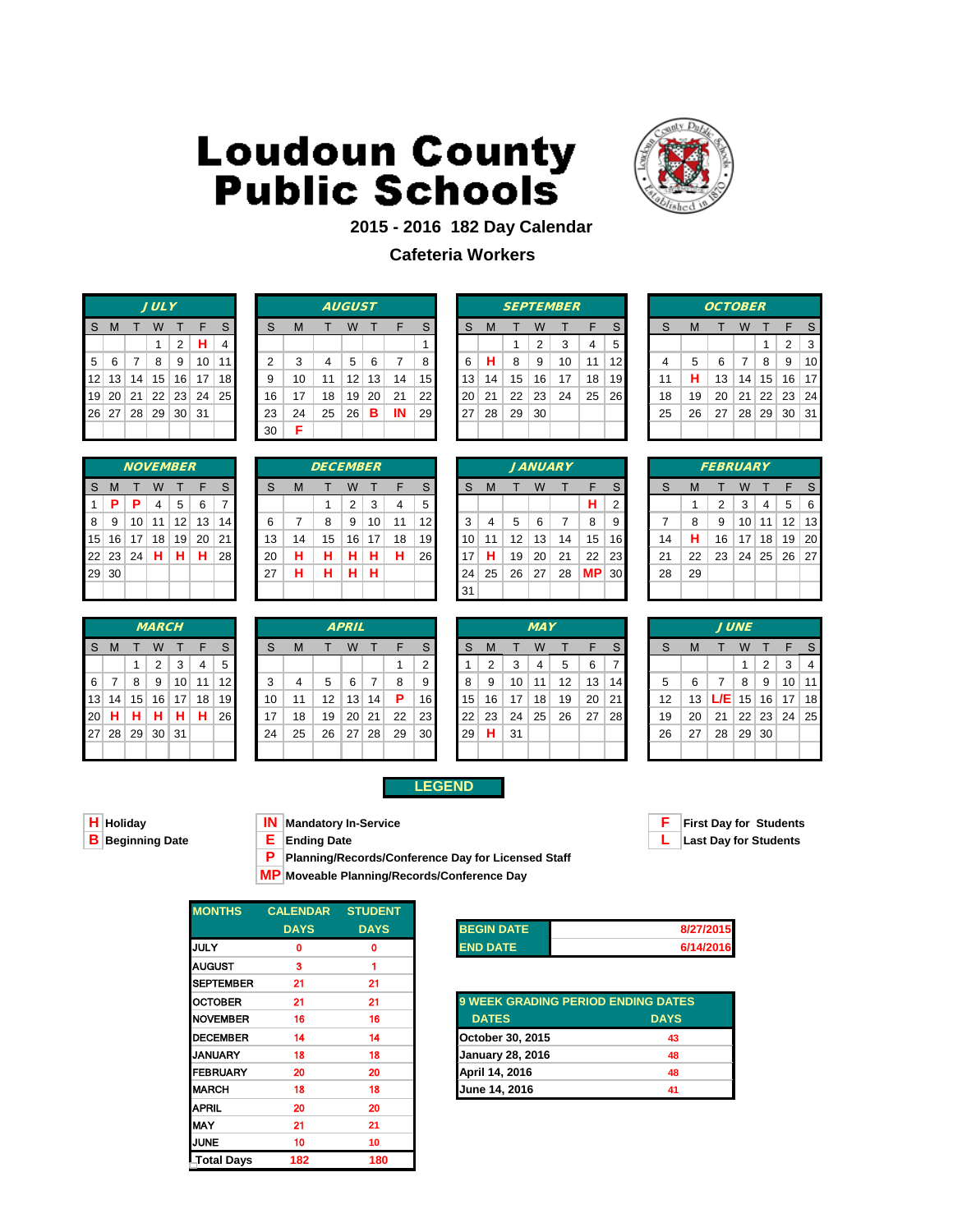

### **2015 - 2016 183 Day Calendar**

### **Bus Attendants & Bus Drivers**

|                |              |     | <b>JULY</b>       |        |                      |                |
|----------------|--------------|-----|-------------------|--------|----------------------|----------------|
| <sub>S</sub>   | $\mathsf{M}$ | T   | W                 | $\top$ | F                    | S              |
|                |              |     | $\mathbf{1}$      | $2$ H  |                      | $\overline{4}$ |
| 5 <sup>1</sup> |              | 6 7 | - 8               |        | 9   10   11          |                |
|                |              |     |                   |        | 12 13 14 15 16 17 18 |                |
|                |              |     |                   |        | 19 20 21 22 23 24 25 |                |
|                |              |     | 26 27 28 29 30 31 |        |                      |                |
|                |              |     |                   |        |                      |                |

|    |            |                 | <b>JULY</b>     |                 |     |                 |    |    |    | <b>AUGUST</b>   |    |    |           |    |    |    |    | <b>SEPTEMBER</b> |    |           |    |    | <b>OCTOBER</b> |                 |          |                      |    |
|----|------------|-----------------|-----------------|-----------------|-----|-----------------|----|----|----|-----------------|----|----|-----------|----|----|----|----|------------------|----|-----------|----|----|----------------|-----------------|----------|----------------------|----|
| S. | M          |                 | W               |                 | F   |                 | S  | M  |    | w               |    | F  | S         | S  | M  |    | W  |                  |    | S         |    | M  |                | W               |          |                      |    |
|    |            |                 |                 | 2               | н.  |                 |    |    |    |                 |    |    |           |    |    |    | 2  | ◠                | 4  | 5         |    |    |                |                 |          | $\mathcal{P}$        | 3  |
|    | $5 \mid 6$ |                 | 8               | 9               | 10  | 11 <sub>h</sub> |    | 3  | 4  | 5               | 6  |    | 8         | 6  | н  | 8  | 9  | 10               | 11 | 12        |    | 5  | 6              | 7               | 8        | 9                    | 10 |
|    | 12 13      | 14              | 15              | 16              | 17  | 18 <sup>l</sup> | 9  | 10 | 11 | 12              | 13 | 14 | 15 I      | 13 | 14 | 15 | 16 | 17               | 18 | 19        | 11 | н  | 13             | 14              | 15       | 16 17                |    |
|    | 19 20      | 21              | 22              | 23              | 24  | 25 <sub>l</sub> | 16 | IN | IN | 19 <sub>1</sub> | 20 | 21 | 22        | 20 | 21 | 22 | 23 | 24               | 25 | <b>26</b> | 18 | 19 | 20             | 21              |          | $22 \mid 23 \mid 24$ |    |
|    | 26 27      | 28 <sup>2</sup> | 29 <sup>1</sup> | 30 <sup>1</sup> | -31 |                 | 23 | 24 | 25 | 26 <sup>1</sup> | 27 | 28 | <b>29</b> | 27 | 28 | 29 | 30 |                  |    |           | 25 | 26 | 27             | 28 <sup>1</sup> | 29 30 31 |                      |    |
|    |            |                 |                 |                 |     |                 | 30 | Е  |    |                 |    |    |           |    |    |    |    |                  |    |           |    |    |                |                 |          |                      |    |

|    |    |    |                | <b>SEPTEMBER</b> |    |    |
|----|----|----|----------------|------------------|----|----|
| S  | M  | т  | W              | т                | F  | S  |
|    |    | 1  | $\overline{2}$ | 3                | 4  | 5  |
| 6  | н  | 8  | 9              | 10               | 11 | 12 |
| 13 | 14 | 15 | 16             | 17               | 18 | 19 |
| 20 | 21 | 22 | 23             | 24               | 25 | 26 |
| 27 | 28 | 29 | 30             |                  |    |    |
|    |    |    |                |                  |    |    |

|    |    | <b>OCTOBER</b> |    |            |              |    |
|----|----|----------------|----|------------|--------------|----|
| S  | M  | т              | W  | т          | F            | S  |
|    |    |                |    | 1          | 2            | 3  |
| 4  | 5  | 6              | 7  | 8          | 9            | 10 |
| 11 | н  | 13             | 14 | 15         | 16           | 17 |
| 18 | 19 | 20             | 21 |            | $22 \mid 23$ | 24 |
| 25 | 26 | 27             |    | $28$ 29 30 |              | 31 |
|    |    |                |    |            |              |    |

|    |       |    | <b>NOVEMBER</b> |    |    |    |
|----|-------|----|-----------------|----|----|----|
| S  | M     | т  | W               | т  | F  | S  |
| 1  | P     | P  | $\overline{4}$  | 5  | 6  | 7  |
| 8  | 9     | 10 | 11              | 12 | 13 | 14 |
| 15 | 16    | 17 | 18              | 19 | 20 | 21 |
|    | 22 23 | 24 | н               | н  | н  | 28 |
| 29 | 30    |    |                 |    |    |    |
|    |       |    |                 |    |    |    |

|    |    |       | <b>MARCH</b> |    |    |    |
|----|----|-------|--------------|----|----|----|
| S  | M  |       | W            | т  | F  | S  |
|    |    | 1     | 2            | 3  | 4  | 5  |
| 6  | 7  | 8     | 9            | 10 | 11 | 12 |
| 13 | 14 | 15    | 16           | 17 | 18 | 19 |
| 20 | н  | н     | н            | н  | н  | 26 |
| 27 | 28 | 29 30 |              | 31 |    |    |
|    |    |       |              |    |    |    |

|                |       | <b>NOVEMBER</b> |    |    |    |           |    |    | <b>DECEMBER</b> |    |    |    |            |    |    |    |    | <b>JANUARY</b> |    |                 |    |    | <b>FEBRUARY</b> |    |    |                   |     |
|----------------|-------|-----------------|----|----|----|-----------|----|----|-----------------|----|----|----|------------|----|----|----|----|----------------|----|-----------------|----|----|-----------------|----|----|-------------------|-----|
| S.             | M     |                 | W  |    |    |           | S  | M  |                 | W  |    |    | S          | S  | M  |    | W  |                |    | S               |    | M  |                 | W  |    |                   |     |
| 1.             | -P    | P               | 4  | 5  | 6  |           |    |    |                 | 2  | 3  | 4  | 5          |    |    |    |    |                | н  | 2               |    |    | ົ               | 3  | 4  | 5                 | - 6 |
| 8 <sup>1</sup> | -9    | 10 <sub>1</sub> | 11 | 12 | 13 | 14        | 6  |    | 8               | 9  | 10 | 11 | 12         | 3  | 4  | 5  | 6  |                | 8  | 9               |    | 8  | 9               | 10 |    | $12 \overline{ }$ | 13  |
|                | 15 16 | 17              | 18 | 19 | 20 | 211       | 13 | 14 | 15              | 16 | 17 | 18 | 19         | 10 | 11 | 12 | 13 | 14             | 15 | 16              | 14 | н  | 16              | 17 | 18 | 19                | -20 |
|                | 22 23 | 24              | н  | н  | н  | <b>28</b> | 20 | н  | н               | н  | н  | н  | <b>261</b> | 17 | н  | 19 | 20 | 21             | 22 | <b>231</b>      | 21 | 22 | 23              | 24 |    | 25 26 27          |     |
|                | 29 30 |                 |    |    |    |           | 27 | н  | н               | н  | н  |    |            | 24 | 25 | 26 | 27 | 28             | IN | 30 <sub>l</sub> | 28 | 29 |                 |    |    |                   |     |
|                |       |                 |    |    |    |           |    |    |                 |    |    |    |            | 31 |    |    |    |                |    |                 |    |    |                 |    |    |                   |     |
|                |       |                 |    |    |    |           |    |    |                 |    |    |    |            |    |    |    |    |                |    |                 |    |    |                 |    |    |                   |     |

|    |    |       |              | <b>JANUARY</b> |    |   |
|----|----|-------|--------------|----------------|----|---|
| S  | M  | т     | W            | т              | F  |   |
|    |    |       |              |                | н  |   |
| 3  | 4  | 5     | 6            | 7              | 8  |   |
| 10 | 11 |       | $12 \mid 13$ | 14             | 15 | 1 |
| 17 | н  |       | 19 20        | 21             | 22 | 2 |
| 24 | 25 | 26 27 |              | 28             | IN | Ś |
| 31 |    |       |              |                |    |   |

| 8V             |    |                         |                |    | <b>FEBR</b> |
|----------------|----|-------------------------|----------------|----|-------------|
| T              | F  | $\mathsf S$             | S              | M  | т           |
|                | н  | $\overline{\mathbf{c}}$ |                | 1  | $\mathbf 2$ |
| $\overline{7}$ | 8  | 9                       | $\overline{7}$ | 8  | 9           |
| 14             | 15 | 16                      | 14             | н  | 16          |
| 21             | 22 | 23                      | 21             | 22 | 23          |
| 28             | IN | 30                      | 28             | 29 |             |
|                |    |                         |                |    |             |

| 14 | н  | 16  | 17          | 18           | 19 | 20 |
|----|----|-----|-------------|--------------|----|----|
| 21 | 22 | 23  |             | $24 \mid 25$ | 26 | 27 |
| 28 | 29 |     |             |              |    |    |
|    |    |     |             |              |    |    |
|    |    |     |             |              |    |    |
|    |    |     |             |              |    |    |
|    |    |     | <b>JUNE</b> |              |    |    |
| S  | M  | т   | W           | T            | F  | S  |
|    |    |     | 1           | 2            | 3  | 4  |
| 5  | 6  | 7   | 8           | 9            | 10 | 11 |
| 12 | 13 | L/E | 15          | 16           | 17 | 18 |

|    |                |    | IVIARCH                |    |    |    |
|----|----------------|----|------------------------|----|----|----|
| -S | M              | Т  | W                      | T  | F  | S  |
|    |                | 1  | 2                      | 3  | 4  | 5  |
| -6 | 7              | 8  | 9                      | 10 | 11 | 12 |
| 13 |                |    | 14   15   16   17   18 |    |    | 19 |
| 20 | H.             | HI | H.                     | Н  | н  | 26 |
|    | 27 28 29 30 31 |    |                        |    |    |    |
|    |                |    |                        |    |    |    |

|          |              |                 | <b>MARCH</b>   |    |    |                 |    |    |                   | <b>APRIL</b>    |    |    |                 |    |    |    | <b>MAY</b> |    |    |           |    |    |     | <b>JUNE</b>     |                 |                 |    |
|----------|--------------|-----------------|----------------|----|----|-----------------|----|----|-------------------|-----------------|----|----|-----------------|----|----|----|------------|----|----|-----------|----|----|-----|-----------------|-----------------|-----------------|----|
| S.       | $\mathsf{M}$ |                 | w              |    | F  |                 | S  | M  |                   | W               |    | F  | S.              | S  | M  |    | W          |    | F  | S.        |    | M  |     | W               |                 |                 |    |
|          |              |                 | 2              | 3  |    | 5               |    |    |                   |                 |    |    | 2               |    | 2  | 3  | 4          | 5  | 6  |           |    |    |     |                 | 2               | 3               | 4  |
| $6 \mid$ |              | 8               | 9              | 10 | 11 | 12 <sub>l</sub> | 3  | 4  | 5                 | 6               | 7  | 8  | 9               | 8  | 9  | 10 | 11         | 12 | 13 | 14        | 5  | 6  |     | 8               | 9               | 10 <sup>1</sup> | 11 |
|          | 13 14        | 15 <sub>1</sub> | 16             | 17 | 18 | 19              | 10 | 11 | $12 \overline{ }$ | 13 <sub>1</sub> | 14 | P. | 16 I            | 15 | 16 | 17 | 18         | 19 | 20 | 21        | 12 | 13 | L/E | 15 <sup>1</sup> |                 | $16$ 17         | 18 |
|          | 20 H         | н               | н              | н  | н  | <b>26</b>       | 17 | 18 | 19                | 20 <sub>1</sub> | 21 | 22 | 23 I            | 22 | 23 | 24 | 25         | 26 | 27 | <b>28</b> | 19 | 20 | 21  | 22              |                 | 23 24           | 25 |
|          |              |                 | 27 28 29 30 31 |    |    |                 | 24 | 25 | 26                | 27              | 28 | 29 | 30 <sup>°</sup> | 29 | н  | 31 |            |    |    |           | 26 | 27 | 28  | 29              | 30 <sup>1</sup> |                 |    |
|          |              |                 |                |    |    |                 |    |    |                   |                 |    |    |                 |    |    |    |            |    |    |           |    |    |     |                 |                 |                 |    |

|  | 15 | 16 |    |  |
|--|----|----|----|--|
|  | 22 | 23 | 24 |  |
|  | 29 | н  | 31 |  |
|  |    |    |    |  |
|  |    |    |    |  |

| <b>H</b> Holiday  |  |
|-------------------|--|
| $R$ Reginning $D$ |  |

**LEGEND**

**P Planning/Records/Conference Day for Licensed Staff**

**MP Moveable Planning/Records/Conference Day**

| <b>MONTHS</b>     | <b>CALENDAR</b> | <b>STUDENT</b> |
|-------------------|-----------------|----------------|
|                   | <b>DAYS</b>     | <b>DAYS</b>    |
| <b>IJULY</b>      | 0               | 0              |
| <b>AUGUST</b>     | 3               |                |
| <b>SEPTEMBER</b>  | 21              | 21             |
| <b>OCTOBER</b>    | 21              | 21             |
| <b>NOVEMBER</b>   | 16              | 16             |
| <b>DECEMBER</b>   | 14              | 14             |
| <b>I</b> JANUARY  | 19              | 18             |
| <b>FEBRUARY</b>   | 20              | 20             |
| <b>IMARCH</b>     | 18              | 18             |
| <b>APRIL</b>      | 20              | 20             |
| IMAY              | 21              | 21             |
| <b>JUNE</b>       | 10              | 10             |
| <b>Total Days</b> | 183             | 180            |

| <b>BEGIN DATE</b> | 8/31/2015 |
|-------------------|-----------|
| <b>END DATE</b>   | 6/14/2016 |

| OCTOBER         | 21 | 21 | <b>9 WEEK GRADING PERIOD ENDING DATES</b> |             |
|-----------------|----|----|-------------------------------------------|-------------|
| <b>NOVEMBER</b> | 16 | 16 | <b>DATES</b>                              | <b>DAYS</b> |
| <b>DECEMBER</b> | 14 | 14 | October 30, 2015                          | 43          |
| JANUARY         | 19 | 18 | <b>January 28, 2016</b>                   | 48          |
| FEBRUARY        | 20 | 20 | April 14, 2016                            | 48          |
| <b>MARCH</b>    | 18 | 18 | June 14, 2016                             | 41          |



**Holymus In-Service**<br> **Holiday F First Day for Students**<br> **E Ending Date B Beginning Date E Ending Date L Last Day for Students**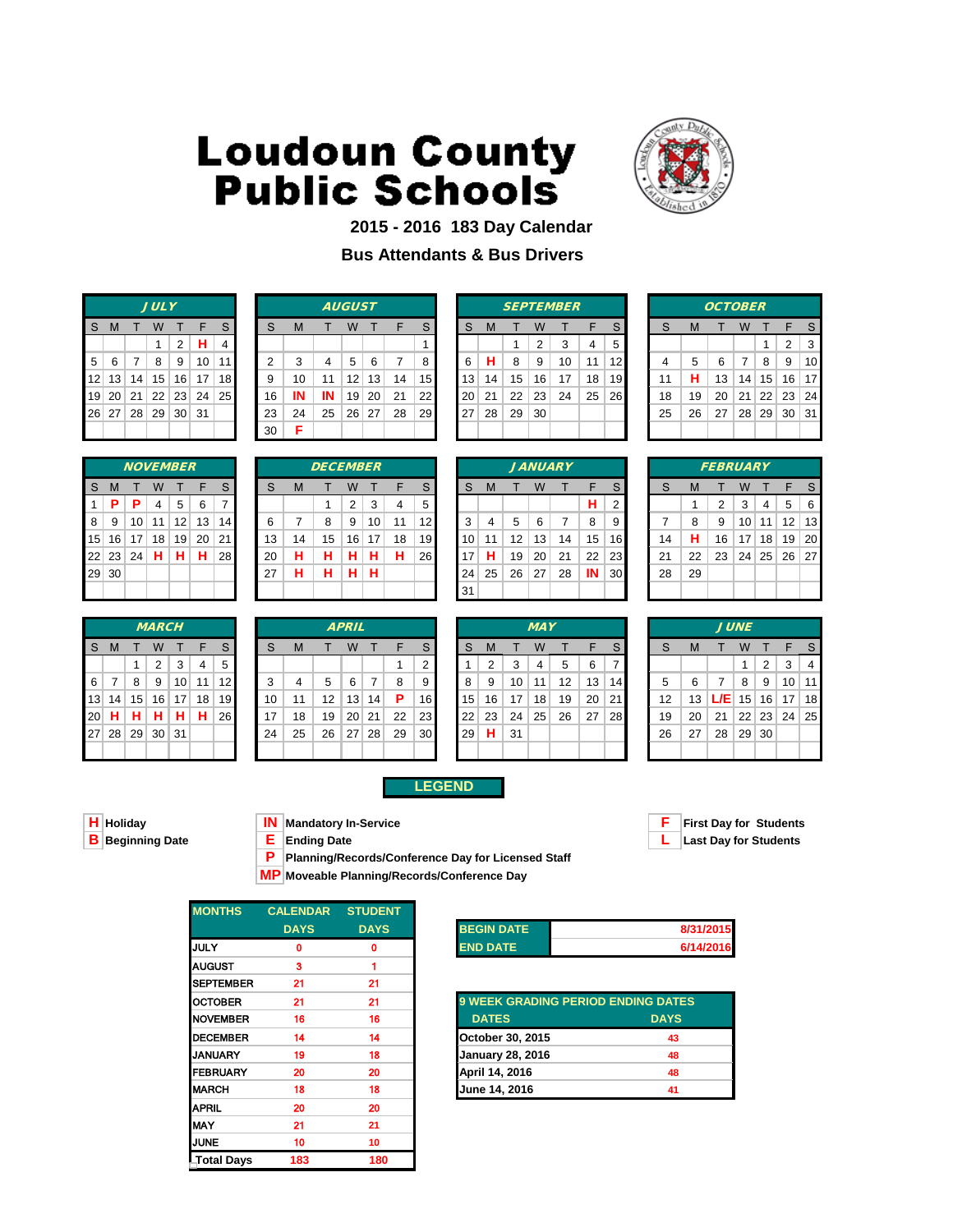

### **2015 - 2016 184 Day Calendar Study Hall Monitors & Teacher Assistants**

|   |   |           | <b>JULY</b>       |                |                      |                |
|---|---|-----------|-------------------|----------------|----------------------|----------------|
| S | M | T W       |                   | T F            |                      | S              |
|   |   |           | 1                 | 2 <sup>1</sup> | Н                    | $\overline{4}$ |
| 5 | 6 | $\vert$ 7 | 8                 | l 9 l          | 10 11                |                |
|   |   |           |                   |                | 12 13 14 15 16 17 18 |                |
|   |   |           |                   |                | 19 20 21 22 23 24 25 |                |
|   |   |           | 26 27 28 29 30 31 |                |                      |                |
|   |   |           |                   |                |                      |                |

|    |            |                 | <b>JULY</b>     |                 |     |                 |    |    |    | <b>AUGUST</b>   |    |    |           |    |    |    |    | <b>SEPTEMBER</b> |    |           |    |    | <b>OCTOBER</b> |                 |          |                      |    |
|----|------------|-----------------|-----------------|-----------------|-----|-----------------|----|----|----|-----------------|----|----|-----------|----|----|----|----|------------------|----|-----------|----|----|----------------|-----------------|----------|----------------------|----|
| S. | M          |                 | w               |                 | F   |                 | S  | м  |    | w               |    | F  | S         | S  | M  |    | W  |                  |    | S         |    | M  |                | W               |          |                      |    |
|    |            |                 |                 | 2               | н.  |                 |    |    |    |                 |    |    |           |    |    |    | 2  | ◠                | 4  | 5         |    |    |                |                 |          | $\mathcal{P}$        | 3  |
|    | $5 \mid 6$ |                 | 8               | 9               | 10  | 111             |    | 3  | 4  | 5               | 6  |    | 8         | 6  | н  | 8  | 9  | 10               | 11 | 12        |    | 5  | 6              | 7               | 8        | 9                    | 10 |
|    | 12 13      | 14              | 15              | 16              | 17  | 18 <sup>l</sup> | 9  | 10 | 11 | 12              | 13 | 14 | 15 I      | 13 | 14 | 15 | 16 | 17               | 18 | 19        | 11 | н  | 13             | 14              | 15       | 16 17                |    |
|    | 19 20      | 21              | 22              | 23              | 24  | 25              | 16 | 17 | 18 | 19 <sub>1</sub> | 20 | 21 | 22        | 20 | 21 | 22 | 23 | 24               | 25 | <b>26</b> | 18 | 19 | 20             | 21              |          | $22 \mid 23 \mid 24$ |    |
|    | 26 27      | 28 <sup>2</sup> | 29 <sup>1</sup> | 30 <sup>1</sup> | -31 |                 | 23 | 24 | 25 | в               | 27 | 28 | <b>29</b> | 27 | 28 | 29 | 30 |                  |    |           | 25 | 26 | 27             | 28 <sup>1</sup> | 29 30 31 |                      |    |
|    |            |                 |                 |                 |     |                 | 30 | Е  |    |                 |    |    |           |    |    |    |    |                  |    |           |    |    |                |                 |          |                      |    |

|    | <b>SEPTEMBER</b> |    |                |    |    |    |  |  |  |  |  |  |  |
|----|------------------|----|----------------|----|----|----|--|--|--|--|--|--|--|
| S  | М                | т  | W              | т  | F  | S  |  |  |  |  |  |  |  |
|    |                  | 1  | $\overline{2}$ | 3  | 4  | 5  |  |  |  |  |  |  |  |
| 6  | н                | 8  | 9              | 10 | 11 | 12 |  |  |  |  |  |  |  |
| 3  | 14               | 15 | 16             | 17 | 18 | 19 |  |  |  |  |  |  |  |
| 0. | 21               | 22 | 23             | 24 | 25 | 26 |  |  |  |  |  |  |  |
| 27 | 28               | 29 | 30             |    |    |    |  |  |  |  |  |  |  |
|    |                  |    |                |    |    |    |  |  |  |  |  |  |  |

|    | <i><b>OCTOBER</b></i> |    |    |              |    |    |  |  |  |  |  |  |  |  |
|----|-----------------------|----|----|--------------|----|----|--|--|--|--|--|--|--|--|
| S  | M                     | т  | W  | т            | F  | S  |  |  |  |  |  |  |  |  |
|    |                       |    |    | 1            | 2  | 3  |  |  |  |  |  |  |  |  |
| 4  | 5                     | 6  | 7  | 8            | 9  | 10 |  |  |  |  |  |  |  |  |
| 11 | н                     | 13 | 14 | 15           | 16 | 17 |  |  |  |  |  |  |  |  |
| 18 | 19                    | 20 | 21 | $22 \mid 23$ |    | 24 |  |  |  |  |  |  |  |  |
| 25 | 26                    | 27 | 28 | 29           | 30 | 31 |  |  |  |  |  |  |  |  |
|    |                       |    |    |              |    |    |  |  |  |  |  |  |  |  |

|    | <b>NOVEMBER</b> |    |    |    |    |             |  |  |  |  |  |  |  |
|----|-----------------|----|----|----|----|-------------|--|--|--|--|--|--|--|
| S  | M               | т  | W  | т  | F  | $\mathsf S$ |  |  |  |  |  |  |  |
| 1  | Р               | Р  | 4  | 5  | 6  | 7           |  |  |  |  |  |  |  |
| 8  | 9               | 10 | 11 | 12 | 13 | 14          |  |  |  |  |  |  |  |
| 15 | 16              | 17 | 18 | 19 | 20 | 21          |  |  |  |  |  |  |  |
|    | 22 23           | 24 | н  | н  | н  | 28          |  |  |  |  |  |  |  |
| 29 | 30              |    |    |    |    |             |  |  |  |  |  |  |  |
|    |                 |    |    |    |    |             |  |  |  |  |  |  |  |

|    |    |       | <b>MARCH</b>   |    |    |    |
|----|----|-------|----------------|----|----|----|
| S  | M  | т     | W              | т  | F  | S  |
|    |    | 1     | $\overline{2}$ | 3  | 4  | 5  |
| 6  | 7  | 8     | 9              | 10 | 11 | 12 |
| 13 | 14 | 15    | 16             | 17 | 18 | 19 |
| 20 | н  | н     | н              | н  | н  | 26 |
| 27 | 28 | 29 30 |                | 31 |    |    |
|    |    |       |                |    |    |    |

|                |         | <b>NOVEMBER</b> |    |    |    |                 |    |    | <b>DECEMBER</b> |    |    |    |                 |    |    |    |    | <b>JANUARY</b> |    |                 |    |    | <b>FEBRUARY</b> |                 |    |                   |     |
|----------------|---------|-----------------|----|----|----|-----------------|----|----|-----------------|----|----|----|-----------------|----|----|----|----|----------------|----|-----------------|----|----|-----------------|-----------------|----|-------------------|-----|
| S.             | M       |                 | W  |    | F  | S               | S  | M  |                 | W  |    | F  | S               | S  | M  |    | W  |                |    | S               | S  | M  |                 | W               |    |                   |     |
| 1 <sup>1</sup> | P       | Р               | 4  | 5  | 6  |                 |    |    |                 | 2  | 3  | 4  | 5               |    |    |    |    |                | н  | 2               |    |    | 2               | 3               | 4  | 5                 | - 6 |
| 8              | -9      | 10              | 11 | 12 | 13 | 14 <sub>h</sub> | 6  |    | 8               | 9  | 10 | 11 | 12 <sup>1</sup> | 3  | 4  | 5  | 6  |                | 8  | 9               |    | 8  | 9               | 10              | 11 | $12 \overline{ }$ | 13  |
|                | $15$ 16 | 17              | 18 | 19 | 20 | 211             | 13 | 14 | 15              | 16 | 17 | 18 | 191             | 10 | 11 | 12 | 13 | 14             | 15 | 16              | 14 | н  | 16              | 17              | 18 | 19                | -20 |
|                | 22 23   | 24              | н  | н  | н  | 28              | 20 | н  | н               | н  | н  | н  | 26              | 17 | н  | 19 | 20 | 21             | 22 | 23 <sub>1</sub> | 21 | 22 | 23              | 24 <sub>1</sub> | 25 | 26 27             |     |
|                | 29 30   |                 |    |    |    |                 | 27 | н  | н               | н  | н  |    |                 | 24 | 25 | 26 | 27 | 28             | ΜP | 30 <sub>1</sub> | 28 | 29 |                 |                 |    |                   |     |
|                |         |                 |    |    |    |                 |    |    |                 |    |    |    |                 | 31 |    |    |    |                |    |                 |    |    |                 |                 |    |                   |     |
|                |         |                 |    |    |    |                 |    |    |                 |    |    |    |                 |    |    |    |    |                |    |                 |    |    |                 |                 |    |                   |     |

|    |    |                 |    | <b>JANUARY</b> |           |                          |
|----|----|-----------------|----|----------------|-----------|--------------------------|
| S  | M  | т               | W  |                | F         |                          |
|    |    |                 |    |                | н         |                          |
| 3  | 4  | 5               | 6  | 7              | 8         |                          |
| 10 | 11 | 12 <sup>2</sup> | 13 | 14             | 15        | $\overline{\phantom{a}}$ |
| 17 | н  | 19              | 20 | 21             | 22        | ź                        |
| 24 | 25 | 26 27           |    | 28             | <b>MP</b> | ć                        |
| 31 |    |                 |    |                |           |                          |

|    |    | <b>FEBRUARY</b> |         |                |                                      |                |
|----|----|-----------------|---------|----------------|--------------------------------------|----------------|
| S  | M  | т               | W       | T              | F                                    | S              |
|    | 1  | $\overline{2}$  | 3       | $\overline{4}$ | 5                                    | 6              |
| 7  | 8  | 9               | 10      | $111$ 12       |                                      | 1:             |
| 14 | н  | 16              | $17$ 18 |                | ∣ 19                                 | 2 <sup>0</sup> |
| 21 | 22 |                 |         |                | $23 \mid 24 \mid 25 \mid 26 \mid 27$ |                |
| 28 | 29 |                 |         |                |                                      |                |
|    |    |                 |         |                |                                      |                |

|          |         |    | <b>MARCH</b>    |                 |    |                 |    |    |    | <b>APRIL</b>    |    |    |                 |                 |    |    | <b>MAY</b> |    |    |                 |    |    |     | <b>JUNE</b> |                |
|----------|---------|----|-----------------|-----------------|----|-----------------|----|----|----|-----------------|----|----|-----------------|-----------------|----|----|------------|----|----|-----------------|----|----|-----|-------------|----------------|
| S.       | M       |    | w               |                 | F  | S               | S  | M  |    | W               |    |    |                 | S               | M  |    | W          |    |    | <sub>S</sub>    | S  | M  |     | W           |                |
|          |         |    | 2               | 3               | 4  | 5               |    |    |    |                 |    |    | ◠               |                 | 2  |    | 4          | 5  | 6  |                 |    |    |     |             | $\overline{2}$ |
| $6 \mid$ |         | 8  | 9               | 10 <sup>°</sup> | 11 | 12 <sub>l</sub> | 3  | 4  | 5  | 6               | 7  | 8  | 9               | 8               | 9  | 10 | 11         | 12 | 13 | 14 <sup>1</sup> | 5  | 6  |     | 8           | - 9            |
|          | $13$ 14 | 15 | 16 <sup>1</sup> | 17              | 18 | 19              | 10 | 11 | 12 | 13 <sub>1</sub> | 14 | P  | 161             | 15              | 16 | 17 | 18         | 19 | 20 | 21              | 12 | 13 |     | Е.          | 16             |
|          | 20 H    | н  | н               | н               | н  | <b>26</b>       | 17 | 18 | 19 | 20 <sup>1</sup> | 21 | 22 | 23 <sub>l</sub> | 22              | 23 | 24 | 25         | 26 | 27 | <b>28</b>       | 19 | 20 | -21 | 22          | 23             |
|          | 27 28   | 29 |                 | 30 31           |    |                 | 24 | 25 | 26 | 27              | 28 | 29 | 30 <sub>l</sub> | 29 <sup>°</sup> | н  | 31 |            |    |    |                 | 26 | 27 | 28  | 29          | 30             |
|          |         |    |                 |                 |    |                 |    |    |    |                 |    |    |                 |                 |    |    |            |    |    |                 |    |    |     |             |                |

|          |         |                 | <b>MARCH</b>    |                 |    |                 |    |    |    | <b>APRIL</b>    |       |    |                 |                 |    |    | <b>MAY</b> |    |    |                 |    |    |    | <b>JUNE</b> |    |    |                 |
|----------|---------|-----------------|-----------------|-----------------|----|-----------------|----|----|----|-----------------|-------|----|-----------------|-----------------|----|----|------------|----|----|-----------------|----|----|----|-------------|----|----|-----------------|
| S M      |         |                 | W               |                 | F  |                 | S  | M  |    | W               |       | E  | S.              | S               | M  |    | W          |    |    |                 | S  | M  |    | W           |    |    | <sub>S</sub>    |
|          |         |                 | 2               | 3               | 4  | 5               |    |    |    |                 |       |    | 2               |                 | 2  | 3  | 4          | 5  | 6  |                 |    |    |    |             | 2  | 3  | 4               |
| $6 \mid$ |         | 8               | 9               | 10 <sup>1</sup> | 11 | 12 <sub>l</sub> | 3  |    | 5  | 6               | 7     | 8  | 9               | 8               | 9  | 10 | 11         | 12 | 13 | 14 <sup>1</sup> | 5  | 6  |    | 8           | 9  | 10 | 11              |
|          | $13$ 14 | 15 <sup>1</sup> | 16              | 17              | 18 | 19 <sup>°</sup> | 10 | 11 | 12 | 13 <sup>1</sup> | 14    | P  | 16 <sup>1</sup> | 15 <sup>1</sup> | 16 | 17 | 18         | 19 | 20 | 21              | 12 | 13 |    | Е.          | 16 | 17 | 18 <sup>1</sup> |
|          | 20 H    | н               | н               | н               | н  | <b>26</b>       | 17 | 18 | 19 |                 | 20 21 | 22 | 23              | 22 <sub>1</sub> | 23 | 24 | 25         | 26 | 27 | 28              | 19 | 20 | 21 | 22          | 23 | 24 | 25              |
|          |         | 27 28 29        | 30 <sup>1</sup> | 31              |    |                 | 24 | 25 | 26 | 27 <sup>2</sup> | 28    | 29 | 30 <sub>l</sub> | 29              | н  | 31 |            |    |    |                 | 26 | 27 | 28 | 29 30       |    |    |                 |
|          |         |                 |                 |                 |    |                 |    |    |    |                 |       |    |                 |                 |    |    |            |    |    |                 |    |    |    |             |    |    |                 |

**B P Planning/Records/Conference Day for Licensed Staff MP Moveable Planning/Records/Conference Day**

**LEGEND**

**H Holiday E Ending Date F First Day for Students**

| <b>MONTHS</b>    | <b>CALENDAR</b> | <b>STUDENT</b> |                   |
|------------------|-----------------|----------------|-------------------|
|                  | <b>DAYS</b>     | <b>DAYS</b>    | <b>BEGIN DATE</b> |
| <b>JULY</b>      | 0               | 0              | <b>END DATE</b>   |
| <b>AUGUST</b>    | 4               | 1              |                   |
| <b>SEPTEMBER</b> | 21              | 21             |                   |
| <b>OCTOBER</b>   | 21              | 21             | 9 WEEK GRA        |
| <b>NOVEMBER</b>  | 16              | 16             | <b>DATES</b>      |
| <b>DECEMBER</b>  | 14              | 14             | October 30, 2     |
| <b>JANUARY</b>   | 18              | 18             | January 28, 2     |
| <b>FEBRUARY</b>  | 20              | 20             | April 14, 2016    |
| <b>MARCH</b>     | 18              | 18             | June 14, 201      |
| <b>APRIL</b>     | 20              | 20             |                   |
| <b>MAY</b>       | 21              | 21             |                   |
| <b>JUNE</b>      | 11              | 10             |                   |
| Total Days       | 184             | 180            |                   |

| <b>BEGIN DATE</b> | 8/26/2015 |
|-------------------|-----------|
| <b>END DATE</b>   | 6/15/2016 |

| OCTOBER         | 21 | 21 | <b>9 WEEK GRADING PERIOD ENDING DATES</b> |             |
|-----------------|----|----|-------------------------------------------|-------------|
| <b>NOVEMBER</b> | 16 | 16 | <b>DATES</b>                              | <b>DAYS</b> |
| <b>DECEMBER</b> | 14 | 14 | October 30, 2015                          | 43          |
| JANUARY         | 18 | 18 | <b>January 28, 2016</b>                   | 48          |
| FEBRUARY        | 20 | 20 | April 14, 2016                            | 48          |
| <b>MARCH</b>    | 18 | 18 | June 14, 2016                             | 41          |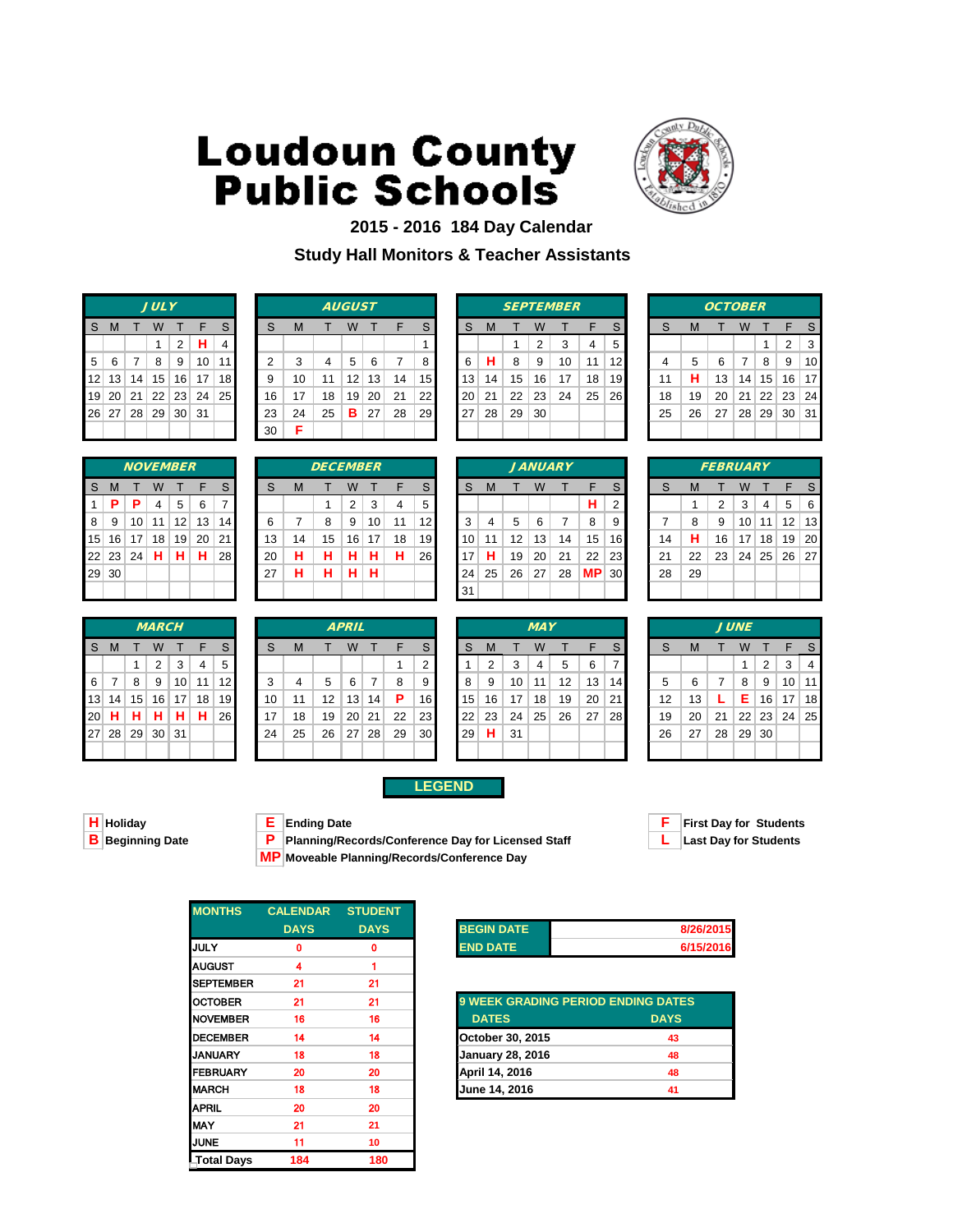

### **2015 - 2016 187 Day Calendar Library Assistants & Technology Assistants**

|   |                   | <b>JULY</b> |                      |                |
|---|-------------------|-------------|----------------------|----------------|
| S | M                 | T W T F     |                      | S              |
|   |                   | 1           | $2$ H                | $\overline{4}$ |
| 5 | 6                 | 789         | 10                   | $\vert$ 11     |
|   |                   |             | 12 13 14 15 16 17 18 |                |
|   |                   |             | 19 20 21 22 23 24 25 |                |
|   | 26 27 28 29 30 31 |             |                      |                |
|   |                   |             |                      |                |

|    |            |                 | <b>JULY</b>     |                 |     |                 |    |    |    | <b>AUGUST</b>   |    |    |           |    |    |    |    | <b>SEPTEMBER</b> |    |           |    |    | <b>OCTOBER</b> |                 |          |                      |    |
|----|------------|-----------------|-----------------|-----------------|-----|-----------------|----|----|----|-----------------|----|----|-----------|----|----|----|----|------------------|----|-----------|----|----|----------------|-----------------|----------|----------------------|----|
| S. | M          |                 | w               |                 | F   |                 | S  | м  |    | w               |    | F  | S         | S  | M  |    | W  |                  |    | S         |    | M  |                | W               |          |                      |    |
|    |            |                 |                 | 2               | н.  |                 |    |    |    |                 |    |    |           |    |    |    | 2  | ◠                | 4  | 5         |    |    |                |                 |          | $\mathcal{P}$        | 3  |
|    | $5 \mid 6$ |                 | 8               | 9               | 10  | 111             |    | 3  | 4  | 5               | 6  |    | 8         | 6  | н  | 8  | 9  | 10               | 11 | 12        |    | 5  | 6              | 7               | 8        | 9                    | 10 |
|    | 12 13      | 14              | 15              | 16              | 17  | 18 <sup>l</sup> | 9  | 10 | 11 | 12              | 13 | 14 | 15 I      | 13 | 14 | 15 | 16 | 17               | 18 | 19        | 11 | н  | 13             | 14              | 15       | 16 17                |    |
|    | 19 20      | 21              | 22              | 23              | 24  | 25              | 16 | 17 | 18 | 19 <sub>1</sub> | 20 | 21 | 22        | 20 | 21 | 22 | 23 | 24               | 25 | <b>26</b> | 18 | 19 | 20             | 21              |          | $22 \mid 23 \mid 24$ |    |
|    | 26 27      | 28 <sup>2</sup> | 29 <sup>1</sup> | 30 <sup>1</sup> | -31 |                 | 23 | 24 | 25 | в               | 27 | 28 | <b>29</b> | 27 | 28 | 29 | 30 |                  |    |           | 25 | 26 | 27             | 28 <sup>1</sup> | 29 30 31 |                      |    |
|    |            |                 |                 |                 |     |                 | 30 | Е  |    |                 |    |    |           |    |    |    |    |                  |    |           |    |    |                |                 |          |                      |    |

|   |    |    |                | <b>SEPTEMBER</b> |    |    |
|---|----|----|----------------|------------------|----|----|
| 3 | М  | т  | W              | т                | F  | S  |
|   |    | 1  | $\overline{2}$ | 3                | 4  | 5  |
| ĉ | н  | 8  | 9              | 10               | 11 | 12 |
| 3 | 14 | 15 | 16             | 17               | 18 | 19 |
| 0 | 21 | 22 | 23             | 24               | 25 | 26 |
| 7 | 28 | 29 | 30             |                  |    |    |
|   |    |    |                |                  |    |    |
|   |    |    |                |                  |    |    |

|    |    | <b>OCTOBER</b> |    |              |            |    |
|----|----|----------------|----|--------------|------------|----|
| S  | M  | т              | W  | т            | F          | S  |
|    |    |                |    | 1            | 2          | 3  |
| 4  | 5  | 6              | 7  | 8            | 9          | 10 |
| 11 | н  | 13             | 14 | 15           | 16         | 17 |
| 18 | 19 | 20             | 21 | $22 \mid 23$ |            | 24 |
| 25 | 26 | 27             | 28 | 29           | $\vert$ 30 | 31 |
|    |    |                |    |              |            |    |

|    |          |    | <b>NOVEMBER</b> |    |    |              |
|----|----------|----|-----------------|----|----|--------------|
| S  | M        | Т  | W               | т  | F  | $\mathsf{S}$ |
| 1  | P        | w  | $\overline{4}$  | 5  | 6  | 7            |
| 8  | 9        | 10 | 11              | 12 | 13 | 14           |
| 15 | 16       | 17 | 18              | 19 | 20 | 21           |
|    | 22 23 24 |    | $\mathbf H$     | н  | н  | 28           |
| 29 | 30       |    |                 |    |    |              |
|    |          |    |                 |    |    |              |

|           |                 |    | <b>MARCH</b> |                 |    |                 |    |    |    | <b>APRIL</b> |    |    |                 |    |    |    | <b>MAY</b> |    |    |                 |    |    |    | <b>JUNE</b>     |                |
|-----------|-----------------|----|--------------|-----------------|----|-----------------|----|----|----|--------------|----|----|-----------------|----|----|----|------------|----|----|-----------------|----|----|----|-----------------|----------------|
| -S        | M               |    | W            |                 |    |                 | S  | M  |    | W            |    | E  | S               | S  | M  |    | W          |    | F  | S               |    | M  |    | W               |                |
|           |                 |    | 2            | 3               | 4  | 5               |    |    |    |              |    |    | ົ               |    | 2  | 3  | 4          | 5  | 6  |                 |    |    |    |                 | $\overline{2}$ |
| 6         |                 | 8  | 9            | 10 <sup>1</sup> | 11 | 12 <sub>l</sub> | 3  |    | 5  | 6            |    | 8  | 9               | 8  | 9  | 10 | 11         | 12 | 13 | 14 <sup>1</sup> | 5  | 6  |    | 8               | -9             |
| 13        | 14              | 15 | 16           | 17              | 18 | 19              | 10 | 11 | 12 | 13           | 14 | W  | 16              | 15 | 16 | 17 | 18         | 19 | 20 | 21              | 12 | 13 |    | Е               | 16             |
| 20        | н               | н  | н            | н               | н  | 26              | 17 | 18 | 19 | 20           | 21 | 22 | 23 <sub>1</sub> | 22 | 23 | 24 | 25         | 26 | 27 | <b>28</b>       | 19 | 20 | 21 | 22 <sup>1</sup> | 23             |
| <b>27</b> | 28 <sup>1</sup> | 29 | 30           | ∣ 31            |    |                 | 24 | 25 | 26 | 27           | 28 | 29 | 30 <sub>l</sub> | 29 | н  | 31 |            |    |    |                 | 26 | 27 | 28 | 29              | 30             |
|           |                 |    |              |                 |    |                 |    |    |    |              |    |    |                 |    |    |    |            |    |    |                 |    |    |    |                 |                |

|              |         | <b>NOVEMBER</b> |    |    |    |                 |    |    | <b>DECEMBER</b> |    |    |    |     |    |    |    |    | <b>JANUARY</b> |    |                 |    |    | <b>FEBRUARY</b> |    |    |                   |     |
|--------------|---------|-----------------|----|----|----|-----------------|----|----|-----------------|----|----|----|-----|----|----|----|----|----------------|----|-----------------|----|----|-----------------|----|----|-------------------|-----|
| S.           | M       |                 | W  |    | F  | S               | S  | M  |                 | W  |    | F  | S   | S  | M  |    | W  |                |    | S               | S  | M  |                 | W  |    |                   |     |
| $\mathbf{1}$ | -P      | w               | 4  | 5  | 6  |                 |    |    |                 | 2  | 3  | 4  | 5   |    |    |    |    |                | н  | 2               |    |    | 2               | 3  | 4  | 5                 | - 6 |
| 8            | -9      | 10              | 11 | 12 | 13 | 14 <sub>h</sub> | 6  |    | 8               | 9  | 10 | 11 | 12  | 3  | 4  | 5  | 6  |                | 8  | 9               |    | 8  | 9               | 10 | 11 | $12 \overline{ }$ | 13  |
|              | $15$ 16 | 17              | 18 | 19 | 20 | 211             | 13 | 14 | 15              | 16 | 17 | 18 | 191 | 10 | 11 | 12 | 13 | 14             | 15 | 16              | 14 | н  | 16              | 17 | 18 | 19                | -20 |
|              | 22 23   | 24              | н  | н  | н  | 28              | 20 | н  | н               | н  | н  | н  | 26  | 17 | н  | 19 | 20 | 21             | 22 | 23 <sub>1</sub> | 21 | 22 | 23              | 24 | 25 | 26 27             |     |
|              | 29 30   |                 |    |    |    |                 | 27 | н  | н               | н  | н  |    |     | 24 | 25 | 26 | 27 | 28             | W  | 30 <sub>l</sub> | 28 | 29 |                 |    |    |                   |     |
|              |         |                 |    |    |    |                 |    |    |                 |    |    |    |     | 31 |    |    |    |                |    |                 |    |    |                 |    |    |                   |     |
|              |         |                 |    |    |    |                 |    |    |                 |    |    |    |     |    |    |    |    |                |    |                 |    |    |                 |    |    |                   |     |

|    |    |    |    | <i><b>JANUARY</b></i> |    |                |
|----|----|----|----|-----------------------|----|----------------|
| S  | M  | т  | W  | т                     | F  |                |
|    |    |    |    |                       | н  |                |
| 3  | 4  | 5  | 6  | 7                     | 8  |                |
| 10 | 11 | 12 | 13 | 14                    | 15 | í              |
| 17 | н  | 19 | 20 | 21                    | 22 | í              |
| 24 | 25 | 26 | 27 | 28                    | W  | $\ddot{\cdot}$ |
| 31 |    |    |    |                       |    |                |

|    |    | <b>FEBRUARY</b> |    |       |                   |     |
|----|----|-----------------|----|-------|-------------------|-----|
| S  | M  | т               | W  | т     | F                 | S   |
|    | 1  | $\overline{2}$  | 3  | 4     | 5                 | 6   |
| 7  | 8  | 9               | 10 | 11    | $12 \overline{ }$ | -13 |
| 14 | н  | 16              |    | 17 18 | 19                | 20  |
| 21 | 22 | 23              |    |       | 24   25   26   27 |     |
| 28 | 29 |                 |    |       |                   |     |
|    |    |                 |    |       |                   |     |

|          |              |                 | <b>MARCH</b>    |                 |    |                 |    |    |    | <b>APRIL</b>    |    |    |                 |                 |    |    | <b>MAY</b> |    |    |                 |    |    |    | <b>JUNE</b> |       |    |                 |
|----------|--------------|-----------------|-----------------|-----------------|----|-----------------|----|----|----|-----------------|----|----|-----------------|-----------------|----|----|------------|----|----|-----------------|----|----|----|-------------|-------|----|-----------------|
| S.       | $\mathsf{M}$ |                 | W               |                 | F  | -S              | S  | M  |    | W               |    | F  | S.              | S               |    |    | W          |    | F  |                 | S  | M  |    | W           |       |    |                 |
|          |              |                 | 2               | 3               | 4  | 5               |    |    |    |                 |    |    | 2               |                 | 2  | 3  | 4          | 5  | 6  |                 |    |    |    |             | 2     | 3  |                 |
| $6 \mid$ |              | 8               | 9               | 10 <sup>1</sup> | 11 | 12 <sub>l</sub> | 3  |    | 5  | 6               | 7  | 8  | 9               | 8               | 9  | 10 | 11         | 12 | 13 | 14 <sup>1</sup> | 5  | 6  |    | 8           | 9     | 10 | 11 <sup>1</sup> |
|          | 13 14        | 15 <sup>1</sup> | 16 <sup>1</sup> | 17              | 18 | 19I             | 10 |    | 12 | 13              | 14 | W  | 16              | 15 <sup>1</sup> | 16 | 17 | 18         | 19 | 20 | -21             | 12 | 13 |    | Е           | 16    | 17 | 18              |
|          | 20 H         | н               | н               | н               | н  | <b>26</b>       | 17 | 18 | 19 | 20 <sup>2</sup> | 21 | 22 | 23 <sub>l</sub> | 22              | 23 | 24 | 25         | 26 | 27 | <b>28</b>       | 19 | 20 | 21 |             | 22 23 | 24 | 25              |
|          | 27 28        | 29              | 30 31           |                 |    |                 | 24 | 25 | 26 | 27 <sup>1</sup> | 28 | 29 | 30 <sub>l</sub> | 29              | H. | 31 |            |    |    |                 | 26 | 27 | 28 | 29 30       |       |    |                 |
|          |              |                 |                 |                 |    |                 |    |    |    |                 |    |    |                 |                 |    |    |            |    |    |                 |    |    |    |             |       |    |                 |

### **LEGEND**

**H Holiday E Ending Date F First Day for Students B Planning/Records/Conference Day for Licensed Staff <b>L** Last Day for Students **W Work Day**



| <b>MONTHS</b>    | <b>CALENDAR</b> | <b>STUDENT</b> |                   |
|------------------|-----------------|----------------|-------------------|
|                  | <b>DAYS</b>     | <b>DAYS</b>    | <b>BEGIN DATE</b> |
| <b>JULY</b>      | Λ               | n              | <b>END DATE</b>   |
| <b>AUGUST</b>    | 4               |                |                   |
| <b>SEPTEMBER</b> | 21              | 21             |                   |
| <b>OCTOBER</b>   | 21              | 21             | 9 WEEK GRA        |
| <b>NOVEMBER</b>  | 17              | 16             | <b>DATES</b>      |
| <b>DECEMBER</b>  | 14              | 14             | October 30, 2     |
| <b>JANUARY</b>   | 19              | 18             | January 28, 2     |
| <b>FEBRUARY</b>  | 20              | 20             | April 14, 2016    |
| <b>MARCH</b>     | 18              | 18             | June 14, 201      |
| <b>APRIL</b>     | 21              | 20             |                   |
| <b>MAY</b>       | 21              | 21             |                   |
| <b>JUNE</b>      | 11              | 10             |                   |
| LTotal Days      | 187             | 180            |                   |

| <b>BEGIN DATE</b> | 8/26/2015 |
|-------------------|-----------|
| <b>FND DATF</b>   | 6/15/2016 |

| OCTOBER         | 21 | 21 | <b>9 WEEK GRADING PERIOD ENDING DATES</b> |             |
|-----------------|----|----|-------------------------------------------|-------------|
| <b>NOVEMBER</b> | 17 | 16 | <b>DATES</b>                              | <b>DAYS</b> |
| <b>DECEMBER</b> | 14 | 14 | October 30, 2015                          | 43          |
| JANUARY         | 19 | 18 | <b>January 28, 2016</b>                   | 48          |
| FEBRUARY        | 20 | 20 | April 14, 2016                            | 48          |
| <b>MARCH</b>    | 18 | 18 | June 14, 2016                             | 41          |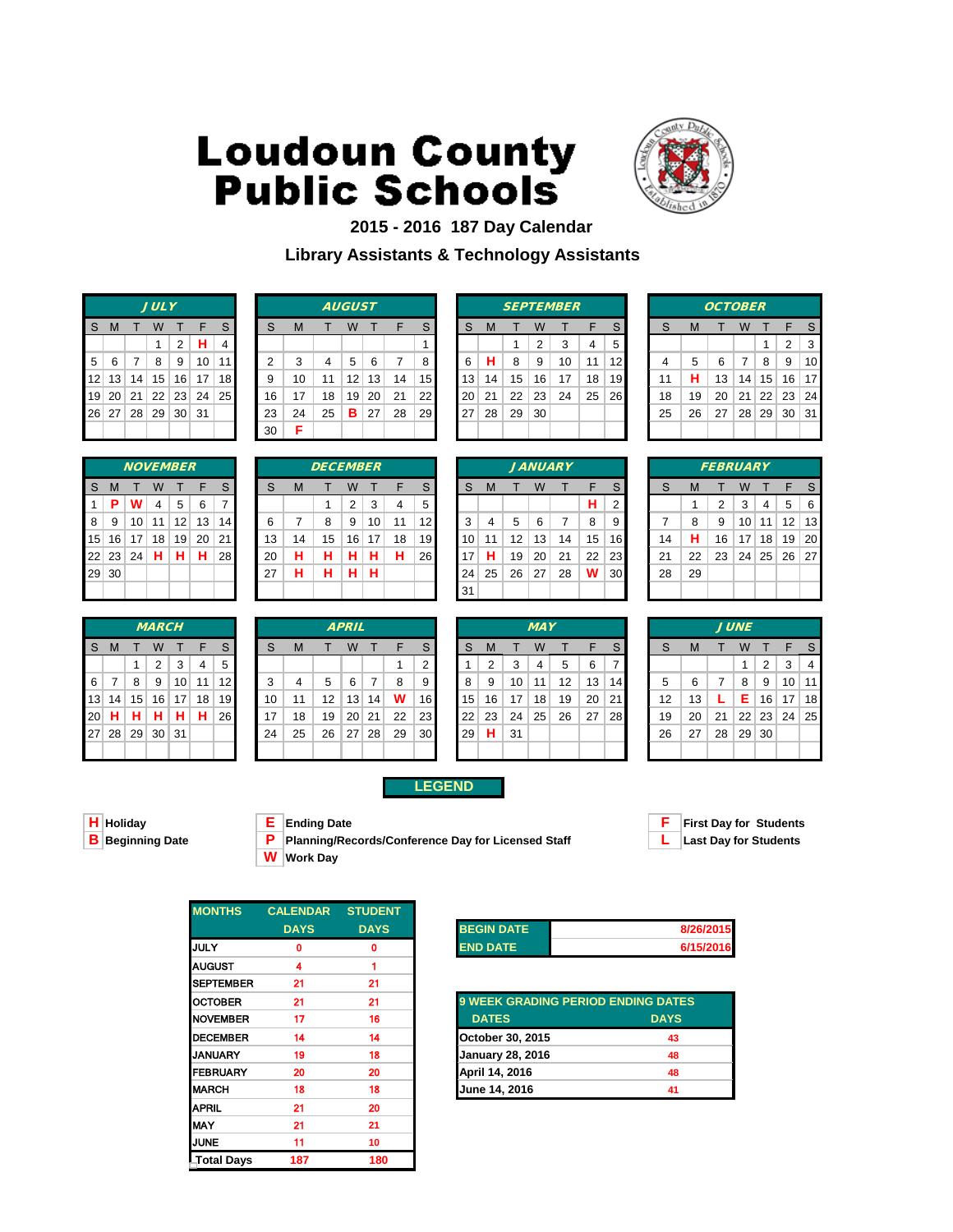

### **2015 - 2016 190 Day Calendar**

### **Career Center Assistants**

|    |   |       | <b>JULY</b>       |     |                      |                         |
|----|---|-------|-------------------|-----|----------------------|-------------------------|
| S. | M |       | T W T             |     | - F                  | S                       |
|    |   |       | 1                 | 2   | н                    | $\overline{\mathbf{4}}$ |
| 5  | 6 | l 7 I | 8                 | - 9 | 10                   | 11                      |
|    |   |       |                   |     | 12 13 14 15 16 17 18 |                         |
| 19 |   |       |                   |     | 20 21 22 23 24 25    |                         |
|    |   |       | 26 27 28 29 30 31 |     |                      |                         |
|    |   |       |                   |     |                      |                         |

|    |            |                 | <b>JULY</b> |                 |     |    |    |    |    | <b>AUGUST</b>   |    |    |                 |           |    |    |    | <b>SEPTEMBER</b> |    |           |    |    | <b>OCTOBER</b> |                 |                 |                      |    |
|----|------------|-----------------|-------------|-----------------|-----|----|----|----|----|-----------------|----|----|-----------------|-----------|----|----|----|------------------|----|-----------|----|----|----------------|-----------------|-----------------|----------------------|----|
| S. | M          |                 | w           |                 |     |    | S  | M  |    | W               |    |    | S               | S         | M  |    | W  |                  |    | S         |    | M  |                | W               |                 |                      |    |
|    |            |                 |             | 2               | н.  | 4  |    |    |    |                 |    |    |                 |           |    |    | 2  | 3                | 4  | 5         |    |    |                |                 |                 | ົ                    | 3  |
|    | $5 \mid 6$ |                 | 8           | 9               | 10  | 11 | ົ  | 3  | 4  | 5               | 6  |    | 8               | 6         | н  | 8  | 9  | 10               | 11 | 12        |    | 5  | 6              | 7               | 8               | 9                    | 10 |
|    | 12 13      | 14              | 15          | 16              | 17  | 18 | 9  | 10 | 11 | 12              | 13 | 14 | 15 <sup>1</sup> | 13        | 14 | 15 | 16 | 17               | 18 | 19        | 11 | н  | 13             | 14              | 15 <sup>1</sup> | 16 17                |    |
|    | 19 20      | l 21            | 22          | 23              | 24  | 25 | 16 | 17 | 18 | 19 <sub>1</sub> | 20 | 21 | 22              | <b>20</b> | 21 | 22 | 23 | 24               | 25 | <b>26</b> | 18 | 19 | 20             | 21              |                 | $22 \mid 23 \mid 24$ |    |
|    | 26 27      | 28 <sup>2</sup> | 29          | 30 <sup>2</sup> | -31 |    | 23 | 24 | 25 | в               | 27 | 28 | <b>29</b>       | 27        | 28 | 29 | 30 |                  |    |           | 25 | 26 | 27             | 28 <sup>1</sup> |                 | 29 30 31             |    |
|    |            |                 |             |                 |     |    | 30 | Е  |    |                 |    |    |                 |           |    |    |    |                  |    |           |    |    |                |                 |                 |                      |    |

|    |    |    |                | <b>SEPTEMBER</b> |    |    |
|----|----|----|----------------|------------------|----|----|
| S  | М  | т  | W              | т                | F  | S  |
|    |    | 1  | $\overline{2}$ | 3                | 4  | 5  |
| 6  | н  | 8  | 9              | 10               | 11 | 12 |
| 3  | 14 | 15 | 16             | 17               | 18 | 19 |
| 20 | 21 | 22 | 23             | 24               | 25 | 26 |
| 27 | 28 | 29 | 30             |                  |    |    |
|    |    |    |                |                  |    |    |

|    |    | <i><b>OCTOBER</b></i> |    |            |              |    |
|----|----|-----------------------|----|------------|--------------|----|
| S  | M  | т                     | W  | т          | F            | S  |
|    |    |                       |    | 1          | 2            | 3  |
| 4  | 5  | 6                     | 7  | 8          | 9            | 10 |
| 11 | н  | 13                    | 14 | 15         | 16           | 17 |
| 18 | 19 | 20                    | 21 |            | $22 \mid 23$ | 24 |
| 25 | 26 | 27                    |    | $28$ 29 30 |              | 31 |
|    |    |                       |    |            |              |    |

|                 |          |           | <b>NOVEMBER</b> |    |     |                |
|-----------------|----------|-----------|-----------------|----|-----|----------------|
| S               | M        |           | W               | т  | F   | S              |
| 1               | P        | w         | 4               | 5  | 6   | $\overline{7}$ |
| 8               | 9        | 10        | 11              | 12 | 13  | 14             |
| 15 <sup>2</sup> |          | $16$   17 | 18              | 19 | -20 | 21             |
|                 | 22 23 24 |           | н               | н  | н   | 28             |
| 29              | 30       |           |                 |    |     |                |
|                 |          |           |                 |    |     |                |

|           |                 |                 | <b>MARCH</b> |                 |    |                 |    |    |    | <b>APRIL</b> |    |    |                 |    |    |    | <b>MAY</b> |    |    |           |    |    |    | <b>JUNE</b>     |                |
|-----------|-----------------|-----------------|--------------|-----------------|----|-----------------|----|----|----|--------------|----|----|-----------------|----|----|----|------------|----|----|-----------|----|----|----|-----------------|----------------|
| -S        | M               |                 | W            |                 | F  |                 | S  | M  |    | W            |    | F  | S.              | S  | M  |    | W          |    | F  | S.        | S  | M  |    | W               |                |
|           |                 |                 | 2            | 3               | 4  | 5               |    |    |    |              |    |    | ີ               |    | 2  | 3  | 4          | 5  | 6  |           |    |    |    |                 | $\overline{2}$ |
| 6         |                 | 8               | 9            | 10 <sup>1</sup> | 11 | 12 <sub>l</sub> | 3  |    | 5  | 6            |    | 8  | 9               | 8  | 9  | 10 | 11         | 12 | 13 | 141       | 5  | 6  |    | 8               | -9             |
| 13        | 14              | 15              | 16           | 17              | 18 | 19 <sup>°</sup> | 10 | 11 | 12 | 13           | 14 | W  | 16              | 15 | 16 | 17 | 18         | 19 | 20 | 211       | 12 | 13 |    | 15              | 16             |
| 20        | н               | н               | н            | н               | н  | <b>26</b>       | 17 | 18 | 19 | 20           | 21 | 22 | 23 <sub>1</sub> | 22 | 23 | 24 | 25         | 26 | 27 | <b>28</b> | 19 | Е  | 21 | 22 <sup>1</sup> | 23             |
| <b>27</b> | 28 <sup>2</sup> | 29 <sup>°</sup> | 30           | 31              |    |                 | 24 | 25 | 26 | 27           | 28 | 29 | 30 <sub>l</sub> | 29 | н  | 31 |            |    |    |           | 26 | 27 | 28 | $29$ 30         |                |
|           |                 |                 |              |                 |    |                 |    |    |    |              |    |    |                 |    |    |    |            |    |    |           |    |    |    |                 |                |

|                |       | <i><b>NOVEMBER</b></i> |    |    |                 |             |    |    | <b>DECEMBER</b> |    |    |    |           |     |    |                   |    | <b>JANUARY</b> |    |                 |    |    | <b>FEBRUARY</b> |    |                 |                 |     |
|----------------|-------|------------------------|----|----|-----------------|-------------|----|----|-----------------|----|----|----|-----------|-----|----|-------------------|----|----------------|----|-----------------|----|----|-----------------|----|-----------------|-----------------|-----|
| S.             | M     |                        | W  |    |                 |             | S  | M  |                 | W  |    |    | S.        | S   | M  |                   | W  |                |    | S.              |    | M  |                 | W  |                 |                 |     |
| $\mathbf{1}$   | -P    | w                      | 4  | 5  | 6               |             |    |    |                 | 2  | 3  | 4  | 5         |     |    |                   |    |                | н  | 2               |    |    | 2               | 3  | 4               | 5               | - 6 |
| 8 <sup>1</sup> | - 9   | 10 <sup>1</sup>        | 11 | 12 | 13              | 14 I        | 6  |    | 8               | 9  | 10 | 11 | 12        | 3   | 4  | 5                 | 6  |                | 8  | 9               |    | 8  | 9               | 10 | 11              | 12 <sup>2</sup> | 13  |
|                | 15 16 | 17                     | 18 | 19 | 20 <sub>1</sub> | 21 <b>I</b> | 13 | 14 | 15              | 16 | 17 | 18 | 191       | 10  | 11 | $12 \overline{ }$ | 13 | 14             | 15 | 16              | 14 | н  | 16              | 17 | 18 <sup>1</sup> | 19 <sup>°</sup> | -20 |
|                | 22 23 | 24                     | н  | н  | н               | <b>28</b>   | 20 | н  | н               | н  | н  | н  | <b>26</b> | 17  | н  | 19                | 20 | 21             | 22 | <b>231</b>      | 21 | 22 | 23              | 24 |                 | 25 26 27        |     |
|                | 29 30 |                        |    |    |                 |             | 27 | н  | н               | н  | н  |    |           | 24  | 25 | 26                | 27 | 28             | W  | 30 <sub>l</sub> | 28 | 29 |                 |    |                 |                 |     |
|                |       |                        |    |    |                 |             |    |    |                 |    |    |    |           | -31 |    |                   |    |                |    |                 |    |    |                 |    |                 |                 |     |
|                |       |                        |    |    |                 |             |    |    |                 |    |    |    |           |     |    |                   |    |                |    |                 |    |    |                 |    |                 |                 |     |

|    |    |                 |    | <i><b>JANUARY</b></i> |    |                |
|----|----|-----------------|----|-----------------------|----|----------------|
| S  | M  | т               | W  | т                     | F  | S              |
|    |    |                 |    |                       | н  | $\overline{2}$ |
| 3  | 4  | 5               | 6  | 7                     | 8  | 9              |
| 10 | 11 | 12 <sup>2</sup> | 13 | 14                    | 15 | 16             |
| 17 | н  | 19              | 20 | 21                    | 22 | 23             |
| 24 | 25 | 26 27           |    | 28                    | W  | 30             |
| 31 |    |                 |    |                       |    |                |

|    |    | <b>FEBRUARY</b> |    |              |    |    |
|----|----|-----------------|----|--------------|----|----|
| S  | M  | т               | W  | т            | F  | S  |
|    | 1  | 2               | 3  | 4            | 5  | 6  |
| 7  | 8  | 9               | 10 | 11           | 12 | 13 |
| 14 | н  | 16              |    | 17 18        | 19 | 20 |
| 21 | 22 | 23              |    | 24   25   26 |    | 27 |
| 28 | 29 |                 |    |              |    |    |
|    |    |                 |    |              |    |    |

|          |       |                 | <b>MARCH</b> |    |    |                 |    |    |    | <b>APRIL</b>    |    |    |                 |                 |    |    | <b>MAY</b> |    |    |                 |    |    |    | <b>JUNE</b>     |    |    |                 |
|----------|-------|-----------------|--------------|----|----|-----------------|----|----|----|-----------------|----|----|-----------------|-----------------|----|----|------------|----|----|-----------------|----|----|----|-----------------|----|----|-----------------|
| S.       | - M   |                 | W            |    |    |                 | S  | M  |    | W               |    |    |                 | S               |    |    | W          |    |    |                 |    | M  |    | W               |    |    |                 |
|          |       |                 | 2            | 3  | 4  | 5               |    |    |    |                 |    |    | 2               |                 | 2  | 3  | 4          | 5  | 6  |                 |    |    |    |                 | 2  | 3  |                 |
| $6 \mid$ |       | 8               | 9            | 10 | 11 | 12 I            | 3  |    | 5  | 6               | 7  | 8  | 9               | 8               | 9  | 10 | 11         | 12 | 13 | 14 <sub>1</sub> | 5  | 6  |    | 8               | 9  | 10 | 11              |
|          | 13 14 | 15 <sup>1</sup> | 16           | 17 | 18 | 19 <sup>°</sup> | 10 |    | 12 | 13 <sup>1</sup> | 14 | w  | 16              | 15 <sup>1</sup> | 16 | 17 | 18         | 19 | 20 | -21             | 12 | 13 |    | 15 <sub>1</sub> | 16 | 17 | 18 <sup>l</sup> |
|          | 20 H  | н               | н            | н  | н  | 26 <b>I</b>     | 17 | 18 | 19 | 20 <sup>1</sup> | 21 | 22 | 23 <sub>l</sub> | $22 \,$         | 23 | 24 | 25         | 26 | 27 | 28 I            | 19 | Е  | 21 | 22              | 23 | 24 | 25              |
|          | 27 28 | 29              | 30           | 31 |    |                 | 24 | 25 | 26 | 27              | 28 | 29 | 30 <sub>l</sub> | 29              | н  | 31 |            |    |    |                 | 26 | 27 | 28 | 29 30           |    |    |                 |
|          |       |                 |              |    |    |                 |    |    |    |                 |    |    |                 |                 |    |    |            |    |    |                 |    |    |    |                 |    |    |                 |

### **LEGEND**

**B P Planning/Records/Conference Day for Licensed Staff W Work Day**



**H Holiday E Ending Date F First Day for Students**

| <b>MONTHS</b>    | <b>CALENDAR</b> | <b>STUDENT</b> |                   |
|------------------|-----------------|----------------|-------------------|
|                  | <b>DAYS</b>     | <b>DAYS</b>    | <b>BEGIN DATE</b> |
| <b>IJULY</b>     | Ω               | 0              | <b>END DATE</b>   |
| <b>AUGUST</b>    | 4               |                |                   |
| <b>SEPTEMBER</b> | 21              | 21             |                   |
| <b>OCTOBER</b>   | 21              | 21             | 9 WEEK GRA        |
| <b>NOVEMBER</b>  | 17              | 16             | <b>DATES</b>      |
| <b>DECEMBER</b>  | 14              | 14             | October 30, 2     |
| <b>JANUARY</b>   | 19              | 18             | January 28, 2     |
| <b>IFEBRUARY</b> | 20              | 20             | April 14, 2016    |
| <b>MARCH</b>     | 18              | 18             | June 14, 201      |
| <b>APRIL</b>     | 21              | 20             |                   |
| <b>MAY</b>       | 21              | 21             |                   |
| <b>JUNE</b>      | 14              | 10             |                   |
| Total Days       | 190             | 180            |                   |

| <b>BEGIN DATE</b> | 8/26/2015 |
|-------------------|-----------|
| <b>END DATE</b>   | 6/20/2016 |

| OCTOBER         | 21 | 21 | <b>9 WEEK GRADING PERIOD ENDING DATES</b> |             |
|-----------------|----|----|-------------------------------------------|-------------|
| <b>NOVEMBER</b> | 17 | 16 | <b>DATES</b>                              | <b>DAYS</b> |
| <b>DECEMBER</b> | 14 | 14 | October 30, 2015                          | 43          |
| JANUARY         | 19 | 18 | <b>January 28, 2016</b>                   | 48          |
| FEBRUARY        | 20 | 20 | April 14, 2016                            | 48          |
| <b>MARCH</b>    | 18 | 18 | June 14, 2016                             | 41          |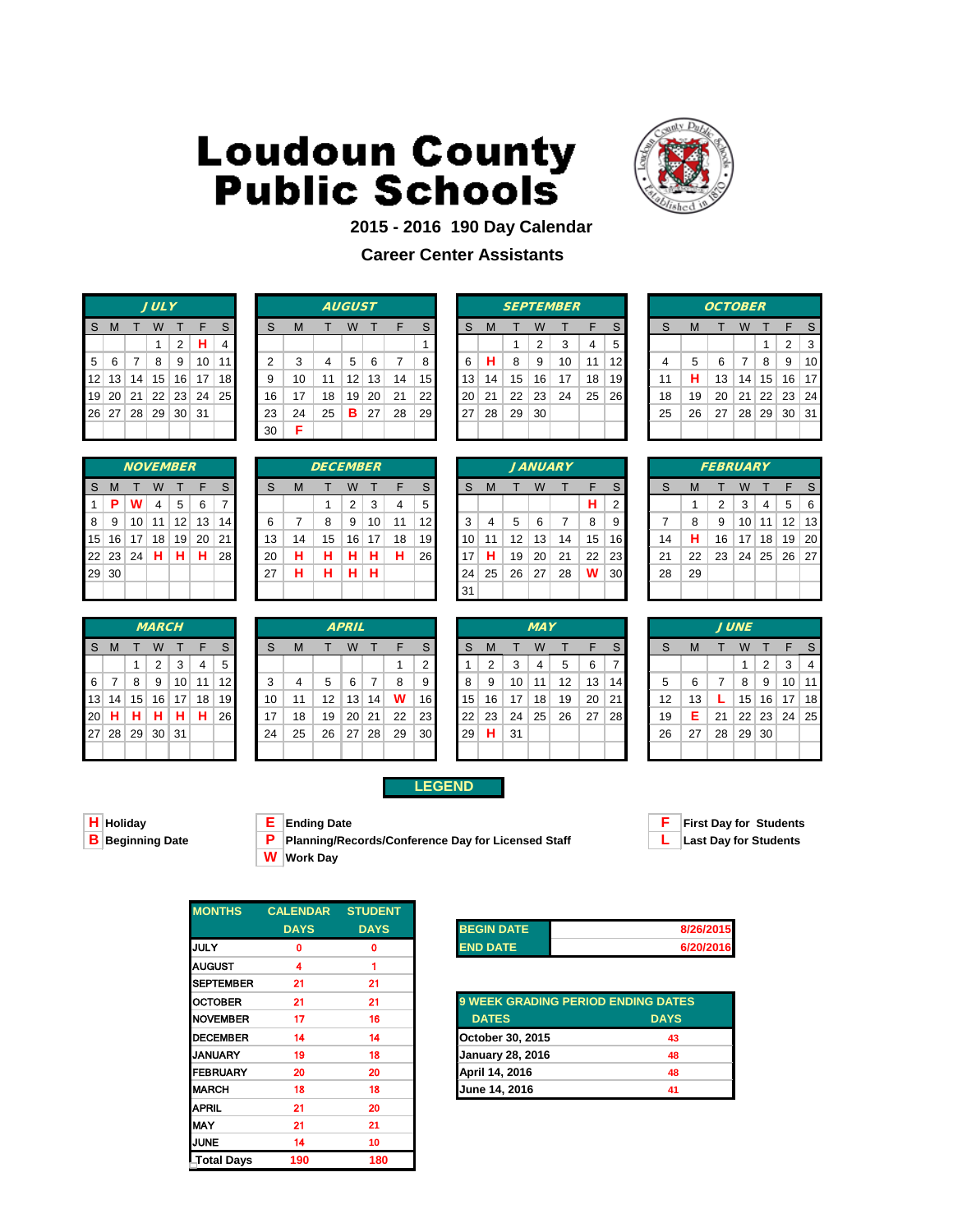

### **2015 - 2016 192 Day Calendar**

**Health Clinic Specialists, School Nurse Assistants & School Nurses**

|   |   |   | <b>JULY</b>              |                |              |    |
|---|---|---|--------------------------|----------------|--------------|----|
| S | M | T | W                        | T              | $\mathbf{F}$ | S  |
|   |   |   | 1                        | $\overline{2}$ | н            | 4  |
| 5 | 6 | 7 | 8                        | 9              | 10           | 11 |
|   |   |   | $12$   13   14   15   16 |                | 17           | 18 |
|   |   |   | 19 20 21 22 23 24        |                |              | 25 |
|   |   |   | 26 27 28 29 30 31        |                |              |    |
|   |   |   |                          |                |              |    |

|                            | W         |                 | F           |           |                 |                              | M  |    | W  |    | F             | S               |                         |                 | M  |    | W  |    | F  |                  |    | Μ  |    | W  |    | E               |    |
|----------------------------|-----------|-----------------|-------------|-----------|-----------------|------------------------------|----|----|----|----|---------------|-----------------|-------------------------|-----------------|----|----|----|----|----|------------------|----|----|----|----|----|-----------------|----|
|                            |           | 2               | н           | $4 \cdot$ |                 |                              |    |    |    |    |               |                 |                         |                 |    |    | 2  |    | 4  | 5                |    |    |    |    |    | 2               | 3  |
|                            | 8         | 9               | 10          | 11        |                 | 2                            | 3  | 4  | 5  | 6  |               | 8               |                         | 6               | н  | 8  | 9  | 10 | 11 | 12               |    | 5  | 6  | 7  | 8  | 9               | 10 |
| 14                         | 15        | 16              | 17          |           |                 | 9                            | 10 | 11 | 12 | 13 | 14            |                 |                         | 13 <sub>1</sub> | 14 | 15 | 16 | 17 | 18 | 19               |    | н  | 13 | 14 | 15 | 16 <sup>1</sup> | 17 |
| 21                         | 22        | 23              |             |           |                 | 16                           | 17 | 18 | 19 | в  | 21            | 22 <sub>1</sub> |                         | 20              | 21 | 22 | 23 | 24 | 25 | 26               | 18 | 19 | 20 | 21 | 22 | 23 <sup>1</sup> | 24 |
|                            | 29        | 30              | -31         |           |                 | 23                           | 24 | 25 | 26 | 27 | 28            |                 |                         |                 | 28 | 29 | 30 |    |    |                  | 25 | 26 | 27 | 28 | 29 | 30 31           |    |
|                            |           |                 |             |           |                 | 30                           | F  |    |    |    |               |                 |                         |                 |    |    |    |    |    |                  |    |    |    |    |    |                 |    |
| M<br>- 6<br>19 20<br>26 27 | $12$   13 | 28 <sub>1</sub> | <b>JULY</b> |           | 24 <sub>1</sub> | 18 <sup>l</sup><br><b>25</b> |    |    |    |    | <b>AUGUST</b> |                 | 15 <sup>1</sup><br>29 I |                 | 27 |    |    |    |    | <b>SEPTEMBER</b> |    |    |    |    |    | <b>OCTOBER</b>  |    |

|    |    |    |                | <b>SEPTEMBER</b> |                |    |
|----|----|----|----------------|------------------|----------------|----|
| S  | M  | T  | W              | T                | F              | S  |
|    |    | 1  | $\overline{2}$ | 3                | $\overline{4}$ | 5  |
| 6  | н  | 8  | 9              | 10               | 11             | 12 |
| 13 | 14 | 15 | 16             | 17               | 18             | 19 |
| 20 | 21 | 22 | 23             | 24               | 25             | 26 |
| 27 | 28 | 29 | 30             |                  |                |    |
|    |    |    |                |                  |                |    |
|    |    |    |                |                  |                |    |

|    |    | <b>OCTOBER</b> |                |                |    |    |
|----|----|----------------|----------------|----------------|----|----|
| S  | M  | T              | W              | T              | F  | S  |
|    |    |                |                | 1              | 2  | 3  |
| 4  | 5  | 6              | $\overline{7}$ | 8              | 9  | 10 |
| 11 | н  | 13             | 14             | 15             | 16 | 17 |
| 18 | 19 | 20             |                | $21$   22   23 |    | 24 |
| 25 | 26 | 27             |                | 28 29 30       |    | 31 |
|    |    |                |                |                |    |    |

|    |       |    | <b>NOVEMBER</b> |    |    |    |
|----|-------|----|-----------------|----|----|----|
| S  | M     | T  | W               | T  | F  | S  |
| 1  | w     | w  | 4               | 5  | 6  | 7  |
| 8  | 9     | 10 | 11              | 12 | 13 | 14 |
| 15 | 16    | 17 | 18              | 19 | 20 | 21 |
|    | 22 23 | 24 | н               | н  | н  | 28 |
| 29 | 30    |    |                 |    |    |    |
|    |       |    |                 |    |    |    |

|    |    |       | <b>MARCH</b>   |    |              |    |
|----|----|-------|----------------|----|--------------|----|
| S  | M  | T     |                | T  | $\mathbf{F}$ | S  |
|    |    | 1     | $\overline{2}$ | 3  | 4            | 5  |
| 6  | 7  | 8     | 9              | 10 | 11           | 12 |
| 13 | 14 | 15    | 16             | 17 | 18           | 19 |
| 20 | н  | н     | н              | н  | н            | 26 |
| 27 | 28 | 29 30 |                | 31 |              |    |
|    |    |       |                |    |              |    |

|          | 29 30 |    |                |    |    |                 | 27 | н  | н  | н            | н  |    |                | 24              | 25 | 26 | 27         | 28 | <b>MP</b> | 30 <sub>l</sub> | 28 | 29 |    |             |    |                 |    |
|----------|-------|----|----------------|----|----|-----------------|----|----|----|--------------|----|----|----------------|-----------------|----|----|------------|----|-----------|-----------------|----|----|----|-------------|----|-----------------|----|
|          |       |    |                |    |    |                 |    |    |    |              |    |    |                | 31              |    |    |            |    |           |                 |    |    |    |             |    |                 |    |
|          |       |    |                |    |    |                 |    |    |    |              |    |    |                |                 |    |    |            |    |           |                 |    |    |    |             |    |                 |    |
|          |       |    | <b>MARCH</b>   |    |    |                 |    |    |    | <b>APRIL</b> |    |    |                |                 |    |    | <b>MAY</b> |    |           |                 |    |    |    | <b>JUNE</b> |    |                 |    |
| S.       | M     |    | W              |    | F  |                 | S  | M  |    | W            | Т  | F  | S              | S               | M  |    | W          |    | F         | S               | S  | M  |    | W           |    |                 | S  |
|          |       |    | $\overline{2}$ | 3  | 4  | $5^{\circ}$     |    |    |    |              |    |    | $\overline{2}$ |                 |    | 3  | 4          | 5  | 6         | $\overline{ }$  |    |    |    |             | 2  | 3 <sup>1</sup>  | -4 |
| $6 \mid$ |       | 8  | 9              | 10 | 11 | 12 <sub>l</sub> | 3  | 4  | 5  | 6            | 7  | 8  | 9              | 8               | 9  | 10 | 11         | 12 | 13        | 14              | 5  | 6  |    | 8           | 9  | 10 11           |    |
|          | 13 14 | 15 | 16             | 17 | 18 | 19              | 10 | 11 | 12 | 13           | 14 | W  | 16             | 15 <sub>1</sub> | 16 | 17 | 18         | 19 | 20        | 21              | 12 | 13 |    | 15          | Е  | 17 <sub>1</sub> | 18 |
| 20 H     |       | н  | н              | н  | н  | 26              | 17 | 18 | 19 | 20           | 21 | 22 | 23             | 22              | 23 | 24 | 25         | 26 | 27        | 28              | 19 | 20 | 21 | 22          | 23 | $24 \mid 25$    |    |

| S.              | M     |                 | W            | т  | F  | S            | S  | M  |    | W            | T  | F  | S               | <sub>S</sub>    | M  |    | W          |    | F         | S               | S  | M  |    | W           |    | F               | S   |
|-----------------|-------|-----------------|--------------|----|----|--------------|----|----|----|--------------|----|----|-----------------|-----------------|----|----|------------|----|-----------|-----------------|----|----|----|-------------|----|-----------------|-----|
| 1 <sup>1</sup>  | W     | w               | 4            | 5  | 6  | ⇁            |    |    |    | 2            | 3  | 4  | 5               |                 |    |    |            |    | н         | 2               |    |    | 2  | 3           | 4  | 5 <sup>5</sup>  | - 6 |
| 8 <sup>1</sup>  | 9     | 10 <sup>1</sup> | 11           | 12 | 13 | 14           | 6  |    | 8  | 9            | 10 | 11 | 12 <sub>l</sub> | 3               | 4  | 5  | 6          |    | 8         | 9               |    | 8  | 9  | 10          | 11 | 12 <sup>2</sup> | 13  |
| 15 <sup>2</sup> | 16    | 17              | 18           | 19 | 20 | 21           | 13 | 14 | 15 | 16           | 17 | 18 | 19              | 10 <sup>1</sup> | 11 | 12 | 13         | 14 | 15        | 16              | 14 | н  | 16 | 17          | 18 | 19              | 20  |
|                 | 22 23 | 24              | н            | н  | н  | 28           | 20 | н  | н  | н            | н  | н  | 26              | 17              | н  | 19 | 20         | 21 | 22        | 23              | 21 | 22 | 23 | 24          | 25 | 26 27           |     |
|                 | 29 30 |                 |              |    |    |              | 27 | н  | н  | н            | н  |    |                 | 24              | 25 | 26 | 27         | 28 | <b>MP</b> | 30 <sup>°</sup> | 28 | 29 |    |             |    |                 |     |
|                 |       |                 |              |    |    |              |    |    |    |              |    |    |                 | -31             |    |    |            |    |           |                 |    |    |    |             |    |                 |     |
|                 |       |                 |              |    |    |              |    |    |    |              |    |    |                 |                 |    |    |            |    |           |                 |    |    |    |             |    |                 |     |
|                 |       |                 | <b>MARCH</b> |    |    |              |    |    |    | <b>APRIL</b> |    |    |                 |                 |    |    | <b>MAY</b> |    |           |                 |    |    |    | <b>JUNE</b> |    |                 |     |
| $\mathcal{S}$   | M     |                 | W            | т  | F  | $\mathbf{S}$ |    | M  |    | W            | T  | F  | $\mathcal{S}$   | $\mathcal{S}$   | M  |    | W          |    | F         | $\mathbf{S}$    |    | M  |    | W           |    | F               |     |

|    |    |       |    | <b>JANUARY</b> |           |                |
|----|----|-------|----|----------------|-----------|----------------|
| S  | M  | T     | W  | T              | F         | S              |
|    |    |       |    |                | н         | $\overline{2}$ |
| 3  | 4  | 5     | 6  | 7              | 8         | 9              |
| 10 | 11 | 12    | 13 | 14             | 15        | 16             |
| 17 | н  | 19    | 20 | 21             | 22        | 23             |
| 24 | 25 | 26 27 |    | 28             | <b>MP</b> | 30             |
| 31 |    |       |    |                |           |                |

|    |       | <b>NOVEMBER</b> |    |    |    |                 |    |    | <b>DECEMBER</b> |    |    |    |                 |    |    |    |    | <b>JANUARY</b> |           |                 |    |    | <b>FEBRUARY</b> |    |    |    |      |
|----|-------|-----------------|----|----|----|-----------------|----|----|-----------------|----|----|----|-----------------|----|----|----|----|----------------|-----------|-----------------|----|----|-----------------|----|----|----|------|
|    | M     |                 | W  |    | F  | S               | S  | M  |                 |    |    | F  | S.              | S  | м  |    | W  |                | F         | S               |    | M  |                 | W  |    | F  | -S   |
| 1. | W     | W               | 4  | 5  | 6  |                 |    |    |                 | っ  | 3  | 4  | 5               |    |    |    |    |                | н         | ົ               |    |    | ◠               | 3  | 4  | 5  | - 6  |
| 8  | 9     | 10              | 11 | 12 | 13 | 14 <sub>l</sub> | 6  |    | 8               | 9  | 10 | 11 | 12              | 3  | 4  | 5  | 6  |                | 8         | 9               |    | 8  | 9               | 10 | 11 | 12 | ∣ 13 |
|    | 15 16 | 17              | 18 | 19 | 20 | 21              | 13 | 14 | 15              | 16 | 17 | 18 | 19 <sup>1</sup> | 10 | 11 | 12 | 13 | 14             | 15        | 16 <sup>1</sup> | 14 | н  | 16              | 17 | 18 | 19 | 20   |
| 22 | 23    | 24              | Н  | н  | н  | <b>28</b>       | 20 | н  | н               | н  | н  | н  | 26              | 17 | н  | 19 | 20 | 21             | 22        | 23              | 21 | 22 | 23              | 24 | 25 | 26 | 27   |
|    | 29 30 |                 |    |    |    |                 | 27 | н  | н               | н  | н  |    |                 | 24 | 25 | 26 | 27 | 28             | <b>MP</b> | 30 <sup>l</sup> | 28 | 29 |                 |    |    |    |      |
|    |       |                 |    |    |    |                 |    |    |                 |    |    |    |                 | 31 |    |    |    |                |           |                 |    |    |                 |    |    |    |      |

|    |    |    | JUNE            |       |             |    |
|----|----|----|-----------------|-------|-------------|----|
| S  | M  | T  | W               | T     | F           | S  |
|    |    |    | 1               | 2     | 3           | 4  |
| 5  | 6  | 7  | 8               | 9     | 10          | 11 |
| 12 | 13 | L  | 15 <sup>1</sup> | Е     | 17          | 18 |
| 19 | 20 | 21 |                 |       | 22 23 24 25 |    |
| 26 | 27 | 28 |                 | 29 30 |             |    |
|    |    |    |                 |       |             |    |

**LEGEND**

- 
- 

**H Holiday E Ending Date F First Day for Students B Planning/Records/Conference Day for Licensed Staff <b>L** Last Day for Students **W Work Day**

27 28 29 30 31 24 25 26 27 28 29 30 29 **H** 31 26 27 28 29 30



| <b>MONTHS</b>    | <b>CALENDAR STUDENT</b> |             |                   |
|------------------|-------------------------|-------------|-------------------|
|                  | <b>DAYS</b>             | <b>DAYS</b> | <b>BEGIN DATE</b> |
| <b>JULY</b>      | 0                       | $\bf{0}$    | <b>END DATE</b>   |
| <b>AUGUST</b>    | 8                       | 1           |                   |
| <b>SEPTEMBER</b> | 21                      | 21          |                   |
| <b>OCTOBER</b>   | 21                      | 21          | 9 WEEK GRA        |
| <b>NOVEMBER</b>  | 18                      | 16          | <b>DATES</b>      |
| <b>DECEMBER</b>  | 14                      | 14          | October 30, 2     |
| <b>JANUARY</b>   | 18                      | 18          | January 28, 2     |
| <b>FEBRUARY</b>  | 20                      | 20          | April 14, 2016    |
| <b>MARCH</b>     | 18                      | 18          | June 14, 201      |
| <b>APRIL</b>     | 21                      | 20          |                   |
| <b>MAY</b>       | 21                      | 21          |                   |
| <b>JUNE</b>      | 12                      | 10          |                   |
| Total Days       | 192                     | 180         |                   |

| <b>BEGIN DATE</b> | 8/20/2015 |
|-------------------|-----------|
| <b>END DATE</b>   | 6/16/2016 |

| <b>OCTOBER</b>  | 21 | 21 | <b>9 WEEK GRADING PERIOD ENDING DATES</b> |             |
|-----------------|----|----|-------------------------------------------|-------------|
| <b>NOVEMBER</b> | 18 | 16 | <b>DATES</b>                              | <b>DAYS</b> |
| <b>DECEMBER</b> | 14 | 14 | October 30, 2015                          | 43          |
| <b>JANUARY</b>  | 18 | 18 | <b>January 28, 2016</b>                   | 48          |
| <b>FEBRUARY</b> | 20 | 20 | April 14, 2016                            | 48          |
| <b>MARCH</b>    | 18 | 18 | June 14, 2016                             | 41          |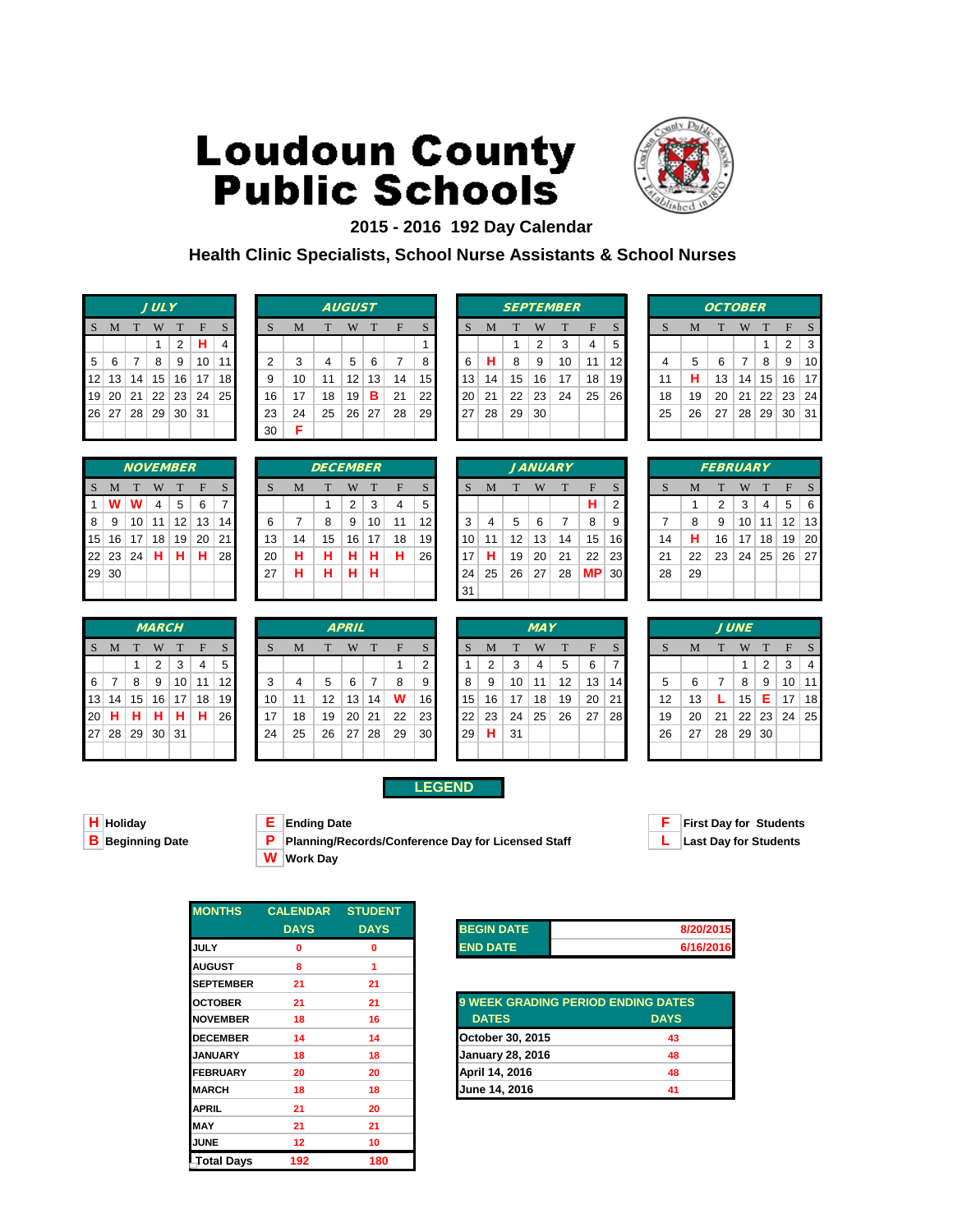

### **2015 - 2016 194 Day Calendar**

### **Safety & Security Specialists**

|    |   |                   | <b>JULY</b>       |                                               |                      |                |
|----|---|-------------------|-------------------|-----------------------------------------------|----------------------|----------------|
| S. | M | T W               |                   | $\top$                                        | -F                   | S              |
|    |   |                   | 1.                | 2                                             | $\ $ H               | $\overline{4}$ |
| 5  |   | $6 \mid 7 \mid 8$ |                   | $\begin{array}{c c c c c} 9 & 10 \end{array}$ |                      | 11             |
|    |   |                   |                   |                                               | 12 13 14 15 16 17 18 |                |
| 19 |   |                   |                   |                                               | 20 21 22 23 24 25    |                |
|    |   |                   | 26 27 28 29 30 31 |                                               |                      |                |
|    |   |                   |                   |                                               |                      |                |

|                |       |                 | <b>JULY</b> |                 |     |                 |    |    |    | <b>AUGUST</b>   |    |    |                 |                 |    |    |    | <b>SEPTEMBER</b> |    |           |    |    | <b>OCTOBER</b> |    |                 |          |    |
|----------------|-------|-----------------|-------------|-----------------|-----|-----------------|----|----|----|-----------------|----|----|-----------------|-----------------|----|----|----|------------------|----|-----------|----|----|----------------|----|-----------------|----------|----|
| S.             | M     |                 | W           |                 |     |                 | S  | M  |    | W               |    |    | S.              | S               | M  |    | W  |                  |    | S         |    | M  |                | W  |                 |          |    |
|                |       |                 |             | 2               | н   | 4               |    |    |    |                 |    |    |                 |                 |    |    | 2  |                  | 4  | 5         |    |    |                |    |                 | ົ        | 3  |
| 5 <sup>1</sup> | - 6   |                 | 8           | 9               | 10  | 11 <sub>h</sub> | ◠  | 3  | 4  | 5               | 6  |    | 8               | 6               | н  | 8  | 9  | 10               | 11 | 12        |    | 5  | 6              | 7  | 8               | 9        | 10 |
|                | 12 13 | 14              | 15          | 16              | 17  | 18 I            | 9  | 10 | 11 | 12              | 13 | 14 | 15 <sup>1</sup> | 13              | 14 | 15 | 16 | 17               | 18 | 19        | 11 | н  | 13             | 14 | 15              | 16 17    |    |
|                | 19 20 | 21              | 22          | 23              | 24  | 25              | 16 | 17 | 18 | в               | 20 | 21 | 22              | 20 <sub>1</sub> | 21 | 22 | 23 | 24               | 25 | <b>26</b> | 18 | 19 | 20             | 21 | 22 <sub>1</sub> | 23 24    |    |
|                | 26 27 | 28 <sup>1</sup> | 29          | 30 <sup>2</sup> | -31 |                 | 23 | 24 | 25 | 26 <sub>1</sub> | 27 | 28 | <b>29</b>       | 27              | 28 | 29 | 30 |                  |    |           | 25 | 26 | 27             | 28 |                 | 29 30 31 |    |
|                |       |                 |             |                 |     |                 | 30 | Е  |    |                 |    |    |                 |                 |    |    |    |                  |    |           |    |    |                |    |                 |          |    |

|              |    |     |    | <b>SEPTEMBER</b> |    |    |
|--------------|----|-----|----|------------------|----|----|
| <sub>S</sub> | M  | т   | W  | т                | F  | S  |
|              |    | 1   | 2  | 3                | 4  | 5  |
| 6            | н  | 8   | 9  | 10               | 11 | 12 |
| 13           | 14 | 15  | 16 | 17               | 18 | 19 |
| 20           | 21 | 22  | 23 | 24               | 25 | 26 |
| 27           | 28 | -29 | 30 |                  |    |    |
|              |    |     |    |                  |    |    |
|              |    |     |    |                  |    |    |

|    |    | <i><b>OCTOBER</b></i> |    |       |              |    |
|----|----|-----------------------|----|-------|--------------|----|
| S  | M  | т                     | W  | т     | F            | S  |
|    |    |                       |    | 1     | 2            | 3  |
| 4  | 5  | 6                     | 7  | 8     | 9            | 10 |
| 11 | н  | 13                    | 14 | 15    | 16           | 17 |
| 18 | 19 | 20                    | 21 |       | $22 \mid 23$ | 24 |
| 25 | 26 | 27                    |    | 28 29 | 30           | 31 |
|    |    |                       |    |       |              |    |

|                 |          |           | <b>NOVEMBER</b> |                 |    |                |
|-----------------|----------|-----------|-----------------|-----------------|----|----------------|
| S               | M        | т         | W               | т               | F  | S              |
| 1               | w        | w         | 4               | 5               | 6  | $\overline{7}$ |
| 8               | 9        | 10        | 11              | 12 <sup>1</sup> | 13 | 14             |
| 15 <sup>2</sup> |          | $16$   17 | 18              | 19              | 20 | 21             |
|                 | 22 23 24 |           | н               | н               | н  | 28             |
| 29              | 30       |           |                 |                 |    |                |
|                 |          |           |                 |                 |    |                |

|              |                 |                 | <b>MARCH</b> |                 |    |                 |    |    |    | <b>APRIL</b> |    |    |                 |    |    |    | <b>MAY</b>      |    |    |           |    |    |    | <b>JUNE</b>     |                |
|--------------|-----------------|-----------------|--------------|-----------------|----|-----------------|----|----|----|--------------|----|----|-----------------|----|----|----|-----------------|----|----|-----------|----|----|----|-----------------|----------------|
| <sub>S</sub> | M               |                 | W            |                 | F  |                 | S  | M  |    | W            |    | F  | S.              | S  | M  |    | W               |    | F  | S.        | S  | M  |    | W               |                |
|              |                 |                 | 2            | 3               | 4  | 5               |    |    |    |              |    |    | ີ               |    | 2  | 3  | 4               | 5  | 6  |           |    |    |    |                 | $\overline{2}$ |
| 6            |                 | 8               | 9            | 10 <sup>1</sup> | 11 | 12 <sub>l</sub> | 3  |    | 5  | 6            |    | 8  | 9               | 8  | 9  | 10 | 11              | 12 | 13 | 141       | 5  | 6  |    | 8               | -9             |
| 13           | 14              | 15              | 16           | 17              | 18 | 19 <sub>l</sub> | 10 | 11 | 12 | 13           | 14 | W  | 16              | 15 | 16 | 17 | 18              | 19 | 20 | 211       | 12 | 13 |    | 15              | Е              |
| 20           | н               | н               | н            | н               | н  | <b>26</b>       | 17 | 18 | 19 | 20           | 21 | 22 | 23              | 22 | 23 | 24 | 25 <sub>1</sub> | 26 | 27 | <b>28</b> | 19 | 20 | 21 | 22 <sup>1</sup> | 23             |
| <b>27</b>    | 28 <sup>1</sup> | 29 <sup>°</sup> | 30           | 31              |    |                 | 24 | 25 | 26 | 27           | 28 | 29 | 30 <sub>l</sub> | 29 | н  | 31 |                 |    |    |           | 26 | 27 | 28 | 29              | 30             |
|              |                 |                 |              |                 |    |                 |    |    |    |              |    |    |                 |    |    |    |                 |    |    |           |    |    |    |                 |                |

|                |            | <i><b>NOVEMBER</b></i> |    |    |                 |                 |    |    | <b>DECEMBER</b> |    |    |    |                 |    |    |                   |    | <b>JANUARY</b> |    |            |    |    | <b>FEBRUARY</b> |    |    |                   |     |
|----------------|------------|------------------------|----|----|-----------------|-----------------|----|----|-----------------|----|----|----|-----------------|----|----|-------------------|----|----------------|----|------------|----|----|-----------------|----|----|-------------------|-----|
| S.             | M          |                        | W  |    |                 |                 | S  | M  |                 | W  |    |    | S               | S  | M  |                   | W  |                |    | S          |    | M  |                 | w  |    |                   |     |
|                | $1 \mid W$ | w                      | 4  | 5  | 6               |                 |    |    |                 | 2  | 3  | 4  | 5               |    |    |                   |    |                | н  | 2          |    |    | 2               | 3  | 4  | 5                 | - 6 |
| 8 <sup>1</sup> | - 9        | 10 <sup>1</sup>        | 11 | 12 | 13              | 14 <sup>1</sup> | 6  |    | 8               | 9  | 10 | 11 | 12              | 3  | 4  | 5                 | 6  |                | 8  | 9          |    | 8  | 9               | 10 | 11 | $12 \overline{ }$ | 13  |
|                | $15$ 16    | 17 <sup>1</sup>        | 18 | 19 | 20 <sup>1</sup> | 211             | 13 | 14 | 15              | 16 | 17 | 18 | 19 <sup>°</sup> | 10 | 11 | $12 \overline{ }$ | 13 | 14             | 15 | 16         | 14 | н  | 16              | 17 | 18 | 19 <sup>1</sup>   | -20 |
|                | 22 23      | 24                     | н  | н  | н               | 28              | 20 | н  | н               | н  | н  | н  | 26 <b>L</b>     | 17 | н  | 19                | 20 | 21             | 22 | <b>231</b> | 21 | 22 | 23              | 24 |    | 25 26 27          |     |
|                | 29 30      |                        |    |    |                 |                 | 27 | н  | н               | н  | н  |    |                 | 24 | 25 | 26                | 27 | 28             | W  | 30 l       | 28 | 29 |                 |    |    |                   |     |
|                |            |                        |    |    |                 |                 |    |    |                 |    |    |    |                 | 31 |    |                   |    |                |    |            |    |    |                 |    |    |                   |     |
|                |            |                        |    |    |                 |                 |    |    |                 |    |    |    |                 |    |    |                   |    |                |    |            |    |    |                 |    |    |                   |     |

|    |    |    |    | <b>JANUARY</b> |    |                |
|----|----|----|----|----------------|----|----------------|
| S  | M  | т  | W  | т              | F  | S              |
|    |    |    |    |                | н  | $\overline{2}$ |
| 3  | 4  | 5  | 6  | 7              | 8  | 9              |
| 10 | 11 | 12 | 13 | 14             | 15 | 16             |
| 17 | н  | 19 | 20 | 21             | 22 | 23             |
| 24 | 25 | 26 | 27 | 28             | W  | 3 <sub>C</sub> |
| 31 |    |    |    |                |    |                |

|    |    | <b>FEBRUARY</b> |    |              |             |    |
|----|----|-----------------|----|--------------|-------------|----|
| S  | M  | Т               | W  | $\mathsf{T}$ | F           | S  |
|    | 1  | $\overline{2}$  | 3  | 4            | 5           | 6  |
| 7  | 8  | 9               | 10 | $\vert$ 11   | $\vert$ 12  | 13 |
| 14 | н  | 16              |    | 17 18        | 19          | 20 |
| 21 | 22 | 23              |    |              | 24 25 26 27 |    |
| 28 | 29 |                 |    |              |             |    |
|    |    |                 |    |              |             |    |

|          |       | <b>MARCH</b><br><b>APRIL</b> |    |    |    |                 |  |    |    |    |                 |    |    |                 |    |    |    | <b>MAY</b> |    |    |                 |    |    |    | <b>JUNE</b>     |       |    |                 |
|----------|-------|------------------------------|----|----|----|-----------------|--|----|----|----|-----------------|----|----|-----------------|----|----|----|------------|----|----|-----------------|----|----|----|-----------------|-------|----|-----------------|
| S.       | M     |                              | w  |    | F  |                 |  | S  | M  |    | W               |    | F  | S.              | S  | M  |    | W          |    |    |                 | S  | M  |    | W               |       |    |                 |
|          |       |                              | 2  | 3  | 4  | 5               |  |    |    |    |                 |    |    | 2               |    | 2  | 3  |            | 5  | 6  |                 |    |    |    |                 | 2     | 3  | 4               |
| $6 \mid$ |       | 8                            | 9  | 10 | 11 | 12 <sub>l</sub> |  | 3  |    | 5  | 6               |    | 8  | 9               | -8 | 9  | 10 | 11         | 12 | 13 | 14 <sub>1</sub> | 5  | 6  |    | 8               | 9     | 10 | 11              |
|          | 13 14 | 15                           | 16 | 17 | 18 | 19 I            |  | 10 |    | 12 | 13 <sub>1</sub> | 14 | w  | 16              | 15 | 16 | 17 | 18         | 19 | 20 | -21             | 12 | 13 |    | 15 <sup>1</sup> | Е.    | 17 | 18 <sup>l</sup> |
|          | 20 H  | н                            | н  | н  | н  | <b>26</b>       |  | 17 | 18 | 19 | 20 <sup>2</sup> | 21 | 22 | 23              | 22 | 23 | 24 | 25         | 26 | 27 | 28              | 19 | 20 | 21 |                 | 22 23 | 24 | 25 <sub>l</sub> |
|          | 27 28 | 29                           | 30 | 31 |    |                 |  | 24 | 25 | 26 | 27              | 28 | 29 | 30 <sup>1</sup> | 29 | н. | 31 |            |    |    |                 | 26 | 27 | 28 | 29 30           |       |    |                 |
|          |       |                              |    |    |    |                 |  |    |    |    |                 |    |    |                 |    |    |    |            |    |    |                 |    |    |    |                 |       |    |                 |

### **LEGEND**

| $\vert$ H Holiday          |  |
|----------------------------|--|
| $\overline{R}$ Reginning D |  |

- **B** Beginning Date **P** Planning/Records/Conference Day for Licensed Staff **L** Last Day for Students
	- **W Work Day**

**H Holiday E Ending Date F First Day for Students**

| <b>MONTHS</b>     | <b>CALENDAR</b>   | <b>STUDENT</b> |                   |
|-------------------|-------------------|----------------|-------------------|
|                   | <b>DAYS</b>       | <b>DAYS</b>    | <b>BEGIN DATE</b> |
| <b>JULY</b>       | 0                 | 0              | <b>END DATE</b>   |
| <b>AUGUST</b>     | 9                 |                |                   |
| <b>SEPTEMBER</b>  | 21                | 21             |                   |
| <b>OCTOBER</b>    | 21                | 21             | 9 WEEK GRA        |
| <b>NOVEMBER</b>   | 18                | 16             | <b>DATES</b>      |
| <b>DECEMBER</b>   | 14                | 14             | October 30, 2     |
| <b>JANUARY</b>    | 19                | 18             | January 28, 2     |
| <b>FEBRUARY</b>   | 20                | 20             | April 14, 2016    |
| <b>MARCH</b>      | 18                | 18             | June 14, 201      |
| <b>APRIL</b>      | 21                | 20             |                   |
| <b>MAY</b>        | 21                | 21             |                   |
| <b>JUNE</b>       | $12 \overline{ }$ | 10             |                   |
| <b>Total Days</b> | 194               | 180            |                   |

| <b>BEGIN DATE</b> | 8/19/2015 |
|-------------------|-----------|
| <b>END DATE</b>   | 6/16/2016 |

| OCTOBER         | 21 | 21 | <b>9 WEEK GRADING PERIOD ENDING DATES</b> |             |
|-----------------|----|----|-------------------------------------------|-------------|
| <b>NOVEMBER</b> | 18 | 16 | <b>DATES</b>                              | <b>DAYS</b> |
| <b>DECEMBER</b> | 14 | 14 | October 30, 2015                          | 43          |
| JANUARY         | 19 | 18 | <b>January 28, 2016</b>                   | 48          |
| FEBRUARY        | 20 | 20 | April 14, 2016                            | 48          |
| <b>MARCH</b>    | 18 | 18 | June 14, 2016                             | 41          |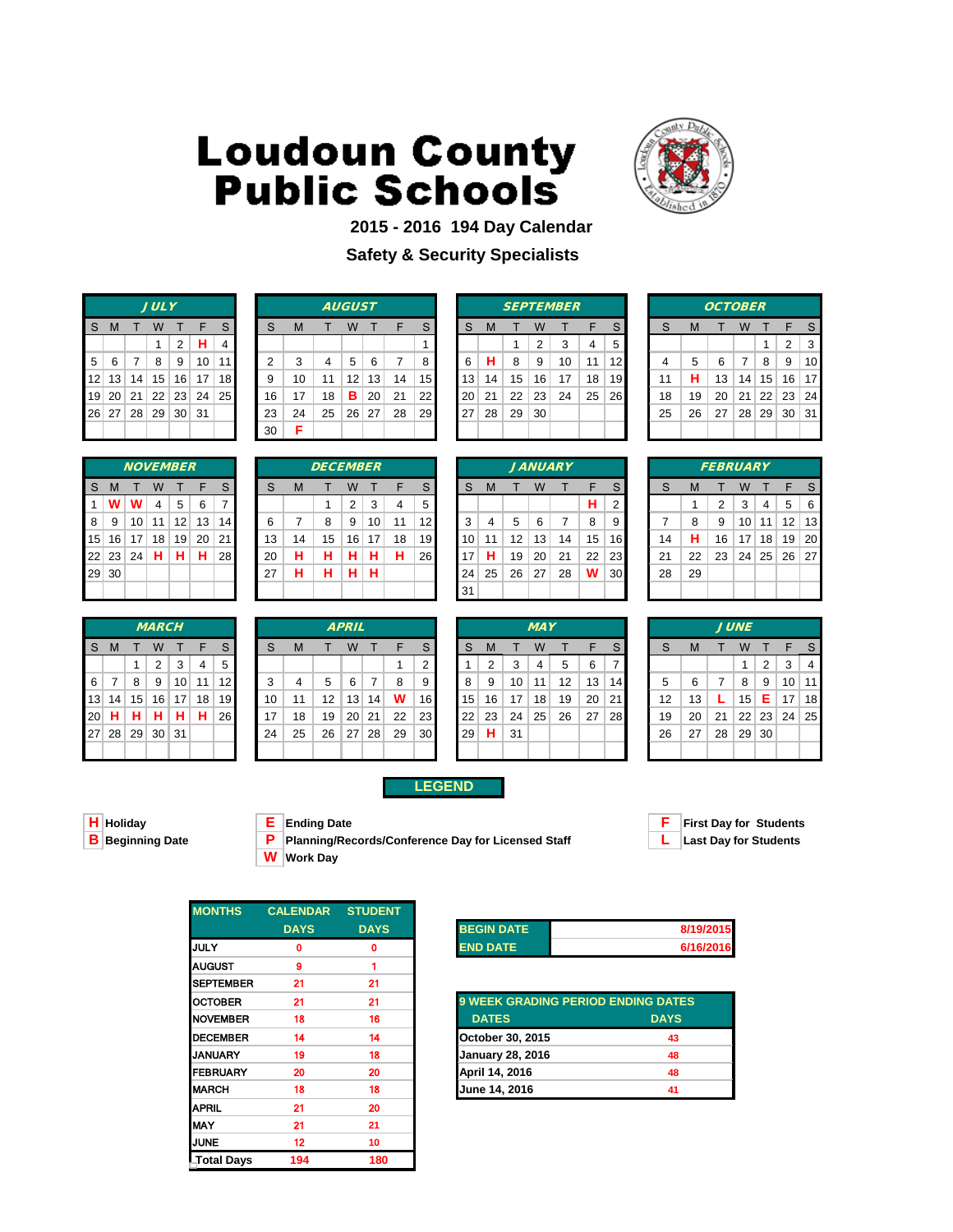

### **2015 - 2016 198 Day Calendar School Counseling Secretaries & School Secretaries**

|   |   |            | <b>JULY</b>       |        |                      |                |
|---|---|------------|-------------------|--------|----------------------|----------------|
| S | M | T W        |                   | $\top$ | $\mathsf{F}$         | S              |
|   |   |            | 1                 |        | $2$   H              | $\overline{4}$ |
| 5 |   | $6 \mid 7$ | 8   9             |        | 10                   | $\vert$ 11     |
|   |   |            |                   |        | 12 13 14 15 16 17 18 |                |
|   |   |            |                   |        | 19 20 21 22 23 24 25 |                |
|   |   |            | 26 27 28 29 30 31 |        |                      |                |
|   |   |            |                   |        |                      |                |

|                |         |                 | <b>JULY</b> |                 |     |                 |    |    |    | <b>AUGUST</b>   |    |    |                 |    |    |    |    | <b>SEPTEMBER</b> |    |                   |    |    | <b>OCTOBER</b> |                 |                 |       |     |
|----------------|---------|-----------------|-------------|-----------------|-----|-----------------|----|----|----|-----------------|----|----|-----------------|----|----|----|----|------------------|----|-------------------|----|----|----------------|-----------------|-----------------|-------|-----|
| S.             | M       |                 | W           |                 | F   |                 | S  | M  |    | W               |    | F  | S.              | S  | M  |    | W  |                  | F  | S                 | S  | M  |                | W               |                 |       | -S  |
|                |         |                 |             | 2               | н   | 4               |    |    |    |                 |    |    |                 |    |    |    | 2  | 3                | 4  | 5                 |    |    |                |                 |                 | 2     | 3   |
| 5 <sup>1</sup> | - 6     |                 | 8           | 9               | 10  | 11 <sub>h</sub> | ົ  | 3  | 4  | 5               | 6  |    | 8               | 6  | н  | 8  | 9  | 10               | 11 | $12 \overline{ }$ |    | 5  | 6              | 7               | 8               | 9     | 10  |
|                | $12$ 13 | 14 <sub>1</sub> | 15          | 16              | 17  | 18              | 9  | 10 | 11 | 12              | в  | 14 | 15 <sup>1</sup> | 13 | 14 | 15 | 16 | 17               | 18 | 19                |    | н  | 13             | 14              | 15 <sup>2</sup> | 16    | -17 |
|                | 19 20   | 21              | 22          | 23              | 24  | 25              | 16 | 17 | 18 | 19 <sub>1</sub> | 20 | 21 | 22              | 20 | 21 | 22 | 23 | 24               | 25 | <b>26</b>         | 18 | 19 | 20             | 21              | 22              | 23 24 |     |
|                | 26 27   | 28 <sup>1</sup> | 29          | 30 <sup>2</sup> | -31 |                 | 23 | 24 | 25 | 26              | 27 | 28 | <b>29</b>       | 27 | 28 | 29 | 30 |                  |    |                   | 25 | 26 | 27             | 28 <sup>1</sup> | 29 <sup>1</sup> | 30 31 |     |
|                |         |                 |             |                 |     |                 | 30 | Е  |    |                 |    |    |                 |    |    |    |    |                  |    |                   |    |    |                |                 |                 |       |     |

|    |    |    |                | <b>SEPTEMBER</b> |    |    |
|----|----|----|----------------|------------------|----|----|
| S  | M  | т  | W              | т                | F  | S  |
|    |    | 1  | $\overline{2}$ | 3                | 4  | 5  |
| 6  | н  | 8  | 9              | 10               | 11 | 12 |
| 13 | 14 | 15 | 16             | 17               | 18 | 19 |
| 20 | 21 | 22 | 23             | 24               | 25 | 26 |
| 27 | 28 | 29 | 30             |                  |    |    |
|    |    |    |                |                  |    |    |
|    |    |    |                |                  |    |    |

|    |    | <b>OCTOBER</b> |    |              |                |    |
|----|----|----------------|----|--------------|----------------|----|
| S  | M  | т              | W  | т            | F              | S  |
|    |    |                |    | 1            | $\overline{2}$ | 3  |
| 4  | 5  | 6              | 7  | 8            | 9              | 10 |
| 11 | н  | 13             | 14 | 15           | 16             | 17 |
| 18 | 19 | 20             | 21 | $22 \mid 23$ |                | 24 |
| 25 | 26 | 27             |    | 28 29        | 30             | 31 |
|    |    |                |    |              |                |    |

|    |          |    | <b>NOVEMBER</b> |    |    |                |
|----|----------|----|-----------------|----|----|----------------|
| S  | M        | Т  | W               | т  | F  | $\mathsf{S}$   |
| 1  | P        | w  | 4               | 5  | 6  | $\overline{7}$ |
| 8  | 9        | 10 | 11              | 12 | 13 | 14             |
| 15 | 16       | 17 | 18              | 19 | 20 | 21             |
|    | 22 23 24 |    | н               | н  | н  | 28             |
| 29 | 30       |    |                 |    |    |                |
|    |          |    |                 |    |    |                |

|           |                 |    | <b>MARCH</b> |                 |    |                 |    |    |    | <b>APRIL</b> |    |    |                 |    |    |    | <b>MAY</b> |    |    |                 |    |    |    | <b>JUNE</b>     |                |
|-----------|-----------------|----|--------------|-----------------|----|-----------------|----|----|----|--------------|----|----|-----------------|----|----|----|------------|----|----|-----------------|----|----|----|-----------------|----------------|
| -S        | M               |    | W            |                 |    |                 | S  | M  |    | W            |    | Е  | S               | S  | M  |    | W          |    | F  | S               |    | M  |    | W               |                |
|           |                 |    | 2            | 3               | 4  | 5               |    |    |    |              |    |    | 2               |    | 2  | 3  | 4          | 5  | 6  |                 |    |    |    |                 | $\overline{2}$ |
| 6         |                 | 8  | 9            | 10 <sup>1</sup> | 11 | 12 <sub>l</sub> | 3  |    | 5  | 6            |    | 8  | 9               | 8  | 9  | 10 | 11         | 12 | 13 | 14 <sup>1</sup> | 5  | 6  |    | 8               | - 9            |
| 13        | 14              | 15 | 16           | 17              | 18 | 19 <sup>°</sup> | 10 | 11 | 12 | 13           | 14 | W  | 16              | 15 | 16 | 17 | 18         | 19 | 20 | 21              | 12 | 13 |    | 15              | 16             |
| 20        | н               | н  | н            | н               | н  | 26              | 17 | 18 | 19 | 20           | 21 | 22 | 23 <sub>1</sub> | 22 | 23 | 24 | 25         | 26 | 27 | <b>28</b>       | 19 | 20 | 21 | 22 <sup>1</sup> | 23             |
| <b>27</b> | 28 <sup>1</sup> | 29 | 30           | ∣ 31            |    |                 | 24 | 25 | 26 | 27           | 28 | 29 | 30 <sub>l</sub> | 29 | н  | 31 |            |    |    |                 | 26 | 27 | 28 | 29              | 30             |
|           |                 |    |              |                 |    |                 |    |    |    |              |    |    |                 |    |    |    |            |    |    |                 |    |    |    |                 |                |

|            | IVVLIVIDLN      |    |    |                 |       |    |    | DLVLMDLN |    |                 |    |           |                 |    |                   | $J$ MIVUMNI |    |    |                 |    |    | <i>i LDRUMAI</i> |                 |   |             |     |
|------------|-----------------|----|----|-----------------|-------|----|----|----------|----|-----------------|----|-----------|-----------------|----|-------------------|-------------|----|----|-----------------|----|----|------------------|-----------------|---|-------------|-----|
| S M        |                 | W  |    |                 | S.    | S  | M  |          | W  |                 |    | S.        | S.              | M  |                   | W           |    |    | S.              | S  | M  |                  | W               |   | F           |     |
| $1 \mid P$ | W               | 4  | 5  | 6               |       |    |    |          | 2  | 3               | 4  | 5         |                 |    |                   |             |    | н  | 2               |    |    | 2                | 3               | 4 | 5           | - 6 |
| $8 \mid 9$ | 10 <sup>1</sup> | 11 | 12 | 13 <sup>1</sup> | 14    | 6  |    | 8        | 9  | 10 <sup>1</sup> | 11 | 12 I      | 3               | 4  | 5                 | 6           |    | 8  | 9.              |    | 8  | 9                | 10 <sup>1</sup> |   | $11$   12   | 13  |
|            | 15 16 17        | 18 | 19 |                 | 20 21 | 13 | 14 | 15       | 16 | 17              | 18 | 19        | 10 <sup>1</sup> | 11 | $12 \overline{ }$ | 13          | 14 | 15 | 16 <sup>1</sup> | 14 | н  | 16               | 17 <sup>1</sup> |   | 18 19 20    |     |
|            | 22 23 24        | н  | н. | H.              | 28    | 20 | н  | н        | н  | н               | н  | <b>26</b> | 17              | н  | 19                | 20          | 21 | 22 | 23              | 21 | 22 | 23               |                 |   | 24 25 26 27 |     |
| 29 30      |                 |    |    |                 |       | 27 | н  | н        | н  | н               |    |           | 24              | 25 | 26                | 27          | 28 | W  | 30 <sub>l</sub> | 28 | 29 |                  |                 |   |             |     |
|            |                 |    |    |                 |       |    |    |          |    |                 |    |           | 31              |    |                   |             |    |    |                 |    |    |                  |                 |   |             |     |
|            |                 |    |    |                 |       |    |    |          |    |                 |    |           |                 |    |                   |             |    |    |                 |    |    |                  |                 |   |             |     |

|    | <i><b>NOVEMBER</b></i> |                 |    |                 |    |    | <b>DECEMBER</b> |    |    |    |                 |    |    |    |    | <b>JANUARY</b> |    |                 |    |    | <b>FEBRUARY</b> |                 |                |
|----|------------------------|-----------------|----|-----------------|----|----|-----------------|----|----|----|-----------------|----|----|----|----|----------------|----|-----------------|----|----|-----------------|-----------------|----------------|
|    | W                      |                 | F  | S               | ິ  | M  |                 | W  |    |    | S               | S  | M  |    | W  |                |    | S               | c  | М  |                 | W               |                |
| W  | 4                      | 5               | 6  |                 |    |    |                 | 2  | 3  | 4  | 5               |    |    |    |    |                | н  | ົ               |    |    | ◠               | 3               | 4              |
| 10 | 11                     | 12 <sub>1</sub> | 13 | 14 <sup>1</sup> | 6  |    | 8               | 9  | 10 | 11 | 12              | 3  | 4  | 5  | 6  |                | 8  | 9               |    | 8  | 9               | 10 <sup>1</sup> | $\mathbf{1}$   |
| 17 | 18                     | 19              | 20 | 21 <sub>1</sub> | 13 | 14 | 15              | 16 | 17 | 18 | 19 <sub>l</sub> | 10 | 11 | 12 | 13 | 14             | 15 | 16 <sup>1</sup> | 14 | н  | 16              | 17 <sub>1</sub> | $\overline{1}$ |
| 24 | н                      | н               | н  | <b>28</b>       | 20 | н  | н               | н  | н  | Н  | 26              | 7  | н  | 19 | 20 | 21             | 22 | 231             | 21 | 22 | 23              | 24              | 25             |
|    |                        |                 |    |                 | 27 | н  | н               | н  | н  |    |                 | 24 | 25 | 26 | 27 | 28             | W  | 30              | 28 | 29 |                 |                 |                |
|    |                        |                 |    |                 |    |    |                 |    |    |    |                 | 31 |    |    |    |                |    |                 |    |    |                 |                 |                |

|    |    |    |    | <i>JANUARY</i> |    |                |
|----|----|----|----|----------------|----|----------------|
| S  | M  | т  | W  | т              | F  | S              |
|    |    |    |    |                | н  | $\overline{2}$ |
| 3  | 4  | 5  | 6  | 7              | 8  | 9              |
| 10 | 11 | 12 | 13 | 14             | 15 | 16             |
| 17 | н  | 19 | 20 | 21             | 22 | 23             |
| 24 | 25 | 26 | 27 | 28             | W  | 30             |
| 31 |    |    |    |                |    |                |

|    |    | <b>FEBRUARY</b> |                 |            |    |    |
|----|----|-----------------|-----------------|------------|----|----|
| S  | M  | т               | W               | т          | F  | S  |
|    | 1  | $\overline{2}$  | 3               | 4          | 5  | 6  |
| 7  | 8  | 9               | 10              | 11         | 12 | 13 |
| 14 | н  | 16              | 17 <sup>1</sup> | 18         | 19 | 20 |
| 21 | 22 | 23              |                 | $24$ 25 26 |    | 27 |
| 28 | 29 |                 |                 |            |    |    |
|    |    |                 |                 |            |    |    |

|          |       |    | <b>MARCH</b>    |     |    |                 |    |    |    | <b>APRIL</b>    |    |    |                 |                 |    |    | <b>MAY</b> |    |    |                 |    |    |    | <b>JUNE</b>     |       |    |                 |
|----------|-------|----|-----------------|-----|----|-----------------|----|----|----|-----------------|----|----|-----------------|-----------------|----|----|------------|----|----|-----------------|----|----|----|-----------------|-------|----|-----------------|
| S.       | M     |    | W               |     | F  |                 | S  | M  |    | W               |    |    | S               | S               | м  |    | W          |    |    |                 | S  | м  |    | W               |       |    | S.              |
|          |       |    | 2               | 3   | 4  | 5               |    |    |    |                 |    |    | 2               |                 | 2  | 3  | 4          | 5  | 6  |                 |    |    |    |                 | 2     | 3  | 4               |
| $6 \mid$ |       | 8  | 9               | 10  | 11 | 12 <sub>l</sub> | 3  |    | 5  | 6               |    | 8  | 9               | 8               | 9  | 10 | 11         | 12 | 13 | 14 <sub>h</sub> | 5  | 6  |    | 8               | 9     | 10 | 11              |
|          | 13 14 | 15 | 16              | 17  | 18 | 19              | 10 |    | 12 | 13              | 14 | w  | 16              | 15 <sup>1</sup> | 16 | 17 | 18         | 19 | 20 | 21              | 12 | 13 |    | 15 <sub>1</sub> | 16    | Е  | 18 <sup>l</sup> |
|          | 20 H  | н  | н               | н   | н  | <b>26</b>       | 17 | 18 | 19 | 20 <sup>1</sup> | 21 | 22 | 23 <sub>l</sub> | $22 \,$         | 23 | 24 | 25         | 26 | 27 | <b>28</b>       | 19 | 20 | 21 |                 | 22 23 | 24 | 25              |
|          | 27 28 | 29 | 30 <sup>1</sup> | -31 |    |                 | 24 | 25 | 26 | 27              | 28 | 29 | 30 <sup>1</sup> | 29              | H. | 31 |            |    |    |                 | 26 | 27 | 28 | 29 30           |       |    |                 |
|          |       |    |                 |     |    |                 |    |    |    |                 |    |    |                 |                 |    |    |            |    |    |                 |    |    |    |                 |       |    |                 |

### **LEGEND**

**H Holiday E Ending Date F First Day for Students B Planning/Records/Conference Day for Licensed Staff <b>L** Last Day for Students **W Work Day**



| <b>MONTHS</b>     | <b>CALENDAR STUDENT</b> |             |                   |
|-------------------|-------------------------|-------------|-------------------|
|                   | <b>DAYS</b>             | <b>DAYS</b> | <b>BEGIN DATE</b> |
| <b>IJULY</b>      | Ω                       | O           | <b>END DATE</b>   |
| <b>AUGUST</b>     | 13                      |             |                   |
| <b>SEPTEMBER</b>  | 21                      | 21          |                   |
| <b>OCTOBER</b>    | 21                      | 21          | 9 WEEK GRA        |
| <b>NOVEMBER</b>   | 17                      | 16          | <b>DATES</b>      |
| <b>DECEMBER</b>   | 14                      | 14          | October 30, 2     |
| <b>JANUARY</b>    | 19                      | 18          | January 28, 2     |
| <b>FEBRUARY</b>   | 20                      | 20          | April 14, 2016    |
| <b>MARCH</b>      | 18                      | 18          | June 14, 201      |
| <b>APRIL</b>      | 21                      | 20          |                   |
| <b>MAY</b>        | 21                      | 21          |                   |
| <b>JUNE</b>       | 13                      | 10          |                   |
| <b>Total Days</b> | 198                     | 180         |                   |

| <b>BEGIN DATE</b> | 8/13/2015 |
|-------------------|-----------|
| <b>END DATE</b>   | 6/17/2016 |

| OCTOBER         | 21 | 21 | <b>9 WEEK GRADING PERIOD ENDING DATES</b> |             |
|-----------------|----|----|-------------------------------------------|-------------|
| <b>NOVEMBER</b> | 17 | 16 | <b>DATES</b>                              | <b>DAYS</b> |
| DECEMBER        | 14 | 14 | October 30, 2015                          | 43          |
| JANUARY         | 19 | 18 | <b>January 28, 2016</b>                   | 48          |
| FEBRUARY        | 20 | 20 | April 14, 2016                            | 48          |
| <b>MARCH</b>    | 18 | 18 | June 14, 2016                             | 41          |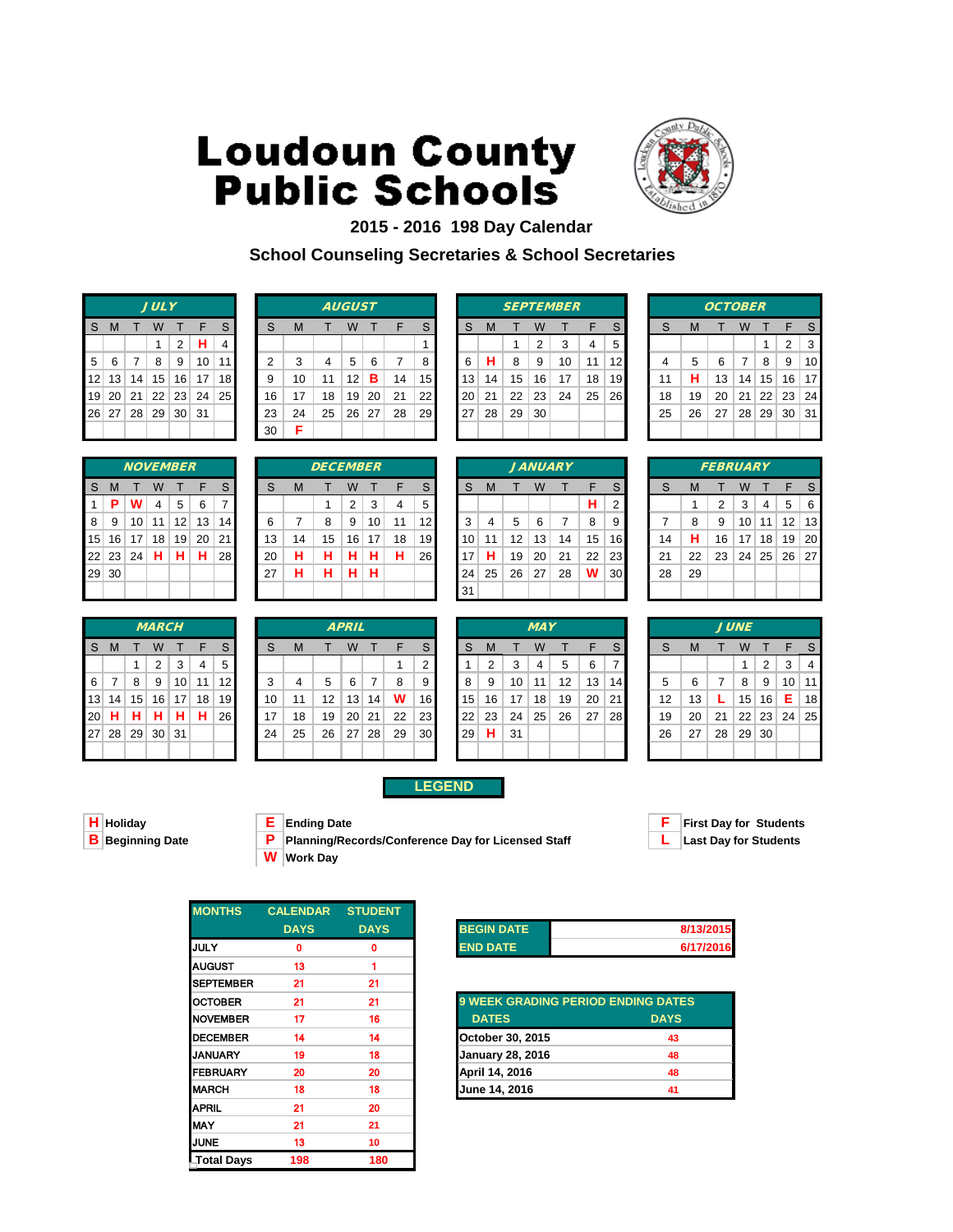

### **2015 - 2016 208 Day Calendar Assistant Athletic Directors & Athletic Trainers**

|   |   |            | <b>JULY</b>             |              |                      |                         |
|---|---|------------|-------------------------|--------------|----------------------|-------------------------|
| S | M | T          | W                       | $\top$       | - F                  | S                       |
|   |   |            | $\mathbf{1}$            | $\mathbf{2}$ | н                    | $\overline{\mathbf{4}}$ |
| 5 |   | $6 \mid 7$ | 8                       | l 9.         | 10                   | $\vert$ 11              |
|   |   |            |                         |              | 12 13 14 15 16 17 18 |                         |
|   |   |            |                         |              | 19 20 21 22 23 24 25 |                         |
|   |   |            | 26 27 28 29 <b>B</b> 31 |              |                      |                         |
|   |   |            |                         |              |                      |                         |

|                |         |                 | <b>JULY</b> |    |                 |                 |    |    |    | <b>AUGUST</b>   |    |    |                 |    |    |    |    | <b>SEPTEMBER</b> |    |    |    |    | <b>OCTOBER</b> |                 |                 |       |    |
|----------------|---------|-----------------|-------------|----|-----------------|-----------------|----|----|----|-----------------|----|----|-----------------|----|----|----|----|------------------|----|----|----|----|----------------|-----------------|-----------------|-------|----|
| S.             | M       |                 | W           |    |                 |                 | S  | M  |    | W               |    | F  | S.              | S  | M  |    | W  |                  | ᄃ  | S  | S  | M  |                | W               |                 |       |    |
|                |         |                 |             | 2  | н               | 4               |    |    |    |                 |    |    |                 |    |    |    | 2  | 3                | 4  | 5  |    |    |                |                 |                 | 2     | 3  |
| 5 <sup>1</sup> | - 6     |                 | 8           | 9  | 10              | 11 <sub>h</sub> | ົ  | 3  | 4  | 5               | 6  |    | 8               | 6  | н  | 8  | 9  | 10               | 11 | 12 |    | 5  | 6              | 7               | 8               | 9     | 10 |
|                | $12$ 13 | 14 <sub>1</sub> | 15          | 16 | 17              | 18              | 9  | 10 | 11 | 12              | 13 | 14 | 15 <sup>1</sup> | 13 | 14 | 15 | 16 | 17               | 18 | 19 | 11 | н  | 13             | 14              | 15 <sup>2</sup> | 16 17 |    |
|                | 19 20   | 21              | 22          | 23 | 24 <sub>1</sub> | 25              | 16 | 17 | 18 | 19 <sub>1</sub> | 20 | 21 | 22              | 20 | 21 | 22 | 23 | 24               | 25 | 26 | 18 | 19 | 20             | 21              | 22              | 23 24 |    |
|                | 26 27   | 28 <sup>1</sup> | 29          | B  | -31             |                 | 23 | 24 | 25 | 26              | 27 | 28 | <b>29</b>       | 27 | 28 | 29 | 30 |                  |    |    | 25 | 26 | 27             | 28 <sup>1</sup> | 29 30 31        |       |    |
|                |         |                 |             |    |                 |                 | 30 | Е  |    |                 |    |    |                 |    |    |    |    |                  |    |    |    |    |                |                 |                 |       |    |

|    |    |    |                | <b>SEPTEMBER</b> |    |    |
|----|----|----|----------------|------------------|----|----|
| S  | М  | т  | W              | т                | F  | S  |
|    |    | 1  | $\overline{2}$ | 3                | 4  | 5  |
| 6  | н  | 8  | 9              | 10               | 11 | 12 |
| 13 | 14 | 15 | 16             | 17               | 18 | 19 |
| 20 | 21 | 22 | 23             | 24               | 25 | 26 |
| 27 | 28 | 29 | 30             |                  |    |    |
|    |    |    |                |                  |    |    |
|    |    |    |                |                  |    |    |

|    |    | <b>OCTOBER</b> |    |              |    |    |
|----|----|----------------|----|--------------|----|----|
| S  | M  | т              | W  | т            | F  | S  |
|    |    |                |    | 1            | 2  | 3  |
| 4  | 5  | 6              | 7  | 8            | 9  | 10 |
| 11 | н  | 13             | 14 | 15           | 16 | 17 |
| 18 | 19 | 20             | 21 | $22 \mid 23$ |    | 24 |
| 25 | 26 | 27             |    | $28$ 29 30   |    | 31 |
|    |    |                |    |              |    |    |

|    |                |    | <b>NOVEMBER</b> |    |    |                |
|----|----------------|----|-----------------|----|----|----------------|
| S  | M              | т  | W               |    | F  | $\mathsf{S}$   |
| 1  | $\overline{2}$ | 3  | 4               | 5  | 6  | $\overline{7}$ |
| 8  | 9              | 10 | 11              | 12 | 13 | 14             |
| 15 | 16             | 17 | 18              | 19 | 20 | 21             |
|    | 22 23          | 24 | н               | н  | Ο  | 28             |
| 29 | 30             |    |                 |    |    |                |
|    |                |    |                 |    |    |                |

|                 |    |                 | <b>MARCH</b> |                 |    |                 |    |    |    | <b>APRIL</b> |    |    |                 |                 |    |    | <b>MAY</b>      |    |    |                 |    |    |    | <b>JUNE</b> |                |
|-----------------|----|-----------------|--------------|-----------------|----|-----------------|----|----|----|--------------|----|----|-----------------|-----------------|----|----|-----------------|----|----|-----------------|----|----|----|-------------|----------------|
| -S              | M  |                 | w            |                 |    | <sub>S</sub>    | S  | M  |    | w            |    | F  | S               | S               | м  |    | W               |    |    | S               | S  | M  |    | W           |                |
|                 |    |                 | 2            | 3               | 4  | 5               |    |    |    |              |    |    | っ               |                 | 2  | 3  | 4               | 5  | 6  |                 |    |    |    |             | $\overline{2}$ |
| 6               | 7  | 8               | 9            | 10 <sup>1</sup> | 11 | 12              | 3  |    | 5  | 6            | 7  | 8  | 9               | 8               | 9  | 10 | 11              | 12 | 13 | 14 <sup>1</sup> | 5  | 6  | 7  | Е.          | 9              |
| 13              | 14 | 15 <sup>1</sup> | 16           | 17              | 18 | 19              | 10 | 11 | 12 | 13           | 14 | 15 | 16              | 15              | 16 | 17 | 18 <sub>1</sub> | 19 | 20 | 21              | 12 | 13 |    | 15          | 16             |
| 20 <sup>1</sup> | 21 | 22              | 23           | н               | н  | 26 <sub>1</sub> | 17 | 18 | 19 | 20           | 21 | 22 | 23              | 22 <sub>1</sub> | 23 | 24 | 25              | 26 | 27 | 28              | 19 | 20 | 21 | 22          | 23             |
| 27              | 28 | 29              | 30           | 31              |    |                 | 24 | 25 | 26 | 27           | 28 | 29 | 30 <sub>l</sub> | <b>29</b>       | н. | 31 |                 |    |    |                 | 26 | 27 | 28 | 29          | 3 <sub>C</sub> |
|                 |    |                 |              |                 |    |                 |    |    |    |              |    |    |                 |                 |    |    |                 |    |    |                 |    |    |    |             |                |

|       |                 | W<br>$\overline{2}$ | 3  | F<br>4          | S<br>5 | S  | M  |    | W            |    | F  | S.<br>2         | S         | M<br>2 | 3                 | <b>MAY</b><br>W<br>4 | 5  | F<br>6 | S.<br>7         | S  | M  |    | <b>JUNE</b><br>W | 2  | F<br>3   | - S<br>4 |
|-------|-----------------|---------------------|----|-----------------|--------|----|----|----|--------------|----|----|-----------------|-----------|--------|-------------------|----------------------|----|--------|-----------------|----|----|----|------------------|----|----------|----------|
|       |                 |                     |    |                 |        |    |    |    |              |    |    |                 |           |        |                   |                      |    |        |                 |    |    |    |                  |    |          |          |
| S M   |                 |                     |    |                 |        |    |    |    |              |    |    |                 |           |        |                   |                      |    |        |                 |    |    |    |                  |    |          |          |
|       |                 | <b>MARCH</b>        |    |                 |        |    |    |    | <b>APRIL</b> |    |    |                 |           |        |                   |                      |    |        |                 |    |    |    |                  |    |          |          |
| 29 30 |                 |                     |    |                 |        | 27 | Ο  | 29 | 30 31        |    |    |                 | 24<br>-31 | 25     | 26                | 27                   | 28 | 29     | 30 <sub>l</sub> | 28 | 29 |    |                  |    |          |          |
| 22 23 | ∃24 ار          | н                   | н  | $\mathbf{o}$    | 28     | 20 | O  | O  | н            | н  | н  | <b>26</b>       | 17        | н      | 19                | 20                   | 21 | 22     | 23              | 21 | 22 | 23 | 24 <sub>1</sub>  |    | 25 26 27 |          |
| 15 16 | 17 <sup>1</sup> | 18                  | 19 | 20 <sub>1</sub> | 211    | 13 | 14 | 15 | 16           | 17 | 18 | 19 <sup>°</sup> | 10        | 11     | $12 \overline{ }$ | 13                   | 14 | 15     | 16 <sup>1</sup> | 14 | н  | 16 | 17               | 18 | 19 20    |          |

|    |       | <i><b>NOVEMBER</b></i> |    |    |              |                 |    |    | <i><b>DECEMBER</b></i> |    |       |    |                 |    |    |    |    | <i>JANUARY</i> |    |                 |    |    | <i><b>FEBRUARY</b></i> |    |       |                   |                |
|----|-------|------------------------|----|----|--------------|-----------------|----|----|------------------------|----|-------|----|-----------------|----|----|----|----|----------------|----|-----------------|----|----|------------------------|----|-------|-------------------|----------------|
| S. | M     |                        | W  |    |              |                 | S  | M  |                        | w  |       |    | S               | S  | M  |    | W  |                |    | <sub>S</sub>    |    | м  |                        | W  |       |                   |                |
|    | 2     | 3                      | 4  | 5  | 6            |                 |    |    |                        | 2  | 3     | 4  | 5               |    |    |    |    |                | н  | $\overline{2}$  |    |    | 2                      | 3  | 4     | 5                 | 6              |
| 8  | -9    | 10                     | 11 | 12 | 13           | 14 <sup>1</sup> | 6  |    | 8                      | 9  | 10    | 11 | 12 <sub>l</sub> | 3  | 4  | 5  | 6  |                | 8  | 9               |    | 8  | 9                      | 10 | 11    | $12 \overline{ }$ | $\overline{1}$ |
|    | 15 16 | 17                     | 18 | 19 | 20           | <b>211</b>      | 13 | 14 | 15                     | 16 | 17    | 18 | 19 <sup>l</sup> | 10 | 11 | 12 | 13 | 14             | 15 | 16              | 14 | н  | 16                     | 17 | 18    | 19                | 2 <sup>0</sup> |
|    | 22 23 | 24                     | н. | н  | $\mathbf{o}$ | <b>28</b>       | 20 | O  | O                      | н  | н     | н  | <b>26</b>       | 17 | н  | 19 | 20 | 21             | 22 | 23              | 21 | 22 | 23                     |    | 24 25 | 26 2              |                |
|    | 29 30 |                        |    |    |              |                 | 27 | O  | 29                     |    | 30 31 |    |                 | 24 | 25 | 26 | 27 | 28             | 29 | 30 <sup>1</sup> | 28 | 29 |                        |    |       |                   |                |
|    |       |                        |    |    |              |                 |    |    |                        |    |       |    |                 | 31 |    |    |    |                |    |                 |    |    |                        |    |       |                   |                |
|    |       |                        |    |    |              |                 |    |    |                        |    |       |    |                 |    |    |    |    |                |    |                 |    |    |                        |    |       |                   |                |

|    |    |    | <b>JANUARY</b> |    |    |
|----|----|----|----------------|----|----|
| М  | т  | F  | S              |    |    |
|    |    | н  | $\overline{2}$ |    |    |
| 4  | 5  | 6  | $\overline{7}$ | 8  | 9  |
| 11 | 12 | 13 | 14             | 15 | 16 |
| н  | 19 | 20 | 21             | 22 | 23 |
| 25 | 26 | 27 | 28             | 29 | 30 |
|    |    |    |                |    |    |

|      |    |    | <b>NOVEMBER</b> |    |    |    |    |    | <b>DECEMBER</b> |       |                 |    |                 |    |    |    |    | <b>JANUARY</b> |    |                 |    |    | <b>FEBRUARY</b> |                 |    |                   |              |
|------|----|----|-----------------|----|----|----|----|----|-----------------|-------|-----------------|----|-----------------|----|----|----|----|----------------|----|-----------------|----|----|-----------------|-----------------|----|-------------------|--------------|
| S    | M  |    | W               |    |    | S  | S  | M  |                 | W     |                 | ᄃ  | S               | S  | м  |    | W  |                |    | S               | S  | м  |                 |                 |    | F                 | <sub>S</sub> |
|      | 2  | 3  | 4               | 5  | 6  |    |    |    |                 | າ     | 3               | 4  | 5               |    |    |    |    |                | н  | 2               |    |    | ົ               | 3               | 4  | 5                 | -6           |
| 8    | 9  | 10 | 11              | 12 | 13 | 14 | 6  |    | 8               | 9     | 10 <sub>1</sub> | 11 | 12              | 3  | 4  | 5  | 6  |                | 8  | 9               |    | 8  | 9               | 10              | 11 | $12 \overline{ }$ | 13           |
| I5 I | 16 | 17 | 18              | 19 | 20 | 21 | 13 | 14 | 15              | 16    | 17              | 18 | 19              | 10 | 11 | 12 | 13 | 14             | 15 | 16 <sup>1</sup> | 14 | н  | 16              | 17              | 18 | 19                | 20           |
| 22   | 23 | 24 | н               | н  | Ο  | 28 | 20 | Ο  | O               | н     | н               | н  | 26 <sup>1</sup> | 17 | н  | 19 | 20 | 21             | 22 | 23              | 21 | 22 | 23              | 24 <sup>1</sup> | 25 | 26                | 27           |
| չց∣  | 30 |    |                 |    |    |    | 27 | O  | 29              | 30 31 |                 |    |                 | 24 | 25 | 26 | 27 | 28             | 29 | 30 <sup>°</sup> | 28 | 29 |                 |                 |    |                   |              |
|      |    |    |                 |    |    |    |    |    |                 |       |                 |    |                 | 31 |    |    |    |                |    |                 |    |    |                 |                 |    |                   |              |

|          | <b>MARCH</b> |                 |                 |                 |    |                 |  |    |    |    |                 |    |    |                 |    |    |    |            |    |    |                 |    |    |    |                 |    |    |                 |
|----------|--------------|-----------------|-----------------|-----------------|----|-----------------|--|----|----|----|-----------------|----|----|-----------------|----|----|----|------------|----|----|-----------------|----|----|----|-----------------|----|----|-----------------|
|          |              |                 |                 |                 |    |                 |  |    |    |    | <b>APRIL</b>    |    |    |                 |    |    |    | <b>MAY</b> |    |    |                 |    |    |    | <b>JUNE</b>     |    |    |                 |
| S.       | $\mathsf{M}$ |                 | w               |                 | F  |                 |  | S  | M  |    | W               |    | F  | S               | S  | M  |    | W          |    | F  | S               | S  | м  |    | W               |    |    | <sub>S</sub>    |
|          |              |                 | 2               | 3               | 4  |                 |  |    |    |    |                 |    |    | 2               |    | 2  | 3  | 4          | 5  | 6  |                 |    |    |    |                 | 2  | 3  | 4               |
| $6 \mid$ |              | 8               | 9               | 10 <sup>1</sup> | 11 | 12 <sub>l</sub> |  | 3  |    | 5  | 6               | 7  | 8  | 9               | 8  | 9  | 10 |            | 12 | 13 | 14              | 5  | 6  | 7  | Е               | 9  | 10 | 11              |
|          | 13   14      | 15 <sup>1</sup> | 16              | 17              | 18 | 19              |  | 10 |    | 12 | 13 <sup>1</sup> | 14 | 15 | 16 I            | 15 | 16 | 17 | 18         | 19 | 20 | 21              | 12 | 13 |    | 15 <sup>1</sup> | 16 | 17 | 18 <sup>l</sup> |
|          | 20 21        | 22              | 23 <sub>1</sub> | н               | н  | <b>26</b>       |  | 17 | 18 | 19 | 20 21           |    | 22 | 23              | 22 | 23 | 24 | 25         | 26 | 27 | 28 <sub>h</sub> | 19 | 20 | 21 | 22 23           |    | 24 | 25 <sub>l</sub> |
|          | 27 28        | 29              | 30 31           |                 |    |                 |  | 24 | 25 | 26 | 27 <sup>2</sup> | 28 | 29 | 30 <sup>l</sup> | 29 | н. | 31 |            |    |    |                 | 26 | 27 | 28 | 29 30           |    |    |                 |
|          |              |                 |                 |                 |    |                 |  |    |    |    |                 |    |    |                 |    |    |    |            |    |    |                 |    |    |    |                 |    |    |                 |

**LEGEND**

**E Ending Date O Non-Working Day**

- **H Holiday F F First Day for Students**<br>**B B Beginning Date L** Last Day for Students **L** Last Day for Students
	-
	-

| <b>MONTHS</b>    | <b>CALENDAR</b> | <b>STUDENT</b> |                   |
|------------------|-----------------|----------------|-------------------|
|                  | <b>DAYS</b>     | <b>DAYS</b>    | <b>BEGIN DATE</b> |
| <b>JULY</b>      | $\overline{2}$  | 0              | <b>END DATE</b>   |
| <b>AUGUST</b>    | 21              |                |                   |
| <b>SEPTEMBER</b> | 21              | 21             |                   |
| <b>OCTOBER</b>   | 21              | 21             | 9 WEEK GRA        |
| <b>INOVEMBER</b> | 18              | 16             | <b>DATES</b>      |
| <b>DECEMBER</b>  | 17              | 14             | October 30, 2     |
| <b>JANUARY</b>   | 19              | 18             | January 28, 2     |
| <b>IFEBRUARY</b> | 20              | 20             | April 14, 2016    |
| <b>MARCH</b>     | 21              | 18             | June 14, 201      |
| <b>APRIL</b>     | 21              | 20             |                   |
| <b>MAY</b>       | 21              | 21             |                   |
| <b>JUNE</b>      | 6               | 10             |                   |
| Total Days       | 208             | 180            |                   |

| <b>BEGIN DATE</b> | 7/30/2015 |
|-------------------|-----------|
| <b>END DATE</b>   | 6/8/2016  |

| OCTOBER         | 21 | 21 | <b>9 WEEK GRADING PERIOD ENDING DATES</b> |             |
|-----------------|----|----|-------------------------------------------|-------------|
| <b>NOVEMBER</b> | 18 | 16 | <b>DATES</b>                              | <b>DAYS</b> |
| <b>DECEMBER</b> | 17 | 14 | October 30, 2015                          | 43          |
| JANUARY         | 19 | 18 | <b>January 28, 2016</b>                   | 48          |
| FEBRUARY        | 20 | 20 | April 14, 2016                            | 48          |
| <b>MARCH</b>    | 21 | 18 | June 14, 2016                             | 41          |
|                 |    |    |                                           |             |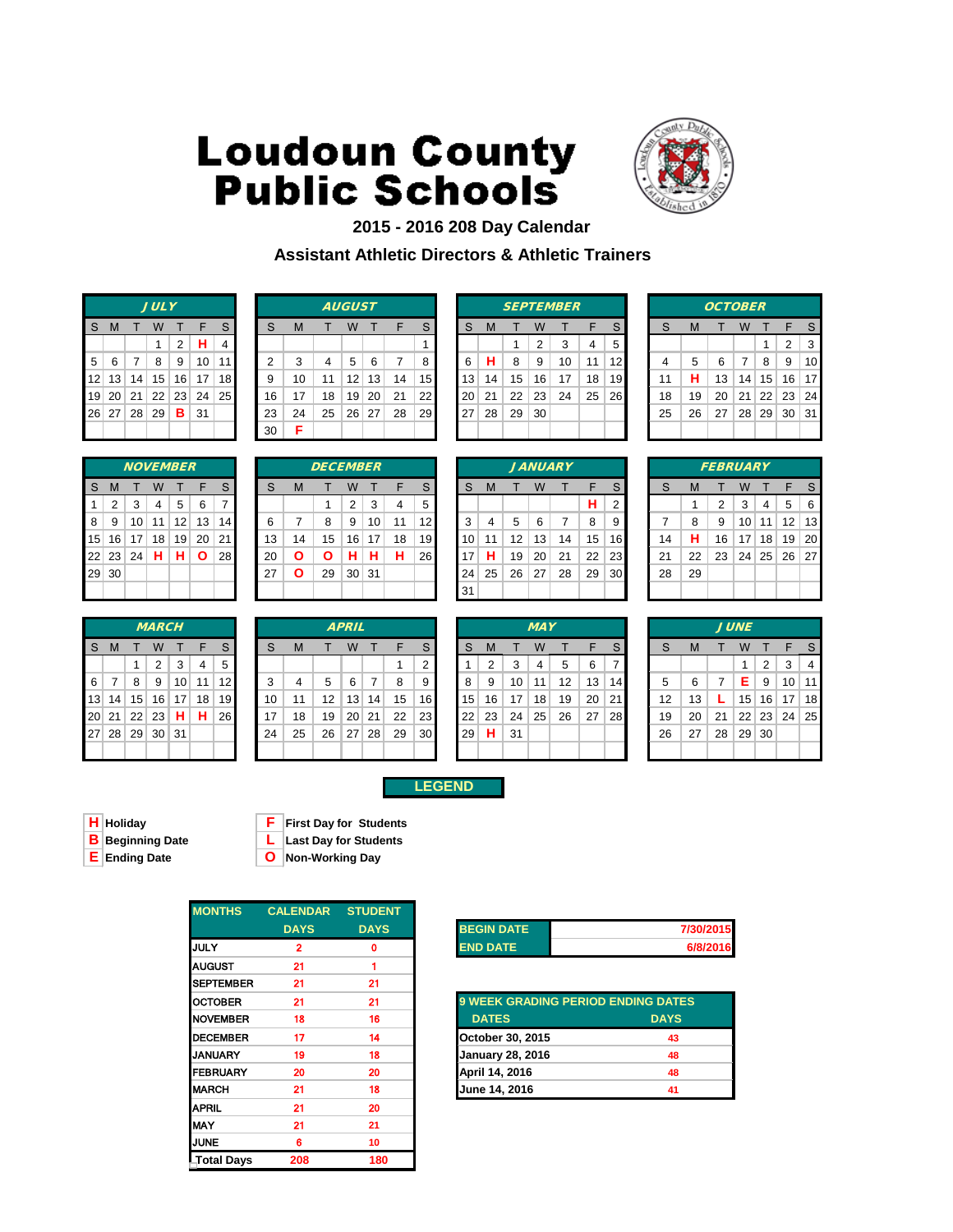

### **2015 - 2016 208 Day Calendar**

### **Educational Diagnosticians, Psychologists, Social Workers, & Student Assistance Programs Specialists**

\* 12 Month Educational Diagnosticians. Psychologists & Social Workers follow the 12 month calendar\*

|  | <b>JULY</b>       |                      |           |
|--|-------------------|----------------------|-----------|
|  | S M T W T F       |                      | S         |
|  | $\mathbf{1}$      | $2$ H                | $\vert$ 4 |
|  |                   | 5 6 7 8 9 10 11      |           |
|  |                   | 12 13 14 15 16 17 18 |           |
|  |                   | 19 20 21 22 23 24 25 |           |
|  | 26 27 28 29 30 31 |                      |           |
|  |                   |                      |           |

|                 |          |                 | <b>NOVEMBER</b> |    |    |                |
|-----------------|----------|-----------------|-----------------|----|----|----------------|
| S               | М        | T               | W               | T  | F  | S              |
| 1               | 2        | 3               | 4               | 5  | 6  | $\overline{7}$ |
| 8               | 9        | 10              | 11              | 12 | 13 | 14             |
| 15 <sup>2</sup> | 16       | 17 <sup>1</sup> | 18              | 19 | 20 | 21             |
|                 | 22 23 24 |                 | H.              | н. | н  | 28             |
| 29              | 30       |                 |                 |    |    |                |
|                 |          |                 |                 |    |    |                |

|    |    |    | <i><b>MARCH</b></i> |                 |    |    |
|----|----|----|---------------------|-----------------|----|----|
| S  | M  | т  | W                   | т               | F  | S  |
|    |    | 1  | $\overline{2}$      | 3               | 4  | 5  |
| 6  | 7  | 8  | 9                   | 10              | 11 | 12 |
| 13 | 14 | 15 | 16                  | 17 <sup>1</sup> | 18 | 19 |
| 20 | н  | н  | н                   | н               | н  | 26 |
|    |    |    | 27 28 29 30 31      |                 |    |    |
|    |    |    |                     |                 |    |    |

|            |         |          | <b>JULY</b> |                 |                 |                 |    |    |    | <b>AUGUST</b>   |    |    |                 |    |    |    |    | <b>SEPTEMBER</b> |    |                 |    |    | <b>OCTOBER</b> |    |                 |                 |    |
|------------|---------|----------|-------------|-----------------|-----------------|-----------------|----|----|----|-----------------|----|----|-----------------|----|----|----|----|------------------|----|-----------------|----|----|----------------|----|-----------------|-----------------|----|
| S.         | M       |          | W           |                 |                 |                 | S  | M  |    | W               |    |    | S.              | S  | M  |    | W  |                  |    | S.              |    | M  |                | W  |                 |                 |    |
|            |         |          |             | 2               | н               | 4               |    |    |    |                 |    |    |                 |    |    |    | 2  | 3                | 4  | 5               |    |    |                |    |                 | 2               | 3  |
| $5 \mid 6$ |         |          | 8           | 9               | 10 <sup>1</sup> | 11              |    | 3  | 4  | 5               | 6  | 7  | 8               | 6  | н  | 8  | 9  | 10               | 11 | 12              |    | 5  | 6              | 7  | 8               | 9               | 10 |
|            | $12$ 13 | 14       | 15          | 16              | 17              | 18              | 9  | в  | 11 | 12              | 13 | 14 | 15 <sup>1</sup> | 13 | 14 | 15 | 16 | 17               | 18 | 19 <sup>l</sup> | 11 | н  | 13             | 14 | 15 <sup>1</sup> | 16 <sup>1</sup> | 17 |
|            |         | 19 20 21 | 22          | 23              | 24              | 25 <sup>1</sup> | 16 | 17 | 18 | 19 <sub>1</sub> | 20 | 21 | 221             | 20 | 21 | 22 | 23 | 24               | 25 | <b>26</b>       | 18 | 19 | 20             | 21 |                 | 22 23 24        |    |
|            | 26 27   |          | 28 29       | 30 <sup>2</sup> | -31             |                 | 23 | 24 | 25 | 26              | 27 | 28 | 29              | 27 | 28 | 29 | 30 |                  |    |                 | 25 | 26 | 27             | 28 | 29              | 30 31           |    |
|            |         |          |             |                 |                 |                 | 30 | F  |    |                 |    |    |                 |    |    |    |    |                  |    |                 |    |    |                |    |                 |                 |    |

|                 |       |    | <b>NOVEMBER</b> |    |    |                 |    |    | <b>DECEMBER</b> |                |    |    |                 |    |    |    |    | <b>JANUARY</b> |    |                 |    |    | <b>FEBRUARY</b> |    |    |                   |    |
|-----------------|-------|----|-----------------|----|----|-----------------|----|----|-----------------|----------------|----|----|-----------------|----|----|----|----|----------------|----|-----------------|----|----|-----------------|----|----|-------------------|----|
| S.              | M     |    | W               |    | F  | S               | S  | M  |                 | W              |    | F  | S.              | S  | M  |    | W  |                | ᄃ  | S.              |    | M  |                 | W  |    | ⊑                 |    |
| 1               | 2     | 3  | 4               | 5  | 6  |                 |    |    |                 | $\overline{2}$ | 3  | 4  | 5               |    |    |    |    |                | н  | 2               |    |    | 2               | 3  | 4  | 5                 | 6  |
| 8               | 9     | 10 | 11              | 12 | 13 | 14 <sub>l</sub> | 6  |    | 8               | 9              | 10 | 11 | 12              | 3  | 4  | 5  | 6  |                | 8  | 9               |    | 8  | 9               | 10 | 11 | $12 \overline{ }$ | 13 |
| 15 <sup>2</sup> | 16    | 17 | 18              | 19 | 20 | 211             | 13 | 14 | 15              | 16             | 17 | 18 | 19 <sup>l</sup> | 10 | 11 | 12 | 13 | 14             | 15 | 16 <sup>1</sup> | 14 | н  | 16              | 17 | 18 | 19                | 20 |
|                 | 22 23 | 24 | н               | н  | н  | 28              | 20 | н  | н               | н              | н  | н  | <b>26</b>       | 17 | н  | 19 | 20 | 21             | 22 | 23              | 21 | 22 | 23              | 24 | 25 | 26                | 27 |
|                 | 29 30 |    |                 |    |    |                 | 27 | Н  | н               | н              | н  |    |                 | 24 | 25 | 26 | 27 | 28             | 29 | 30              | 28 | 29 |                 |    |    |                   |    |
|                 |       |    |                 |    |    |                 |    |    |                 |                |    |    |                 | 31 |    |    |    |                |    |                 |    |    |                 |    |    |                   |    |
|                 |       |    |                 |    |    |                 |    |    |                 |                |    |    |                 |    |    |    |    |                |    |                 |    |    |                 |    |    |                   |    |

|              | <b>MARCH</b> |                 |    |     |    |                 | <b>APRIL</b> |    |    |                 |    |    |                 | <b>MAY</b> |    |    |    |     |    |                 | <b>JUNE</b> |    |    |                 |                 |                 |     |
|--------------|--------------|-----------------|----|-----|----|-----------------|--------------|----|----|-----------------|----|----|-----------------|------------|----|----|----|-----|----|-----------------|-------------|----|----|-----------------|-----------------|-----------------|-----|
| <sub>S</sub> | M            |                 | W  |     |    |                 | S            | M  |    | w               |    |    | S               | S          | M  |    | W  |     |    | S.              |             | M  |    | W               |                 |                 |     |
|              |              |                 | 2  | 3   | 4  | 5               |              |    |    |                 |    |    | 2               |            | 2  | 3  | 4  | 5   | 6  |                 |             |    |    |                 | 2               | 3               | 4   |
| $6 \mid$     |              | 8               | 9  | 10  | 11 | 12 <sub>l</sub> | 3            | 4  | 5  | 6               | 7  | 8  | 9               | 8          | 9  | 10 | 11 | 12  | 13 | 14 <sub>1</sub> |             | 6  |    | 8               | 9               | 10 <sup>1</sup> | 11  |
|              | 13 14        | 15 <sup>1</sup> | 16 | 17  | 18 | 19 <sup>°</sup> | 10           | 11 | 12 | 13 <sub>1</sub> | 14 | 15 | 16              | 15         | 16 | 17 | 18 | 19  | 20 | 21              | 12          | 13 |    | 15 <sup>1</sup> | 16 <sup>1</sup> | 17              | 18  |
|              | 20 H         | н               | н  | н   | н  | 26              | 17           | 18 | 19 | 20 <sup>1</sup> | 21 | 22 | <b>231</b>      | 22         | 23 | 24 | 25 | -26 | 27 | <b>28</b>       | 19          | 20 | 21 | 22              |                 | 23 24           | -25 |
|              |              | 27   28   29    | 30 | -31 |    |                 | 24           | 25 | 26 | 27              | 28 | 29 | 30 <sup>l</sup> | <b>29</b>  | н  | 31 |    |     |    |                 | 26          | Е  | 28 | 29 <sup>°</sup> | 30              |                 |     |
|              |              |                 |    |     |    |                 |              |    |    |                 |    |    |                 |            |    |    |    |     |    |                 |             |    |    |                 |                 |                 |     |

|                    |    |    |    |                | <b>SEPTEMBER</b> |    |
|--------------------|----|----|----|----------------|------------------|----|
| $\mathbf{\dot{i}}$ | S  | М  | T  | W              | т                | F  |
|                    |    |    | 1  | $\overline{2}$ | 3                | 4  |
|                    | 6  | н  | 8  | 9              | 10               | 11 |
| 5                  | 13 | 14 | 15 | 16             | 17               | 18 |
| $\overline{2}$     | 20 | 21 | 22 | 23             | 24               | 25 |
| )                  | 27 | 28 | 29 | 30             |                  |    |
|                    |    |    |    |                |                  |    |

|    | <i>JANUARY</i> |    |    |    |    |                |  |  |  |  |  |  |  |
|----|----------------|----|----|----|----|----------------|--|--|--|--|--|--|--|
| S  | М              | F  | S  |    |    |                |  |  |  |  |  |  |  |
|    |                |    |    |    | н  | $\overline{2}$ |  |  |  |  |  |  |  |
| 3  | 4              | 5  | 6  | 7  | 8  | 9              |  |  |  |  |  |  |  |
| 10 | 11             | 12 | 13 | 14 | 15 | 16             |  |  |  |  |  |  |  |
| 17 | н              | 19 | 20 | 21 | 22 | 23             |  |  |  |  |  |  |  |
| 24 | 25             | 26 | 27 | 28 | 29 | 30             |  |  |  |  |  |  |  |
| 31 |                |    |    |    |    |                |  |  |  |  |  |  |  |

|                                 | <b>OCTOBER</b> |    |    |    |            |    |  |  |  |  |  |  |  |  |  |
|---------------------------------|----------------|----|----|----|------------|----|--|--|--|--|--|--|--|--|--|
| S<br>S<br>F<br>M<br>w<br>т<br>т |                |    |    |    |            |    |  |  |  |  |  |  |  |  |  |
|                                 |                |    |    | 1  | 2          | 3  |  |  |  |  |  |  |  |  |  |
| 4                               | 5              | 6  | 7  | 8  | 9          | 10 |  |  |  |  |  |  |  |  |  |
| 11                              | н              | 13 | 14 | 15 | 16         | 17 |  |  |  |  |  |  |  |  |  |
| 18                              | 19             | 20 | 21 |    | 22 23      | 24 |  |  |  |  |  |  |  |  |  |
| 25                              | 26             | 27 | 28 | 29 | $\vert$ 30 | 31 |  |  |  |  |  |  |  |  |  |
|                                 |                |    |    |    |            |    |  |  |  |  |  |  |  |  |  |

|                                            | <b>FEBRUARY</b> |                |    |            |    |    |  |  |  |  |  |  |  |  |  |
|--------------------------------------------|-----------------|----------------|----|------------|----|----|--|--|--|--|--|--|--|--|--|
| S<br>S<br>F<br>$\mathsf{T}$<br>т<br>M<br>W |                 |                |    |            |    |    |  |  |  |  |  |  |  |  |  |
|                                            | 1               | $\overline{2}$ | 3  | 4          | 5  | 6  |  |  |  |  |  |  |  |  |  |
| 7                                          | 8               | 9              | 10 | 11         | 12 | 13 |  |  |  |  |  |  |  |  |  |
| 14                                         | н               | 16             | 17 | 18         | 19 | 20 |  |  |  |  |  |  |  |  |  |
| 21                                         | 22              | 23             |    | $24$ 25 26 |    | 27 |  |  |  |  |  |  |  |  |  |
| 28                                         | 29              |                |    |            |    |    |  |  |  |  |  |  |  |  |  |
|                                            |                 |                |    |            |    |    |  |  |  |  |  |  |  |  |  |

|    |    |    | <b>JUNE</b> |              |                  |                         |
|----|----|----|-------------|--------------|------------------|-------------------------|
| S  | М  | т  | W           | $\mathsf{T}$ | F                | S                       |
|    |    |    | 1           | 2            | 3                | $\overline{\mathbf{4}}$ |
| 5  | 6  | 7  | 8           | 9            | 10               | 11                      |
| 12 | 13 | L  |             | 15 16        | 17               | 18                      |
| 19 | 20 | 21 |             | 22 23        | $\vert 24 \vert$ | 25                      |
| 26 | E  | 28 | 29          | 30           |                  |                         |
|    |    |    |             |              |                  |                         |

**LEGEND**



**H Holiday F First Day for Students**

| <b>MONTHS</b>    | <b>CALENDAR</b> | <b>STUDENT</b> |                   |
|------------------|-----------------|----------------|-------------------|
|                  | <b>DAYS</b>     | <b>DAYS</b>    | <b>BEGIN DATE</b> |
| <b>JULY</b>      | 0               | 0              | <b>END DATE</b>   |
| <b>AUGUST</b>    | 16              | 1              |                   |
| <b>SEPTEMBER</b> | 21              | 21             |                   |
| <b>OCTOBER</b>   | 21              | 21             | 9 WEEK GRA        |
| <b>NOVEMBER</b>  | 18              | 16             | <b>DATES</b>      |
| <b>DECEMBER</b>  | 14              | 14             | October 30, 2     |
| <b>JANUARY</b>   | 19              | 18             | January 28, 2     |
| <b>FEBRUARY</b>  | 20              | 20             | April 14, 201     |
| <b>MARCH</b>     | 18              | 18             | June 14, 201      |
| <b>APRIL</b>     | 21              | 20             |                   |
| <b>MAY</b>       | 21              | 21             |                   |
| <b>JUNE</b>      | 19              | 10             |                   |
| LTotal Days      | 208             | 180            |                   |

| <b>BEGIN DATE</b> | 8/10/2015 |
|-------------------|-----------|
| <b>END DATE</b>   | 6/27/2016 |

| OCTOBER         | 21 | 21 | <b>9 WEEK GRADING PERIOD ENDING DATES</b> |                |
|-----------------|----|----|-------------------------------------------|----------------|
| <b>NOVEMBER</b> | 18 | 16 | <b>DATES</b>                              | <b>DAYS</b>    |
| <b>DECEMBER</b> | 14 | 14 | October 30, 2015                          | 43             |
| <b>JANUARY</b>  | 19 | 18 | <b>January 28, 2016</b>                   | 48             |
| FEBRUARY        | 20 | 20 | April 14, 2016                            | 48             |
| MARCH           | 18 | 18 | <b>June 14, 2016</b>                      | 4 <sup>1</sup> |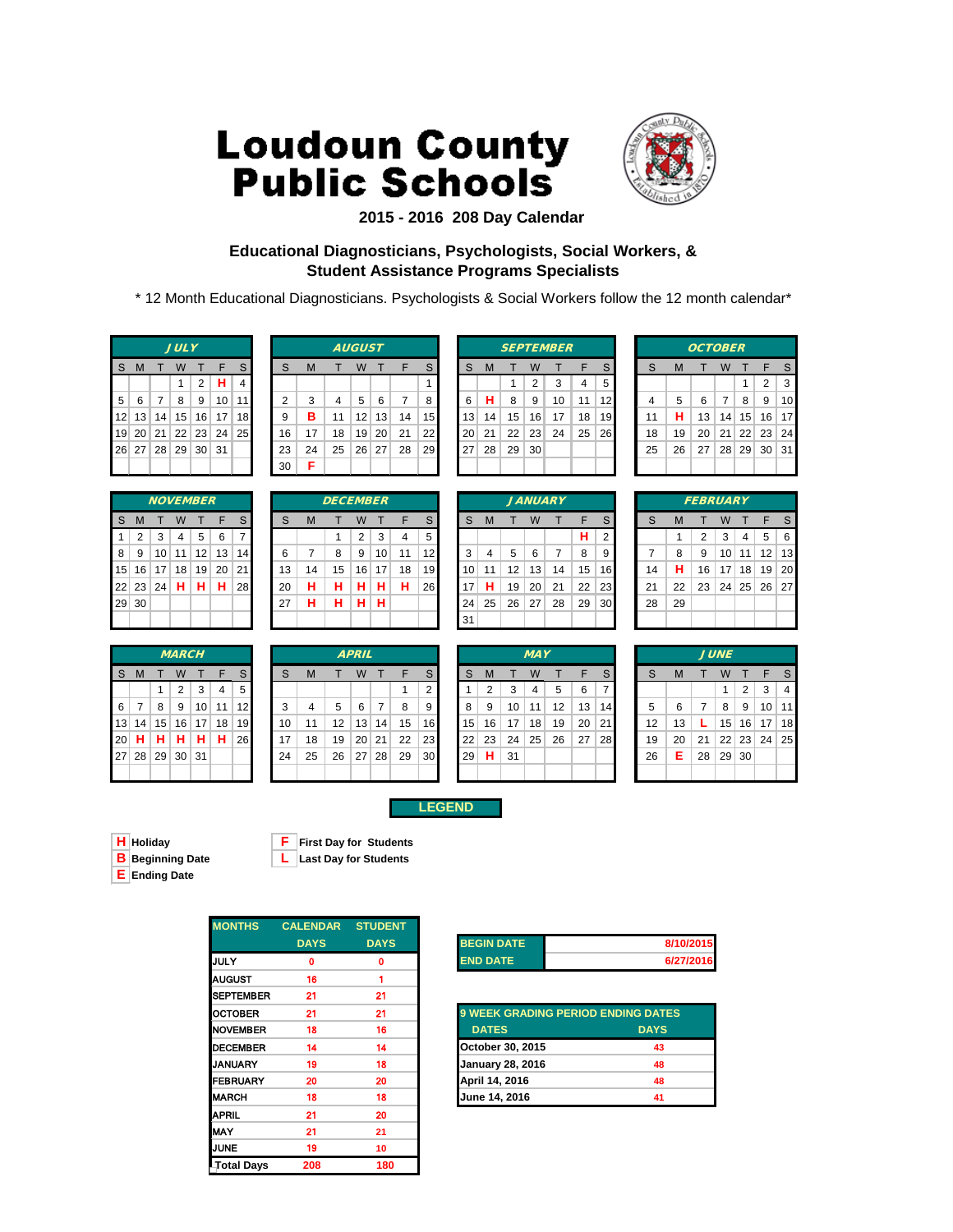

### **2015 - 2016 221 Day Calendar**

### **School Secretaries**

|                                   | JUL Y |     |                   |    |                                   |                |  |  |  |  |  |  |  |  |
|-----------------------------------|-------|-----|-------------------|----|-----------------------------------|----------------|--|--|--|--|--|--|--|--|
| S<br>$\mathbf{F}$<br>S<br>M T W T |       |     |                   |    |                                   |                |  |  |  |  |  |  |  |  |
|                                   |       |     | 1                 |    | $2$   H                           | $\overline{4}$ |  |  |  |  |  |  |  |  |
| 5 <sup>1</sup>                    |       | 6 7 | $\overline{8}$    | ∣9 | 10                                | $\vert$ 11     |  |  |  |  |  |  |  |  |
|                                   |       |     |                   |    | 12 13 14 15 16 17 18              |                |  |  |  |  |  |  |  |  |
| 19                                |       |     |                   |    | <b>B</b>   21   22   23   24   25 |                |  |  |  |  |  |  |  |  |
|                                   |       |     | 26 27 28 29 30 31 |    |                                   |                |  |  |  |  |  |  |  |  |
|                                   |       |     |                   |    |                                   |                |  |  |  |  |  |  |  |  |

|    | <b>JULY</b><br><b>AUGUST</b> |                 |                 |                 |                 |                 |  |    |    | <b>SEPTEMBER</b> |                 |    |    |           |           | <b>OCTOBER</b> |    |    |    |    |           |    |    |    |    |                 |          |    |
|----|------------------------------|-----------------|-----------------|-----------------|-----------------|-----------------|--|----|----|------------------|-----------------|----|----|-----------|-----------|----------------|----|----|----|----|-----------|----|----|----|----|-----------------|----------|----|
| S. | M                            |                 | W               |                 |                 |                 |  | S  | M  |                  | W               |    |    | S.        | S         | M              |    | W  |    |    | S         |    | M  |    | W  |                 |          |    |
|    |                              |                 |                 | 2               | н.              | 4               |  |    |    |                  |                 |    |    |           |           |                |    | 2  | 3  | 4  | 5         |    |    |    |    |                 | 2        | 3  |
|    | $5 \mid 6$                   |                 | 8               | 9               | 10 <sup>1</sup> | 11              |  | ◠  | 3  | 4                | 5               | 6  |    | 8         | 6         | н              | 8  | 9  | 10 | 11 | 12        |    | 5  | 6  | 7  | 8               | 9        | 10 |
|    | 12 13                        | 14              | 15              | 16              | 17              | 18 <sup>l</sup> |  | 9  | 10 | 11               | 12              | 13 | 14 | 15 I      | 13        | 14             | 15 | 16 | 17 | 18 | 19        |    | н  | 13 | 14 | 15 <sup>1</sup> | 16 17    |    |
|    | 19 $B$                       | 21              | 22              | 23              | 24 <sup>1</sup> | 25 I            |  | 16 | 17 | 18               | 19 <sub>1</sub> | 20 | 21 | 22        | <b>20</b> | 21             | 22 | 23 | 24 | 25 | <b>26</b> | 18 | 19 | 20 | 21 |                 | 22 23 24 |    |
|    | 26 27                        | 28 <sup>1</sup> | 29 <sup>1</sup> | 30 <sup>1</sup> | -31             |                 |  | 23 | 24 | 25               | 26 <sup>1</sup> | 27 | 28 | <b>29</b> | 27        | 28             | 29 | 30 |    |    |           | 25 | 26 | 27 | 28 | 29 30 31        |          |    |
|    |                              |                 |                 |                 |                 |                 |  | 30 | Е  |                  |                 |    |    |           |           |                |    |    |    |    |           |    |    |    |    |                 |          |    |

|    | <b>SEPTEMBER</b> |    |                |    |    |    |  |  |  |  |  |  |  |  |  |
|----|------------------|----|----------------|----|----|----|--|--|--|--|--|--|--|--|--|
| S  | М                | т  | W              | т  | F  | S  |  |  |  |  |  |  |  |  |  |
|    |                  | 1  | $\overline{2}$ | 3  | 4  | 5  |  |  |  |  |  |  |  |  |  |
| 6  | н                | 8  | 9              | 10 | 11 | 12 |  |  |  |  |  |  |  |  |  |
| 3  | 14               | 15 | 16             | 17 | 18 | 19 |  |  |  |  |  |  |  |  |  |
| 0. | 21               | 22 | 23             | 24 | 25 | 26 |  |  |  |  |  |  |  |  |  |
| 27 | 28               | 29 | 30             |    |    |    |  |  |  |  |  |  |  |  |  |
|    |                  |    |                |    |    |    |  |  |  |  |  |  |  |  |  |

|    |    | <b>OCTOBER</b> |       |    |              |    |
|----|----|----------------|-------|----|--------------|----|
| S  | M  | Т              | W     | т  | F            | S  |
|    |    |                |       | 1  | 2            | 3  |
| 4  | 5  | 6              | 7     | 8  | 9            | 10 |
| 11 | н  | 13             | 14    | 15 | 16           | 17 |
| 18 | 19 | 20             | 21    |    | $22 \mid 23$ | 24 |
| 25 | 26 | 27             | 28 29 |    | 30           | 31 |
|    |    |                |       |    |              |    |

|    |       |    | <b>NOVEMBER</b> |    |    |                |
|----|-------|----|-----------------|----|----|----------------|
| S  | M     | т  | W               | т  | F  | S              |
| 1  | w     | w  | 4               | 5  | 6  | $\overline{7}$ |
| 8  | 9     | 10 | 11              | 12 | 13 | 14             |
| 15 | 16    | 17 | 18              | 19 | 20 | 21             |
|    | 22 23 | 24 | н               | н  | н  | 28             |
| 29 | 30    |    |                 |    |    |                |
|    |       |    |                 |    |    |                |

|    |          |    | <b>MARCH</b> |            |    |    |
|----|----------|----|--------------|------------|----|----|
| S  | M        | т  | W            | т          | F  | S  |
|    |          | 1  | 2            | 3          | 4  | 5  |
| 6  | 7        | 8  | 9            | 10         | 11 | 12 |
| 13 | 14       | 15 | 16           | $\vert$ 17 | 18 | 19 |
| 20 | н        | н  | н            | н          | н  | 26 |
| 27 | 28 29 30 |    |              | ∣ 31       |    |    |
|    |          |    |              |            |    |    |

|                |         | <b>NOVEMBER</b> |    |    |                 |                 |    |    | <b>DECEMBER</b> |    |    |    |                 |    |    |    |    | <b>JANUARY</b> |    |                 |    |    | <b>FEBRUARY</b> |    |                 |                      |     |
|----------------|---------|-----------------|----|----|-----------------|-----------------|----|----|-----------------|----|----|----|-----------------|----|----|----|----|----------------|----|-----------------|----|----|-----------------|----|-----------------|----------------------|-----|
| S.             | M       |                 | W  |    |                 |                 | S  | M  |                 | W  |    |    | S               | S  | M  |    | W  |                |    | S               |    | м  |                 | W  |                 |                      |     |
| $\mathbf{1}$   | W       | W               | 4  | 5  | -6              |                 |    |    |                 | 2  | 3  | 4  | 5               |    |    |    |    |                | н  | 2               |    |    | ົ               | 3  | 4               | 5                    | -6  |
| 8 <sup>1</sup> | -9      | 10 <sub>1</sub> | 11 | 12 | 13 <sub>1</sub> | 14 <sup>1</sup> | 6  |    | 8               | 9  | 10 | 11 | 12              | 3  | 4  | 5  | 6  |                | 8  | 9               |    | 8  | 9               | 10 | 11              | 12 <sub>1</sub>      | 13  |
|                | $15$ 16 | 17              | 18 | 19 | 20 <sup>1</sup> | 211             | 13 | 14 | 15              | 16 | 17 | 18 | 19              | 10 | 11 | 12 | 13 | 14             | 15 | 16              | 14 | н  | 16              | 17 | 18 <sup>1</sup> | 19 <sup>1</sup>      | -20 |
|                | 22 23   | 24              | н  | н  | н               | 28              | 20 | н  | н               | н  | н  | н  | 26 <sub>l</sub> | 17 | н  | 19 | 20 | 21             | 22 | 23              | 21 | 22 | 23              | 24 |                 | $25 \mid 26 \mid 27$ |     |
|                | 29 30   |                 |    |    |                 |                 | 27 | н  | н               | н  | н  |    |                 | 24 | 25 | 26 | 27 | 28             | W  | 30 <sub>h</sub> | 28 | 29 |                 |    |                 |                      |     |
|                |         |                 |    |    |                 |                 |    |    |                 |    |    |    |                 | 31 |    |    |    |                |    |                 |    |    |                 |    |                 |                      |     |
|                |         |                 |    |    |                 |                 |    |    |                 |    |    |    |                 |    |    |    |    |                |    |                 |    |    |                 |    |                 |                      |     |

|    |    |                 |    | <b>JANUARY</b> |    |                |
|----|----|-----------------|----|----------------|----|----------------|
| S  | M  | т               | W  | т              | F  | ς              |
|    |    |                 |    |                | н  | 2              |
| 3  | 4  | 5               | 6  | 7              | 8  | Š              |
| 10 | 11 | 12 <sup>2</sup> | 13 | 14             | 15 | $\mathbf{1}$   |
| 17 | н  | 19              | 20 | 21             | 22 | $\overline{2}$ |
| 24 | 25 | 26 27           |    | 28             | W  | 3              |
| 31 |    |                 |    |                |    |                |

|    |    | <b>FEBRUARY</b> |    |        |             |    |
|----|----|-----------------|----|--------|-------------|----|
| S  | M  | T               | W  | $\top$ | F           | S  |
|    | 1  | 2               | 3  | 4      | 5           | 6  |
| 7  | 8  | 9               | 10 | 11     | 12          | 13 |
| 14 | н  | 16              | 17 | 18     | 19          | 20 |
| 21 | 22 | 23              |    |        | 24 25 26 27 |    |
| 28 | 29 |                 |    |        |             |    |
|    |    |                 |    |        |             |    |

|     |         |    | <b>MARCH</b> |                 |    |           |    |    |    | <b>APRIL</b> |       |    |                 |    |    |    | <b>MAY</b>      |    |    |                 |    |    |    | <b>JUNE</b>     |                |    |                 |
|-----|---------|----|--------------|-----------------|----|-----------|----|----|----|--------------|-------|----|-----------------|----|----|----|-----------------|----|----|-----------------|----|----|----|-----------------|----------------|----|-----------------|
| S.  | -M      |    | W            |                 | F  | S.        | S  | м  |    | W            |       | F  | S.              | S  | M  |    | W               |    |    | S               | S  | M  |    | W               |                |    | S               |
|     |         |    | 2            | 3               | 4  | 5         |    |    |    |              |       |    | ◠               |    |    | 3  |                 | 5  | 6  |                 |    |    |    |                 | $\overline{2}$ | 3  | 4               |
| 6   | - 7     | 8  | 9            | 10 <sup>1</sup> | 11 | 12        | 3  | 4  | 5  | 6            |       | 8  | 9               | 8  | 9  | 10 | 11              | 12 | 13 | 14              | 5  | 6  | 7  | 8               | 9              | 10 | 11              |
|     | 13 14   | 15 | 16           | 17              | 18 | 19        | 10 | 11 | 12 |              | 13 14 | w  | 16              | 15 | 16 | 17 | 18              | 19 | 20 | 21 <sup>1</sup> | 12 | 13 |    | 15 <sup>1</sup> | 16             | 17 | 18 <sup>l</sup> |
| 20∣ | н       | н  | н            | н.              | н  | <b>26</b> | 17 | 18 | 19 | 20           | 21    | 22 | 23              | 22 | 23 | 24 | 25 <sup>2</sup> | 26 | 27 | <b>28</b>       | 19 | 20 | 21 | 22              | Е.             | 24 | 25              |
|     | 27   28 | 29 | 30 31        |                 |    |           | 24 | 25 | 26 | 27           | 28    | 29 | 30 <sup>°</sup> | 29 | н  | 31 |                 |    |    |                 | 26 | 27 | 28 | 29 30           |                |    |                 |
|     |         |    |              |                 |    |           |    |    |    |              |       |    |                 |    |    |    |                 |    |    |                 |    |    |    |                 |                |    |                 |

| MARCH            |    |    |                 |    |    |    | <b>APRIL</b> |    |    |                 |    |    |    | <b>MAY</b> |    |    |                 |    |    | <b>JUNE</b> |    |
|------------------|----|----|-----------------|----|----|----|--------------|----|----|-----------------|----|----|----|------------|----|----|-----------------|----|----|-------------|----|
| W                |    |    | S               | S  | M  |    | W            |    |    | S               | S  | M  |    | w          |    | F  | S               | S  | M  |             | W  |
| 2                | 3  | 4  | 5               |    |    |    |              |    |    | 2               |    | っ  | 3  | 4          | 5  | 6  | 7               |    |    |             | 1  |
| 9                | 10 | 11 | 12 <sup>1</sup> | 3  |    | 5  | 6            |    | 8  | 9               | 8  | 9  | 10 | 11         | 12 | 13 | 14 <sup>1</sup> | 5  | 6  |             | -8 |
| 5 16             | 17 | 18 | 19 <sup>1</sup> | 10 | 11 | 12 | 13           | 14 | W  | 16              | 15 | 16 | 17 | 18         | 19 | 20 | 21              | 12 | 13 |             | 15 |
| н                | н  | н  | <b>26</b>       | 17 | 18 | 19 | 20           | 21 | 22 | 23 <sub>l</sub> | 22 | 23 | 24 | 25         | 26 | 27 | <b>28</b>       | 19 | 20 | 21          | 22 |
| $9 \mid 30 \mid$ | 31 |    |                 | 24 | 25 | 26 | 27           | 28 | 29 | 30 <sub>l</sub> | 29 | н  | 31 |            |    |    |                 | 26 | 27 | 28          | 29 |
|                  |    |    |                 |    |    |    |              |    |    |                 |    |    |    |            |    |    |                 |    |    |             |    |

|  | - | . .<br>e. | г |
|--|---|-----------|---|

**H** Holiday **F F First Day for Students**<br> **B** Beginning Date **L** Last Day for Students **L** Last Day for Students

**E Ending Date W Work Day**

| <b>MONTHS</b>    | <b>CALENDAR</b> | <b>STUDENT</b> |
|------------------|-----------------|----------------|
|                  | <b>DAYS</b>     | <b>DAYS</b>    |
| <b>JULY</b>      | 10              | 0              |
| <b>AUGUST</b>    | 21              |                |
| <b>SEPTEMBER</b> | 21              | 21             |
| <b>OCTOBER</b>   | 21              | 21             |
| <b>NOVEMBER</b>  | 18              | 16             |
| <b>DECEMBER</b>  | 14              | 14             |
| <b>JANUARY</b>   | 19              | 18             |
| <b>IFEBRUARY</b> | 20              | 20             |
| <b>MARCH</b>     | 18              | 18             |
| <b>APRIL</b>     | 21              | 20             |
| <b>MAY</b>       | 21              | 21             |
| <b>JUNE</b>      | 17              | 10             |
| Total Days       | 221             | 180            |

| <b>BEGIN DATE</b> | 7/20/2015 |
|-------------------|-----------|
| <b>END DATE</b>   | 6/23/2016 |

| OCTOBER         | 21 | 21 | <b>9 WEEK GRADING PERIOD ENDING DATES</b> |             |
|-----------------|----|----|-------------------------------------------|-------------|
| <b>NOVEMBER</b> | 18 | 16 | <b>DATES</b>                              | <b>DAYS</b> |
| <b>DECEMBER</b> | 14 | 14 | October 30, 2015                          | 43          |
| JANUARY         | 19 | 18 | <b>January 28, 2016</b>                   | 48          |
| FEBRUARY        | 20 | 20 | April 14, 2016                            | 48          |
| MARCH           | 18 | 18 | June 14, 2016                             | 41          |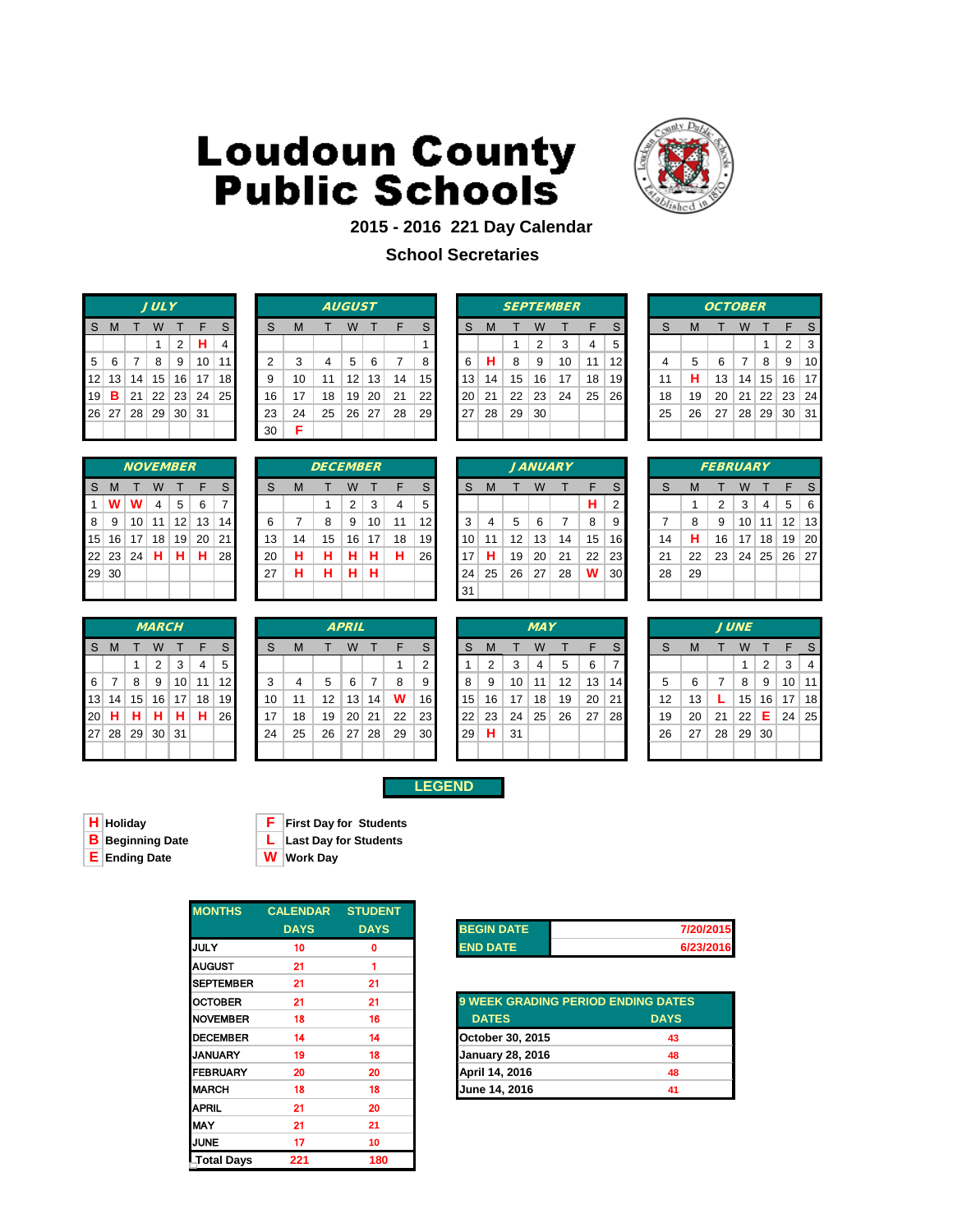

**2015 - 2016 12 Month Classified Employee Calendar** 

|   |   |   | <b>JULY</b>       |     |                      |   |
|---|---|---|-------------------|-----|----------------------|---|
| S | M | T |                   | W T | $\blacksquare$       | S |
|   |   |   | в                 |     | $2 \mathsf{H}^*$     | 4 |
| 5 | 6 |   | 78                |     | 9   10   11          |   |
|   |   |   |                   |     | 12 13 14 15 16 17 18 |   |
|   |   |   |                   |     | 19 20 21 22 23 24 25 |   |
|   |   |   | 26 27 28 29 30 31 |     |                      |   |
|   |   |   |                   |     |                      |   |

|                |    | <b>NOVEMBER</b> |    |    |    |  |
|----------------|----|-----------------|----|----|----|--|
| M              |    | W               | т  | F  | S  |  |
| $\overline{2}$ | 3  | 4               | 5  | 6  | 7  |  |
| 9              | 10 | 11              | 12 | 13 | 14 |  |
| 16             | 17 | 18              | 19 | 20 | 21 |  |
| 23             | 24 | н               | н  | н  | 28 |  |
| 30             |    |                 |    |    |    |  |
|                |    |                 |    |    |    |  |

|     |    |       | <b>MARCH</b> |                 |    |                 |    |    |    | <b>APRIL</b> |    |    |                 |    |       |    | <b>MAY</b> |    |    |    |                   |    |    | <b>JUNE</b>    |                |
|-----|----|-------|--------------|-----------------|----|-----------------|----|----|----|--------------|----|----|-----------------|----|-------|----|------------|----|----|----|-------------------|----|----|----------------|----------------|
| -S  | M  |       | W            |                 |    | S               | S  | M  |    | W            |    | F  | S               | S  | M     |    | W          |    | F  | S  | S                 | M  |    | W              |                |
|     |    |       | 2            | 3               | 4  | 5               |    |    |    |              |    |    | ົ               |    | 2     | 3  | 4          | 5  | 6  |    |                   |    |    | $\overline{ }$ | $\overline{2}$ |
| - 6 |    | 8     | 9            | 10 <sup>1</sup> | 11 | 12 <sub>l</sub> | 3  | 4  | 5  | 6            |    | 8  | 9               | 8  | 9     | 10 | 11         | 12 | 13 | 14 | 5                 | 6  |    | 8              | 9              |
| 13  | 14 | 15    | 16           | 17 <sup>1</sup> | 18 | 19              | 10 | 11 | 12 | 13           | 14 | 15 | 16              | 15 | 16    | 17 | 18         | 19 | 20 | 21 | $12 \overline{ }$ | 13 |    | 15             | 16             |
| 20  | 21 | 22    | 23           | $H^*$           | н  | 26              | 17 | 18 | 19 | 20           | 21 | 22 | 23              | 22 | 23    | 24 | 25         | 26 | 27 | 28 | 19                | 20 | 21 | 22             | $2^{\circ}$    |
| 27  |    | 28 29 | 30           | -31             |    |                 | 24 | 25 | 26 | 27           | 28 | 29 | 30 <sub>l</sub> | 29 | $H^*$ | 31 |            |    |    |    | 26                | 27 | 28 | 29             | Е              |
|     |    |       |              |                 |    |                 |    |    |    |              |    |    |                 |    |       |    |            |    |    |    |                   |    |    |                |                |

|            |         |    | JUL Y |                 |                 |                 |    |    |    | <i><b>AUGUST</b></i> |       |    |                 |                 |    |    |    | <i><b>SEPTEMBER</b></i> |    |                   |    |    | <i><b>OCTOBER</b></i> |                 |            |       |    |
|------------|---------|----|-------|-----------------|-----------------|-----------------|----|----|----|----------------------|-------|----|-----------------|-----------------|----|----|----|-------------------------|----|-------------------|----|----|-----------------------|-----------------|------------|-------|----|
| S M        |         |    | w     |                 |                 |                 | S  | M  |    | W                    |       |    | S.              | S               | M  |    | W  |                         |    | S                 |    | M  |                       | W               |            |       |    |
|            |         |    | в     | 2               | н*              | 4               |    |    |    |                      |       |    |                 |                 |    |    | 2  | 3                       | 4  | 5                 |    |    |                       |                 |            | 2     | 3  |
| $5 \mid 6$ |         |    | 8     | 9               | 10 <sup>1</sup> | 11              |    |    | 4  | 5                    | 6     |    | 8               | 6               | H* | 8  | 9  | 10                      | 11 | $12 \overline{ }$ |    | 5  | 6                     | 7               | 8          | 9     | 10 |
|            | $12$ 13 | 14 | 15    | 16              | 17 <sup>1</sup> | 18 <sup>l</sup> | 9  | 10 | 11 | 12                   | 13    | 14 | 15 <sup>1</sup> | 13 <sub>1</sub> | 14 | 15 | 16 | 17                      | 18 | 19                | 11 | H* | 13                    | 14              | 15         | 16 17 |    |
|            | 19 20   | 21 | 22    | 23              | 24 <sup>1</sup> | 25 I            | 16 | 17 | 18 | 19 <sub>1</sub>      | 20    | 21 | 22              | 20 <sup>1</sup> | 21 | 22 | 23 | 24                      | 25 | <b>26</b>         | 18 | 19 | 20                    | 21              | 22 23 24   |       |    |
|            | 26 27   |    | 28 29 | 30 <sup>2</sup> | -31             |                 | 23 | 24 | 25 |                      | 26 27 | 28 | <b>29</b>       | 27              | 28 | 29 | 30 |                         |    |                   | 25 | 26 | 27                    | 28 <sup>1</sup> | $29$ 30 31 |       |    |
|            |         |    |       |                 |                 |                 | 30 | Е  |    |                      |       |    |                 |                 |    |    |    |                         |    |                   |    |    |                       |                 |            |       |    |
|            |         |    |       |                 |                 |                 |    |    |    |                      |       |    |                 |                 |    |    |    |                         |    |                   |    |    |                       |                 |            |       |    |

|    |    |    |                | <b>SEPTEMBER</b> |    |                |
|----|----|----|----------------|------------------|----|----------------|
| S  | M  | т  | W              | т                | F  | S              |
|    |    | 1  | $\overline{2}$ | 3                | 4  | 5              |
| 6  | H* | 8  | 9              | 10               | 11 | 12             |
| 13 | 14 | 15 | 16             | 17               | 18 | 1 <sup>5</sup> |
| 20 | 21 | 22 | 23             | 24               | 25 | 26             |
| 27 | 28 | 29 | 30             |                  |    |                |
|    |    |    |                |                  |    |                |

|    |    | <b>OCTOBER</b> |    |    |              |    |
|----|----|----------------|----|----|--------------|----|
| S  | M  | T              | W  | т  | F            | S  |
|    |    |                |    | 1  | 2            | 3  |
| 4  | 5  | 6              | 7  | 8  | 9            | 10 |
| 11 | H* | 13             | 14 | 15 | 16           | 17 |
| 18 | 19 | 20             | 21 |    | $22 \mid 23$ | 24 |
| 25 | 26 | 27             | 28 | 29 | 30           | 31 |
|    |    |                |    |    |              |    |

|                 |       | <b>NOVEMBER</b> |    |    |    |     |    |    | <b>DECEMBER</b> |                 |    |    |                 |    |    |    |    | <b>JANUARY</b> |    |                 |    |    | <b>FEBRUARY</b> |    |                 |                      |     |
|-----------------|-------|-----------------|----|----|----|-----|----|----|-----------------|-----------------|----|----|-----------------|----|----|----|----|----------------|----|-----------------|----|----|-----------------|----|-----------------|----------------------|-----|
| S.              | M     |                 | W  |    |    | S   | S  | M  |                 | W               |    |    | S.              | S  | M  |    | W  |                |    | S               | S  | M  |                 | W  |                 |                      |     |
|                 | 2     | 3               | 4  | 5  | 6  |     |    |    |                 | ົ               | 3  | 4  | 5               |    |    |    |    |                | н  | 2               |    |    | っ               | 3  | 4               | 5                    | -6  |
| 8               | -9    | 10 <sup>1</sup> | 11 | 12 | 13 | 141 | 6  |    | 8               | 9               | 10 | 11 | 12              | 3  | 4  | 5  | 6  |                | 8  | 9               |    | 8  | 9               | 10 | 11              | $12 \overline{ }$    | 13  |
| 15 <sup>1</sup> | 16    | 17              | 18 | 19 | 20 | 211 | 13 | 14 | 15              | 16              | 17 | 18 | 191             | 10 | 11 | 12 | 13 | 14             | 15 | 16              | 14 | H* | 16              | 17 | 18 <sup>1</sup> | 19                   | -20 |
|                 | 22 23 | 24              | н  | н  | н  | 28  | 20 | 21 | 22              | 23              | н  | н  | 26 <sub>l</sub> | 17 | н  | 19 | 20 | 21             | 22 | 23              | 21 | 22 | 23              | 24 |                 | $25 \mid 26 \mid 27$ |     |
|                 | 29 30 |                 |    |    |    |     | 27 | 28 | 29              | 30 <sup>2</sup> | 31 |    |                 | 24 | 25 | 26 | 27 | 28             | 29 | 30 <sub>l</sub> | 28 | 29 |                 |    |                 |                      |     |
|                 |       |                 |    |    |    |     |    |    |                 |                 |    |    |                 | 31 |    |    |    |                |    |                 |    |    |                 |    |                 |                      |     |
|                 |       |                 |    |    |    |     |    |    |                 |                 |    |    |                 |    |    |    |    |                |    |                 |    |    |                 |    |                 |                      |     |

|              |    |    |       | <i>JANUARY</i> |    |                |
|--------------|----|----|-------|----------------|----|----------------|
| <sub>S</sub> | M  | т  | W     | т              | F  | S              |
|              |    |    |       |                | н  | 2              |
| 3            | 4  | 5  | 6     | 7              | 8  | ç              |
| 10           | 11 | 12 | 13    | 14             | 15 | 1 <sub>1</sub> |
| 17           | н  | 19 | 20    | 21             | 22 | 2:             |
| 24           | 25 |    | 26 27 | 28             | 29 | 3              |
| 31           |    |    |       |                |    |                |

|    |    | <b>FEBRUARY</b> |    |       |               |    |
|----|----|-----------------|----|-------|---------------|----|
| S  | M  | т               | W  | т     | F             | S  |
|    | 1  | 2               | 3  | 4     | 5             | 6  |
| 7  | 8  | 9               | 10 | 11    | -12           | 13 |
| 14 | H* | 16              |    | 17 18 | 19            | 20 |
| 21 | 22 | 23              |    |       | $24$ 25 26 27 |    |
| 28 | 29 |                 |    |       |               |    |
|    |    |                 |    |       |               |    |

|          |       |                 | <b>MARCH</b>    |                 |    |                 |    |    |    | <b>APRIL</b>    |       |    |                 |                 |       |    | <b>MAY</b> |    |    |           |    |    |    | <b>JUNE</b>     |    |                 |                 |
|----------|-------|-----------------|-----------------|-----------------|----|-----------------|----|----|----|-----------------|-------|----|-----------------|-----------------|-------|----|------------|----|----|-----------|----|----|----|-----------------|----|-----------------|-----------------|
| S.       | - M   |                 | W               |                 | F  |                 | S  | M  |    | W               |       | F  | S.              | S               |       |    | W          |    |    |           | S  | M  |    | W               |    | F               | -S              |
|          |       |                 | 2               | 3               | 4  | 5               |    |    |    |                 |       |    | 2               |                 | 2     | 3  | 4          | 5  | 6  |           |    |    |    |                 | 2  | 3               | 4               |
| $6 \mid$ |       | 8               | 9               | 10 <sup>1</sup> | 11 | 12 I            | 3  |    | 5  | 6               | 7     | 8  | 9               | 8               | 9     | 10 | 11         | 12 | 13 | 141       | 5  | 6  |    | 8               | 9  | 10 <sup>1</sup> | 11 <b>h</b>     |
|          | 13 14 | 15 <sup>1</sup> | 16              | 17              | 18 | 19 <sup>°</sup> | 10 | 11 | 12 | 13              | 14    | 15 | 16              | 15 <sup>1</sup> | 16    | 17 | 18         | 19 | 20 | -21       | 12 | 13 |    | 15 <sub>1</sub> | 16 | 17              | 18 <sup>l</sup> |
|          | 20 21 | 22              | 23 <sup>1</sup> | $H^*$           | н  | <b>26</b>       | 17 | 18 | 19 |                 | 20 21 | 22 | 23              | 22 <sub>1</sub> | 23    | 24 | 25         | 26 | 27 | <b>28</b> | 19 | 20 | 21 | 22 23           |    | 24              | 25              |
|          | 27 28 | 29              | 30 31           |                 |    |                 | 24 | 25 | 26 | 27 <sup>1</sup> | 28    | 29 | 30 <sup>1</sup> | 29              | $H^*$ | 31 |            |    |    |           | 26 | 27 | 28 | 29              | Е  |                 |                 |
|          |       |                 |                 |                 |    |                 |    |    |    |                 |       |    |                 |                 |       |    |            |    |    |           |    |    |    |                 |    |                 |                 |

**LEGEND**

**B** Beginning Date **H** Holi

**E Ending Date H<sup>\*</sup> Paid Holiday** 

| idav         |  |  |
|--------------|--|--|
| ىرەلە:اھلالە |  |  |



| <b>MONTHS</b>    | <b>CALENDAR</b> | <b>STUDENT</b> |                   |
|------------------|-----------------|----------------|-------------------|
|                  | <b>DAYS</b>     | <b>DAYS</b>    | <b>BEGIN DATE</b> |
| <b>JULY</b>      | 22              | 0              | <b>END DATE</b>   |
| <b>AUGUST</b>    | 21              |                |                   |
| <b>SEPTEMBER</b> | 21              | 21             |                   |
| <b>OCTOBER</b>   | 21              | 21             | 9 WEEK GRA        |
| <b>NOVEMBER</b>  | 18              | 16             | <b>DATES</b>      |
| <b>DECEMBER</b>  | 21              | 14             | October 30, 2     |
| <b>UANUARY</b>   | 19              | 18             | January 28, 2     |
| <b>FEBRUARY</b>  | 20              | 20             | April 14, 2016    |
| <b>IMARCH</b>    | 21              | 18             | June 14, 201      |
| <b>APRIL</b>     | 21              | 20             |                   |
| IMAY             | 21              | 21             |                   |
| <b>JUNE</b>      | 22              | 10             |                   |
| LTotal Days      | 248             | 180            |                   |

| <b>BEGIN DATE</b> | 7/1/2015  |
|-------------------|-----------|
| END DATE          | 6/30/2016 |

| OCTOBER         | 21 | 21 | <b>9 WEEK GRADING PERIOD ENDING DATES</b> |             |
|-----------------|----|----|-------------------------------------------|-------------|
| <b>NOVEMBER</b> | 18 | 16 | <b>DATES</b>                              | <b>DAYS</b> |
| <b>DECEMBER</b> | 21 | 14 | October 30, 2015                          | 43          |
| JANUARY         | 19 | 18 | <b>January 28, 2016</b>                   | 48          |
| FEBRUARY        | 20 | 20 | April 14, 2016                            | 48          |
| <b>MARCH</b>    | 21 | 18 | <b>June 14, 2016</b>                      | 41          |